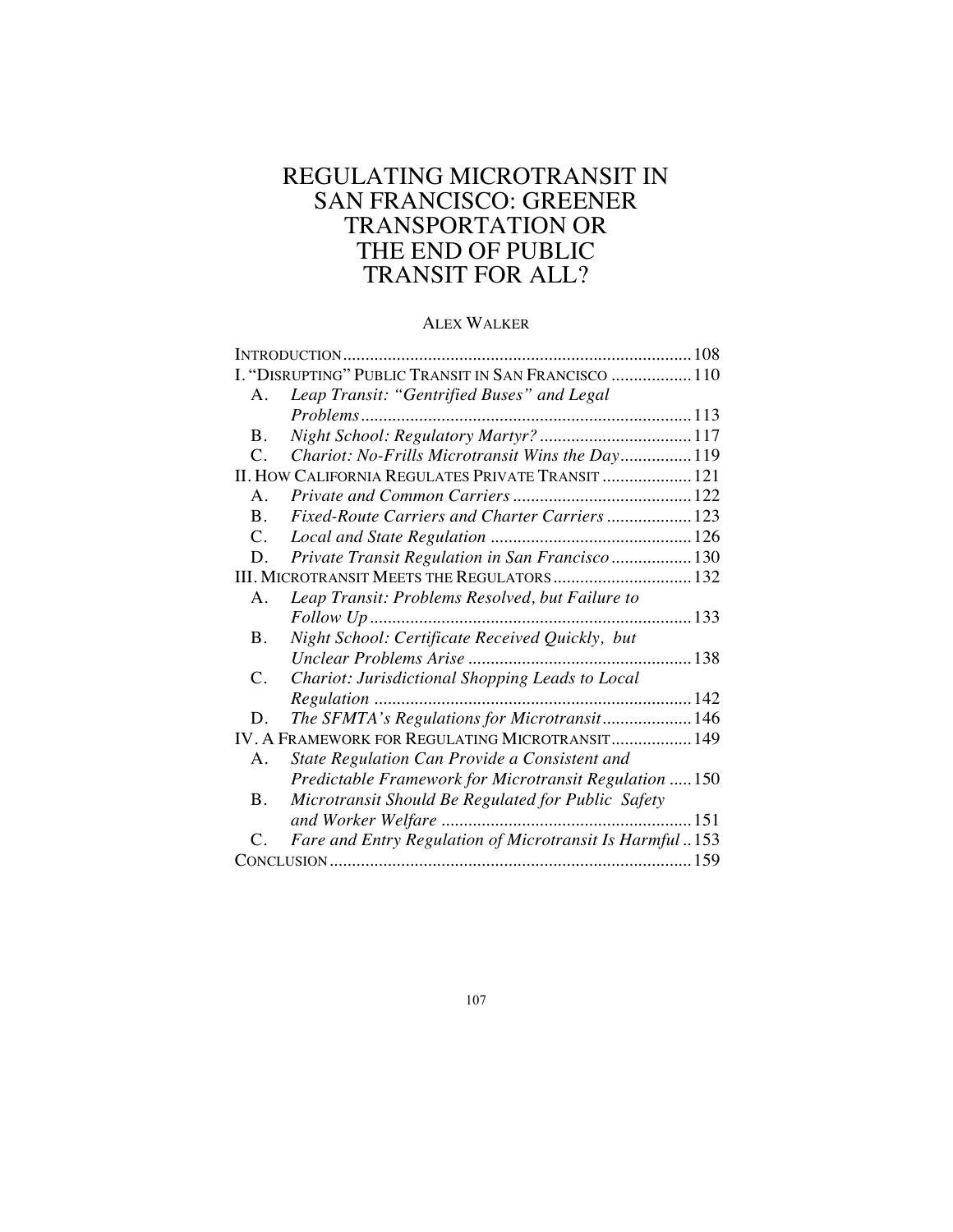#### **INTRODUCTION**

While carbon dioxide emissions from the electric power sector in the United States have been steadily declining, with a 20 percent drop between  $2005$  and  $2015$ ,<sup>1</sup> carbon dioxide emissions from the transportation sector have been rising since 2012.<sup>2</sup> Transportation is lagging behind electric power in terms of greenhouse gas reductions. Public transit could be an important tool for decarbonizing transportation in the United States, as public transit vehicles emit much less greenhouse gas per passenger than private automobiles.3 Unfortunately, public transit ridership is declining in most cities,<sup>4</sup> and overall public transit ridership has been stagnant since about 2007.<sup>5</sup> Buses, the most commonly used form of public transit, have seen a significant drop in ridership, with almost 12 percent fewer riders in 2016 compared to 2008.<sup>6</sup>

Given the urgency of climate change, environmentalists should be willing to turn to creative solutions to reduce greenhouse gas emissions. One potential answer to the lagging ridership of public transit agencies is to encourage the formation and growth of new private transit companies to provide transportation services to the public using buses and other high-capacity vehicles. Private transit companies can use smartphone technology to be more user-

<sup>1</sup> *See* ENERGY INFO. ADMIN., ELECTRIC POWER ANNUAL 2015 table 9.1 (2016), https://www.eia.gov/electricity/annual/html/epa\_09\_01.html; *see also*  Perry Lindstrom, *U.S. Energy-Related CO2 Emissions Fell 1.7% in 2016*, TODAY IN ENERGY (Apr. 10, 2017),

https://www.eia.gov/todayinenergy/detail.php?id=30712 (discussing further reduction of 1.7% of carbon dioxide emissions in 2016).

<sup>2</sup> *See* ENERGY INFO. ADMIN., MONTHLY ENERGY REVIEW APRIL 2017 table 12.5, https://www.eia.gov/totalenergy/data/monthly/pdf/sec12\_8.pdf.

<sup>3</sup> *See* FED. TRANSIT ADMIN., U.S. DEP'T OF TRANSP., PUBLIC TRANSPORTATION'S ROLE IN RESPONDING TO CLIMATE CHANGE 2 (2010), https://www.transit.dot.gov/sites/fta.dot.gov/files/docs/PublicTransportationsRol eInRespondingToClimateChange2010.pdf. The report notes that as public transit vehicles achieve higher occupancy rates, their emissions per passenger fall even lower. *See id.* at 3.

<sup>4</sup> *See* Angie Schmitt, *Transit Ridership Falling Everywhere — But Not in Cities with Redesigned Bus Networks*, STREETSBLOGUSA (Feb. 24, 2017), http://usa.streetsblog.org/2017/02/24/transit-ridership-falling-everywhere-butnot-in-cities-with-redesigned-bus-networks/ (discussing citywide transit ridership in 2015 and 2016).

<sup>5</sup> *See Quarterly and Annual Totals by Mode*, AM. PUB. TRANSP. ASS'N (with data up to 2016 Q4), http://www.apta.com/resources/statistics/Documents/ APTA-Ridership-by-Mode-and-Quarter-1990-Present.xls.

<sup>6</sup> *See id.*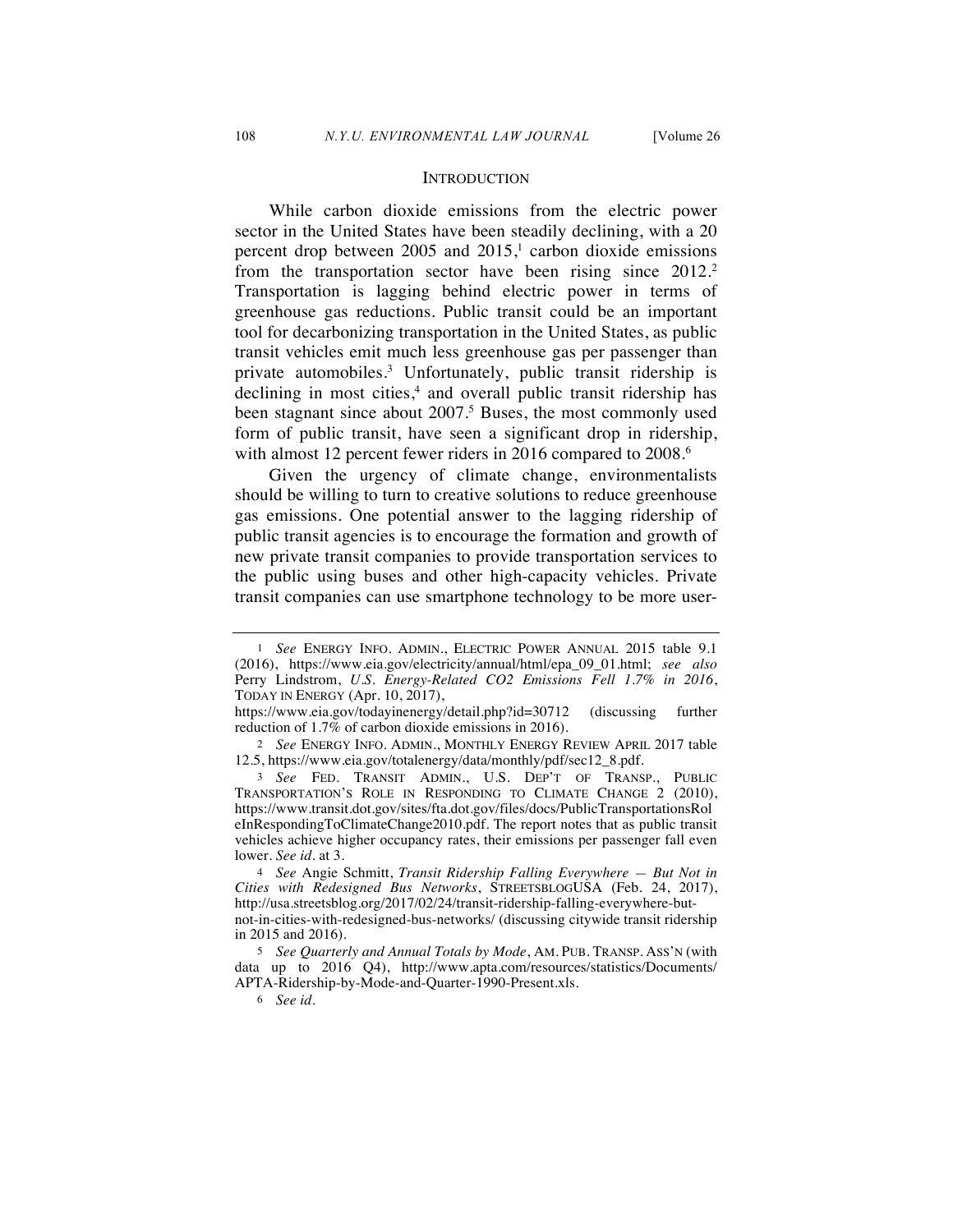friendly and enjoyable, just as companies like Uber and Lyft have used their smartphone apps to outcompete traditional taxis and car services.<sup>7</sup>

In fact, entrepreneurs in multiple cities have already started private transit companies to fill exactly this niche.8 But is private transit a valuable tool to reduce car emissions and traffic congestion, or will it cause a downward spiral for public transit agencies and harm the vulnerable populations they serve? This debate arose recently in San Francisco when several new "microtransit" companies began operating. These companies offered fixed-route transportation for fares lower than a taxi or a ride-sharing company while promising more comfort and speed than public buses.

Many people in San Francisco reacted with excitement about the promise of this new service, but others were critical and raised important concerns. These private transit companies could lead to a two-tiered system that separates the poor and disabled from the wealthy and the middle-class, the critics argued, which could lead to a downward spiral for San Francisco's public transit agency as it loses customers and political support.<sup>9</sup> However, supporters argued that microtransit companies could serve trips in the "missing middle" price range between taxis or ride-sharing companies and public transit, complementing the existing transportation network.10 Furthermore, they claimed microtransit could bring an innovative approach to a somewhat calcified industry.<sup>11</sup>

<sup>7</sup> New York City taxis have begun using smartphone apps to better compete with Uber and Lyft, showing the importance of these apps. *See* Dan Rivoli, *Arro App Will Allow Riders to Order Green and Yellow Cabs from Devices, Hopes to Help Taxis Challenge Uber, Lyft*, N.Y. DAILY NEWS (Aug. 31, 2015), http://www.nydailynews.com/new-york/arro-app-lets-riders-order-cabsremotely-new-rival-uber-article-1.2343838. But the taxi industry continues to be devastated by competition from Uber and Lyft. *See*, *e.g.*, Brian Solomon, *Uber's First Casualty? San Francisco's Largest Taxi Company Filing for Bankruptcy*, FORBES (Jan. 6, 2016), https://www.forbes.com/sites/briansolomon/2016/01/06/ ubers-first-casualty-san-franciscos-largest-taxi-company-filing-for-bankruptcy/ #89a36c8341f7; Ameena Walker, *Uber Is Driving Down Value of NYC's Yellow Cab Medallions*, CURBED N.Y. (Apr. 5, 2017), https://ny.curbed.com/2017/4/5/ 15197500/uber-nyc-yellow-cab-medallion-value-declining.

<sup>8</sup> *See* Eric Jaffe, *How the Microtransit Movement Is Changing Urban Mobility*, CITYLAB (Apr. 27, 2015), http://www.citylab.com/commute/2015/04/ how-the-microtransit-movement-is-changing-urban-mobility/391565/.

<sup>9</sup> *See infra* notes 40, 264 and accompanying text.

<sup>10</sup> *See infra* note 320 and accompanying text.

<sup>11</sup> *See infra* note 286.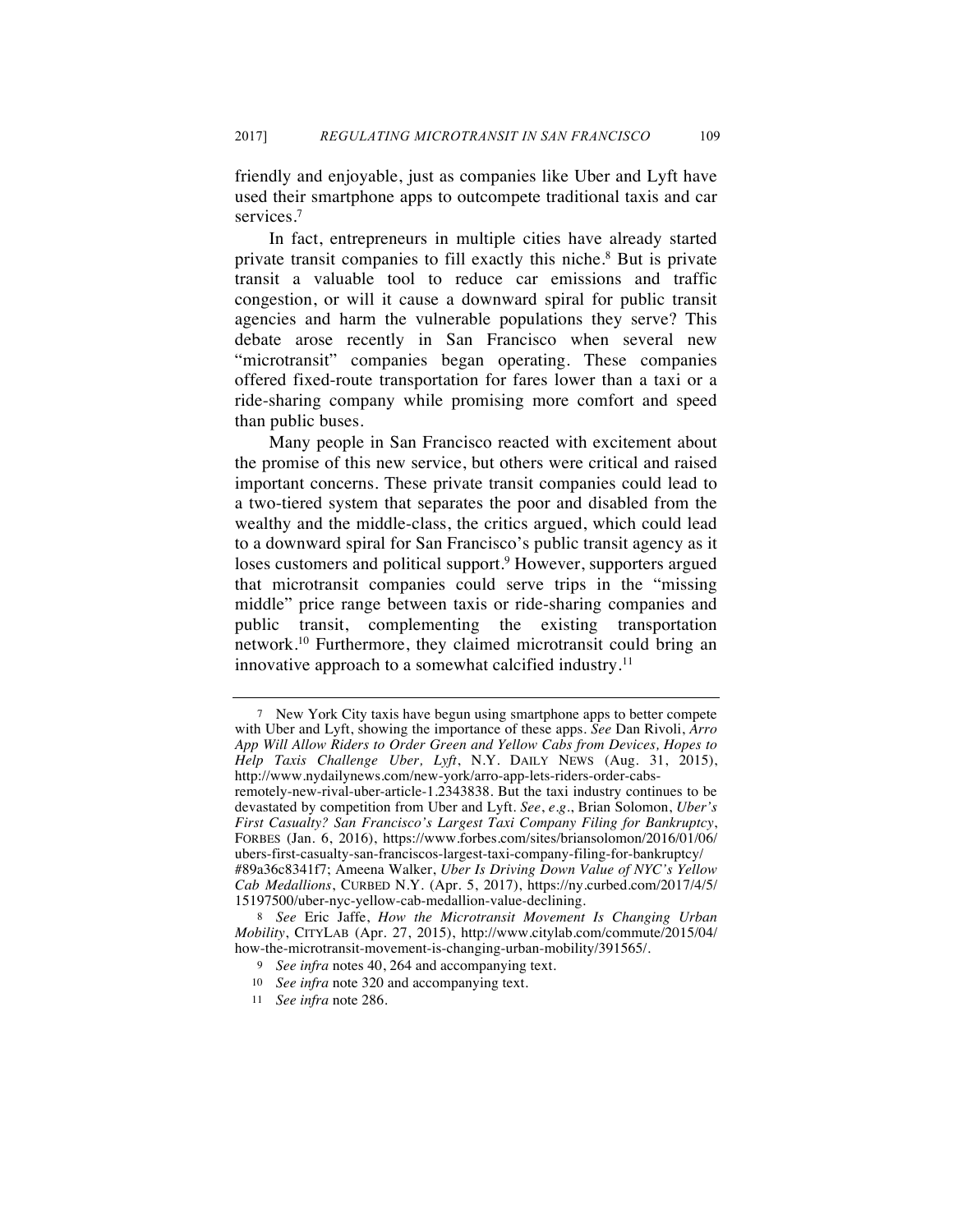This Note tells the story of these microtransit companies in San Francisco and the legal framework that has regulated them. It also addresses how these companies should be regulated in the interest of the environment and the public. It concludes that a light touch by regulators is needed, and that current law allows regulators to take such an approach. Under current conditions, microtransit is unlikely to significantly harm the ridership of public transit agencies or to exacerbate market failures connected to transportation. Instead, microtransit will likely reduce personal vehicle use, encourage public transit agencies to improve their services, and broaden consumer choice. In addition, microtransit may be key to harnessing the green potential of self-driving vehicles.

This Note recounts the stories of the microtransit companies in San Francisco and public reaction to them in Section I. Section II examines the California Public Utilities Code and the frameworks it provides for regulating different types of transportation services, along with the California Public Utility Commission's (CPUC's) policies on private transit services. Section III recounts the legal saga of the San Francisco microtransit companies and how they have been regulated at the state and local levels. Finally, Section IV provides a framework for regulating microtransit, arguing that microtransit should be regulated at the state level for consumer protection and worker welfare, but that fares charged and the entry of new microtransit companies should not be regulated.

### I. "DISRUPTING" PUBLIC TRANSIT IN SAN FRANCISCO

Among large cities in the United States, San Francisco is heavily reliant on public transit, second only to New York City and Washington, D.C. In 2014, 33 percent of San Francisco commuters used public transit, compared to the national average of 5 percent.12 Only 36 percent of San Franciscans drove alone to work

<sup>12</sup> *See* Yonah Freemark, *Travel Mode Shares in the U.S.*, TRANSPORT POL., http://www.thetransportpolitic.com/databook/travel-mode-shares-in-the-u-s/ (last visited Nov. 30, 2017), (in the table titled "Travel to work by city in 2014," click on the tab titled "All cities with at least 30,000 commuters"; national data can be seen by hovering the cursor over the first graph). This is the third-highest percentage among large cities, after New York City and Washington, D.C. *See id.*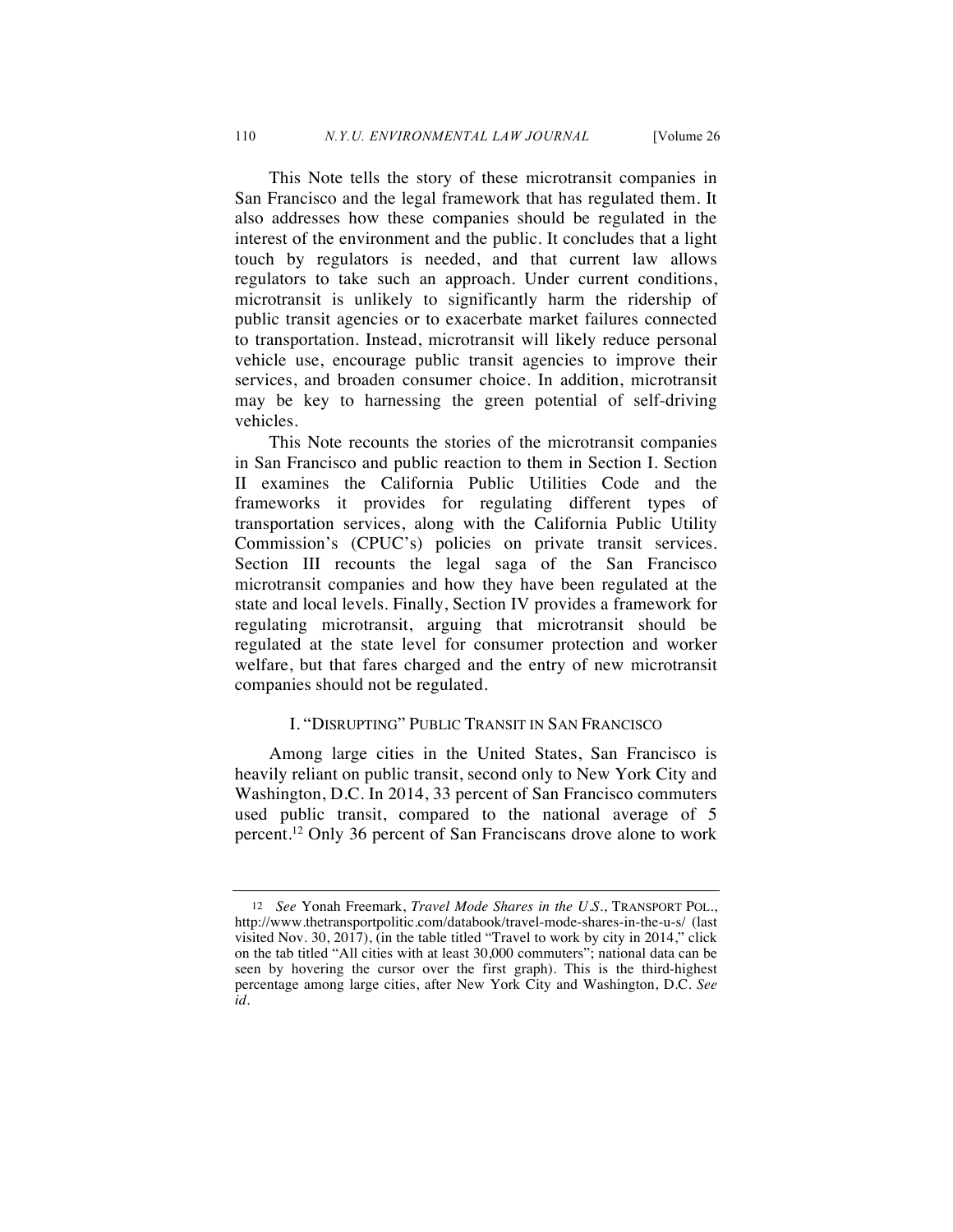in 2014, compared to the national average of 76 percent.13 Public transit within San Francisco is run by the San Francisco Municipal Transit Agency (SFMTA or Muni),<sup>14</sup> which uses buses (both electric and diesel), light rail, and historic cable cars and streetcars.15 In 2016, Muni estimated an average of 700,000 boardings per weekday.16 San Francisco is also served by two regional heavy rail systems, BART<sup>17</sup> and Caltrain,<sup>18</sup> and at least three regional bus systems.19 All these transit systems are run by governmental entities.

However, Muni does not provide speedy service. In 2014, its buses moved only slightly faster than eight miles per hour, while the light rail moved at slightly faster than nine miles per hour.20 This is likely due in part to the high density and heavy traffic within San Francisco. But pressure from the public to retain an excessive number of stops contributes to the problem: in 2011, Muni officials admitted that 69 percent of stops were spaced more closely than called for by Muni's guidelines.<sup>21</sup> Many San

18 *See* CALTRAIN, http://www.caltrain.com/ (last visited Apr. 29, 2017).

19 These are Golden Gate Transit (connecting San Francisco to Marin and Sonoma counties in the north), AC Transit (connecting San Francisco with the East Bay), and SamTrans (connecting San Francisco with San Mateo County to the south). *See Golden Gate Transit Current Bus Schedules*, GOLDEN GATE BRIDGE HIGHWAY & TRANSP. DIST., http://goldengatetransit.org/schedules/ current/index.php (last visited Apr. 29, 2017); *AC Transit Lines by City*, AC TRANSIT, http://www.actransit.org/rider-info/ac-transit-lines-by-city/ (last visited Apr. 29, 2017); *Maps*, SAMTRANS, http://www.samtrans.com/schedulesandmaps/ maps.html (last visited Apr. 29, 2017).

21 *See* Zusha Elinson, *Too Many Stops, but Leave Mine!*, N.Y. TIMES (Dec. 29, 2011), http://www.nytimes.com/2011/12/30/us/san-francisco-buses-are-slowbut-just-try-eliminating-a-stop.html. For a more recent example of political pressures to retain too many stops, see Aaron Bialick, *Cafe Owner, Breed, Sway Muni to Keep Two 21-Hayes Stops Within a Block*, STREETSBLOGSF (May 1,

<sup>13</sup> *See id.* This is the third-lowest percentage among large cities, after New York City and Washington, D.C. *See id.*

<sup>14</sup> *See* SFMTA, https://www.sfmta.com/ (last visited Apr. 29, 2017).

<sup>15</sup> *See* S.F. MUN. TRANSP. AGENCY, SAN FRANCISCO TRANSPORTATION FACT SHEET 5 (2016), https://www.sfmta.com/sites/default/files/reports/2016/2015% 20SFMTA%20Transportation%20Factsheet.pdf (note that the 2016 fact sheet begins on the page 4 of the linked file).

<sup>16</sup> *See id.*

<sup>17</sup> *See* BAY AREA RAPID TRANSIT, http://www.bart.gov/ (last visited Apr. 29, 2017).

<sup>20</sup> *See* S.F. COMPTROLLER, CITY SERVICES BENCHMARKING: PUBLIC TRANSPORTATION 6 (2014), http://sfcontroller.org/sites/default/files/FileCenter/ Documents/5192-City%20Services%20Benchmarking%20Report%20-%20 MTA.pdf.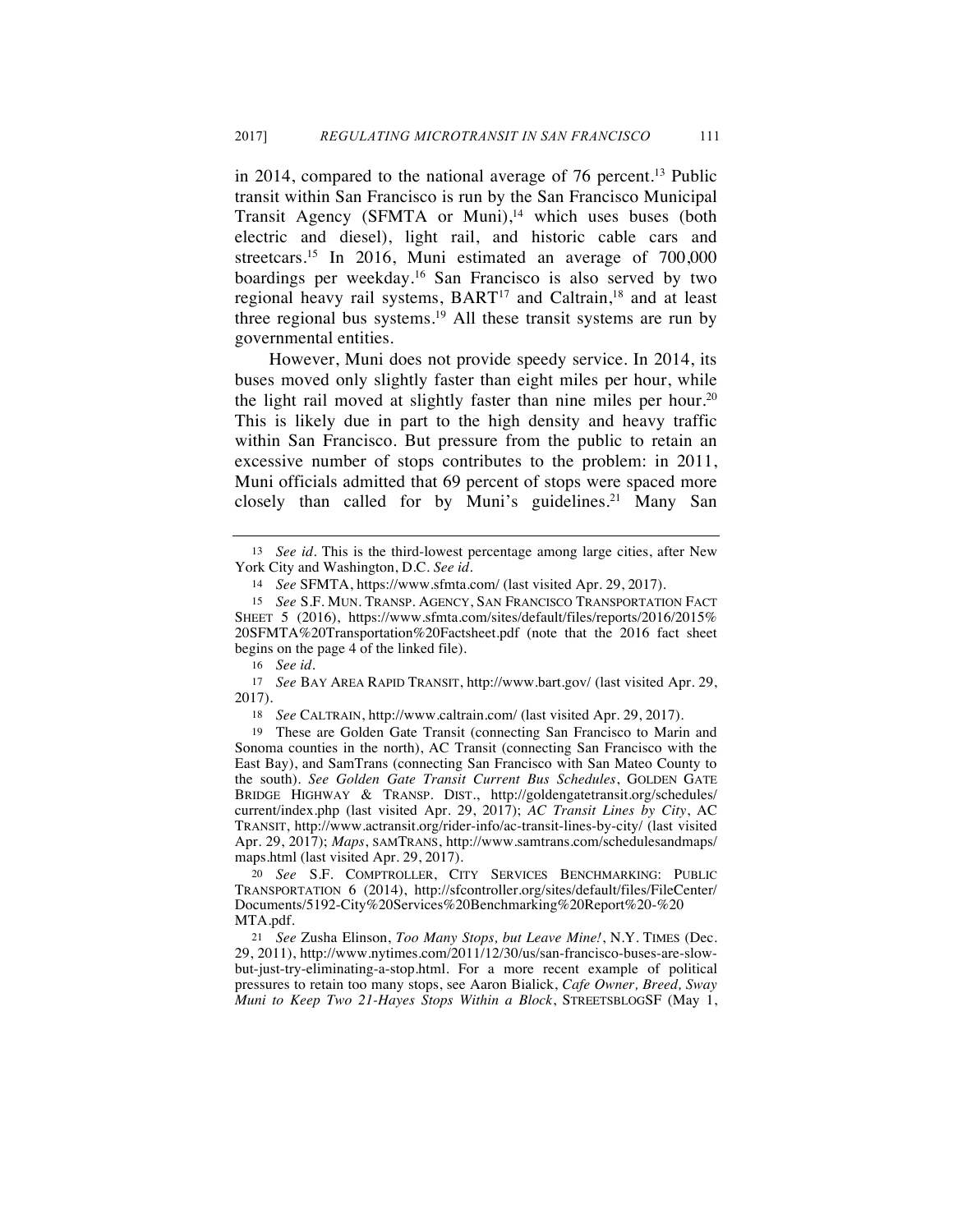Franciscans are unhappy with Muni's slowness, high labor costs,  $2^2$ dirty vehicle interiors, passenger fare evasion, and old equipment.23

Due to frustration with Muni and other existing transit providers, and the rapid growth of the technology sector in the Bay Area, it is not surprising that several microtransit companies were created to provide an alternative form of transportation. Three microtransit companies appeared in San Francisco in 2013 and 2014:24

- Leap Transit earned heavy criticism for its yuppie-centric marketing and failure to provide wheelchair access. After a couple of brief runs, Leap was shut down by the California Public Utilities Commission (CPUC) over regulatory issues in May 2015, and never recovered.
- Night School received favorable press for its plan to provide late-night weekend service between San Francisco and Oakland, but its launch was stalled by the CPUC in May 2014 and it never began service. Media commenters decried the CPUC's approach to regulating Night School.<sup>25</sup>

24 Another company, Loup, was often grouped with the other microtransit companies in the news media. It operated along fixed routes with standard-size sedans during 2014 and 2015. *See* Liz Gannes, *Loup: The Love Child of Uber and a Bus Service*, RECODE (Dec. 2, 2014), https://www.recode.net/ 2014/12/2/11633422/loup-the-love-child-of-uber-and-a-bus-service (describing Loup); Laura Waxmann, *Can New Shuttle Service Curb San Francisco's Transportation Trouble?*, MISSION LOCAL (Feb. 22, 2016), http://mission local.org/2016/02/can-new-shuttle-service-curb-san-franciscos-transportation-

trouble/ (noting that Loup has gone out of business). Loup appears to have stopped operating sometime in 2015, *see* Annie Gaus, *How Chariot Has Thrived Where Other Private Transit Startups Failed*, SILICON VALLEY BUS. J. (Sept. 1, 2015), http://www.bizjournals.com/sanjose/blog/techflash/2015/09/chariot-leaploup-uber-cpuc-muni-transit.html, but its website was still working as of the time of writing. *See* LOUP, http://loupapp.com/ (last visited Apr. 30, 2017). Loup arguably was not a "microtransit" company because it did not use high-capacity vehicles. There is relatively little information on Loup in the media, and no available regulatory decisions or other legal documents of interest concerning Loup, so it is not further discussed in this Note.

25 *See infra* notes 74–75 and accompanying text.

<sup>2015),</sup> http://sf.streetsblog.org/2015/05/01/cafe-owner-breed-sway-muni-tokeep-two-21-hayes-stops-within-a-block/.

<sup>22</sup> *See* Joe Eskenazi & Greg Dewar, *The Muni Death Spiral*, S.F. Weekly (Apr. 14, 2010), http://archives.sfweekly.com/sanfrancisco/the-muni-deathspiral/Content?oid=2176739&showFullText=true.

<sup>23</sup> *See* Jules Suzdaltsev, *San Francisco's Public Transit System Is Doomed*, VICE (Apr. 18, 2014), https://www.vice.com/en\_us/article/san-franciscos-muniis-doomed.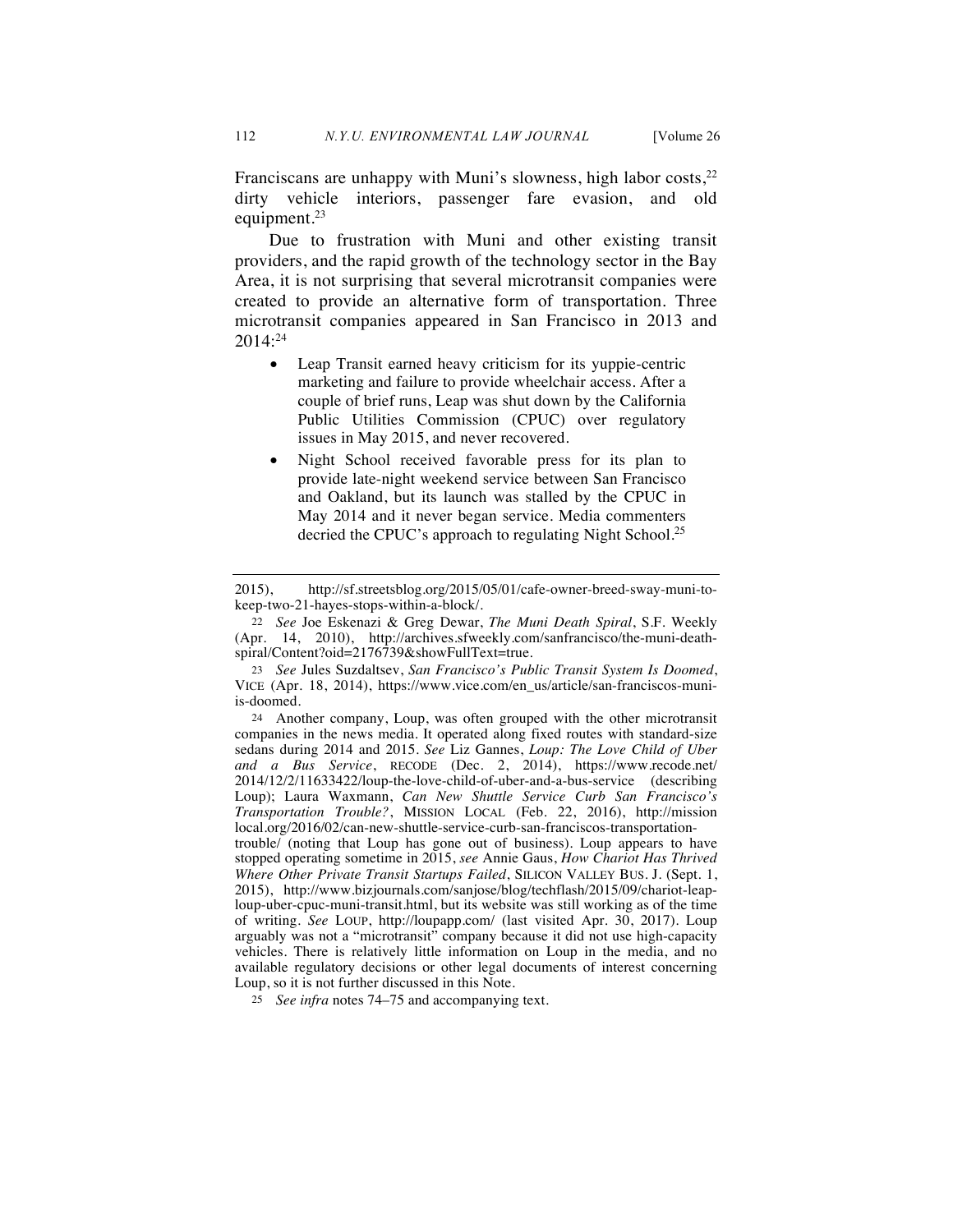• Chariot, the sole survivor of the microtransit companies in San Francisco, was able to avoid the regulatory problems of Leap and Night School. Chariot began service in spring 2014 and was acquired by Ford Motors in September 2016. It currently provides regular service along twelve public routes in San Francisco, as well as numerous routes for specific employers.<sup>26</sup> Chariot now provides regular service along five public routes in Austin, Texas, $27$  four public routes in New York City,<sup>28</sup> and plans to expand to other cities.<sup>29</sup>

This Note will first focus on the perspective of the news media, then turn to the legal issues these stories present in Section III after giving an overview of the legal framework in Section II. While many in the media were disdainful of Leap's tone-deaf marketing, Night School and Chariot gained relatively favorable coverage.

### A. *Leap Transit: "Gentrified Buses" and Legal Problems*

The growth of the technology sector in the San Francisco Bay Area has brought a huge infusion of money and new jobs to the area, but has also led to skyrocketing real estate prices, increasing traffic congestion, and growing economic inequality. Some longtime residents are resentful towards tech workers (or "techies") and blame them for gentrification and displacement.<sup>30</sup> Buses provided by tech companies for their employees have been a flash point for tensions, and several protests have targeted Google buses. $31$ 

30 *See*, *e.g.*, Rory Carroll, *How Wealth of Silicon Valley's Tech Elite Created a World Apart*, GUARDIAN (May 25, 2013), https://www.theguardian.com/ technology/2013/may/26/silicon-valley-elite-san-francisco; Jean Elle, *Tech Workers in San Francisco Feel Threatened by Long Term Residents*, NBC BAY AREA (Sept. 25, 2015), http://www.nbcbayarea.com/news/local/Tech-Workersin-San-Francisco-Feel-Threatened-by-Long-Term-Residents-329627811.html.

31 *See*, *e.g.*, Sean Hollister, *Protesters Block Silicon Valley Shuttles, Smash Google Bus Window*, VERGE (Dec. 20, 2013), http://www.theverge.com/2013/12/ 20/5231758/protesters-target-silicon-valley-shuttles-smash-google-bus-window. *See also* Hamish McKenzie, *Behold Leap Transit: The Uber for City Buses Is Nigh*, PANDO (Nov. 26, 2013), https://pando.com/2013/11/26/behold-leap-transit-

<sup>26</sup> *See Routes*, CHARIOT (last visited Dec. 12, 2017), https://www.chariot.com/routes (switch tab at top left to "SF Bay Area").

<sup>27</sup> *See id.* (switch tab at top left to "Austin").

<sup>28</sup> *See id.* (switch tab at top left to "New York").

<sup>29</sup> *See* Darrell Etherington, *Ford's Chariot Ride-Sharing Service Will Expand to 8 Cities in 2017*, TECHCRUNCH (Jan. 9, 2017), https://techcrunch.com/ 2017/01/09/fords-chariot-ride-sharing-service-will-expand-to-8-cities-in-2017/.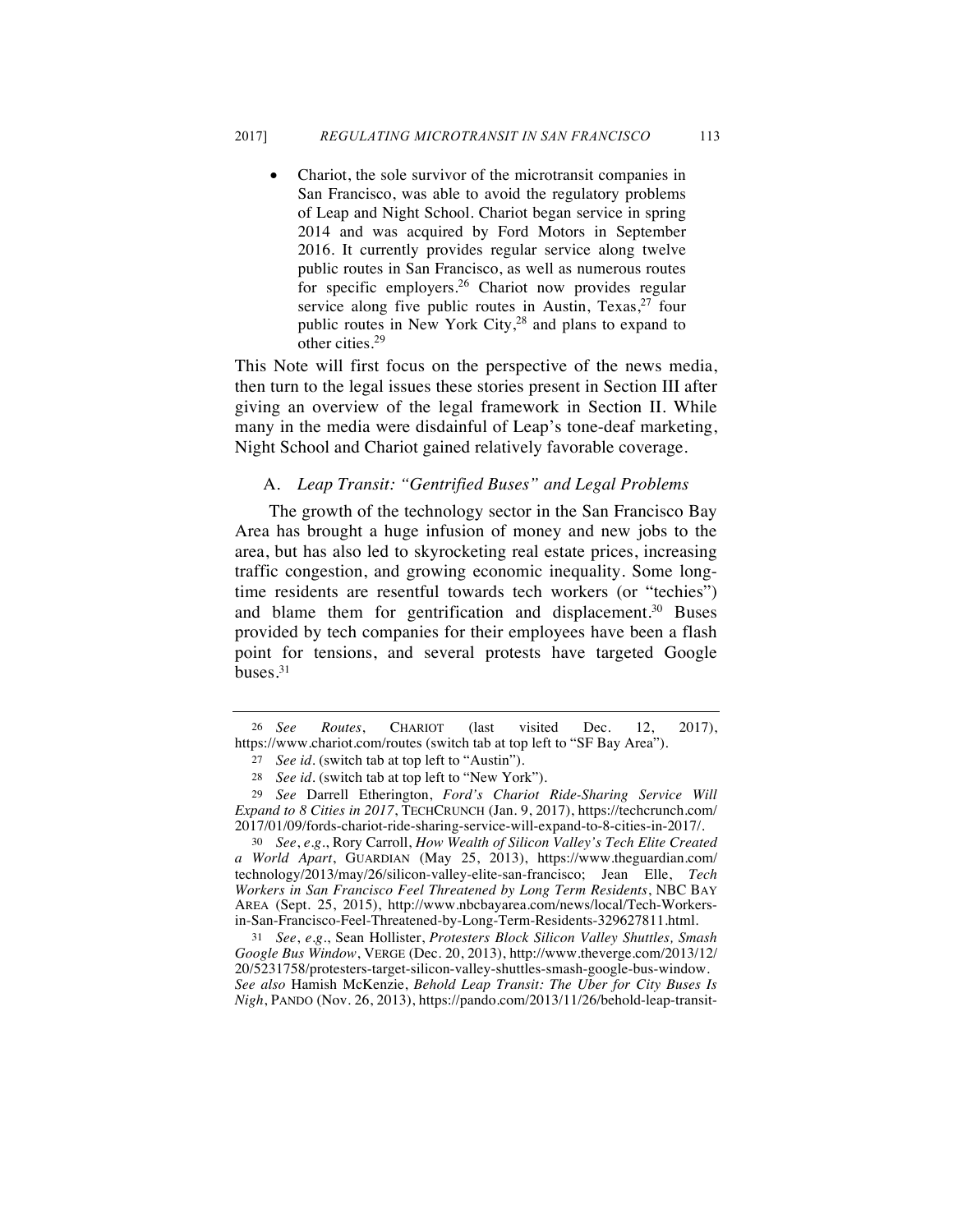Leap Transit began operations in May 2013 and almost immediately became a symbol of tech culture and its perceived problems.32 Its initial route ran from the Marina, an upscale residential neighborhood of San Francisco with many young adults, to downtown.33 Leap's vehicles were used buses bought from a public transit agency,<sup>34</sup> but were enhanced with leather seating, payment by phone, Wi-Fi, blue paint, and a hip  $logo.^{35}$  A ticket was \$6, compared with \$2 for Muni buses.<sup>36</sup>

In early coverage of Leap, one journalist argued that Leap "symbolises [sic] everything that is wrong with the current bubble and boom of internet startup culture," and described its riders as "those who simply can't bear standing up for a few minutes when all the seats are taken, or even sharing space with lesser humans."37 Another journalist called Leap "the latest coddle[d] libertarian startup" and linked it to Google's buses.<sup>38</sup> One of Leap's founders, 28-year-old Kyle Kirchhoff, argued that the Muni bus that ran along the same route was overcrowded and described Leap's service as in between public buses and a taxi.<sup>39</sup> However, San Francisco Supervisor John Avalos reacted angrily to Leap's use of Muni bus stops and argued that Leap was "creating a two-tiered transportation system in San Francisco."40

32 *See* Kevin Montgomery, *Startup Looks to Replace Shitty-Ass Muni with Bougie-Ass Shuttle Bus*, UPTOWN ALMANAC (May 29, 2013), http://uptown almanac.com/2013/05/startup-looks-replace-shitty-ass-muni-bougie-ass-shuttlebus; Stilgherrian, *iPhone, Therefore I Am . . . a Selfish Disruptor*, ZDNET (May 24, 2013), http://www.zdnet.com/article/iphone-therefore-i-am-a-selfish-disruptor/.

33 *See* Montgomery, *supra* note 32.

34 *See* Cyrus Farivar, *Private Bus Startup Leap Hit with Complaint Under US Disabilities Law*, ARS TECHNICA (Apr. 18, 2015), https://arstechnica.com/ tech-policy/2015/04/private-bus-startup-leap-hit-with-complaint-under-usdisabilities-law/.

35 *See* Ellen Huet, *Leap Transit Offers Private Shuttle Service Along Muni Route*, SFGATE (May 30, 2013), http://blog.sfgate.com/cityinsider/2013/05/30/ leap-transit-offers-private-shuttle-service-along-muni-route/.

- 38 Montgomery, *supra* note 32.
- 39 *See* Huet, *supra* note 35.

*Id.* Arguably, most places in the U.S. already have a starkly "two-tiered transportation system"—cars for those who can afford to own them and are able to drive, and public transit for everyone else. *See infra* notes 331–333 and accompanying text.

the-uber-for-city-buses-is-nigh/ ("People suspicious of the effects of tech wealth and excess in the Bay Area have pointed to the tech companies' private buses, and services such as Uber, as classist instruments of divisions.").

<sup>36</sup> *See id.*

<sup>37</sup> Stilgherrian, *supra* note 32.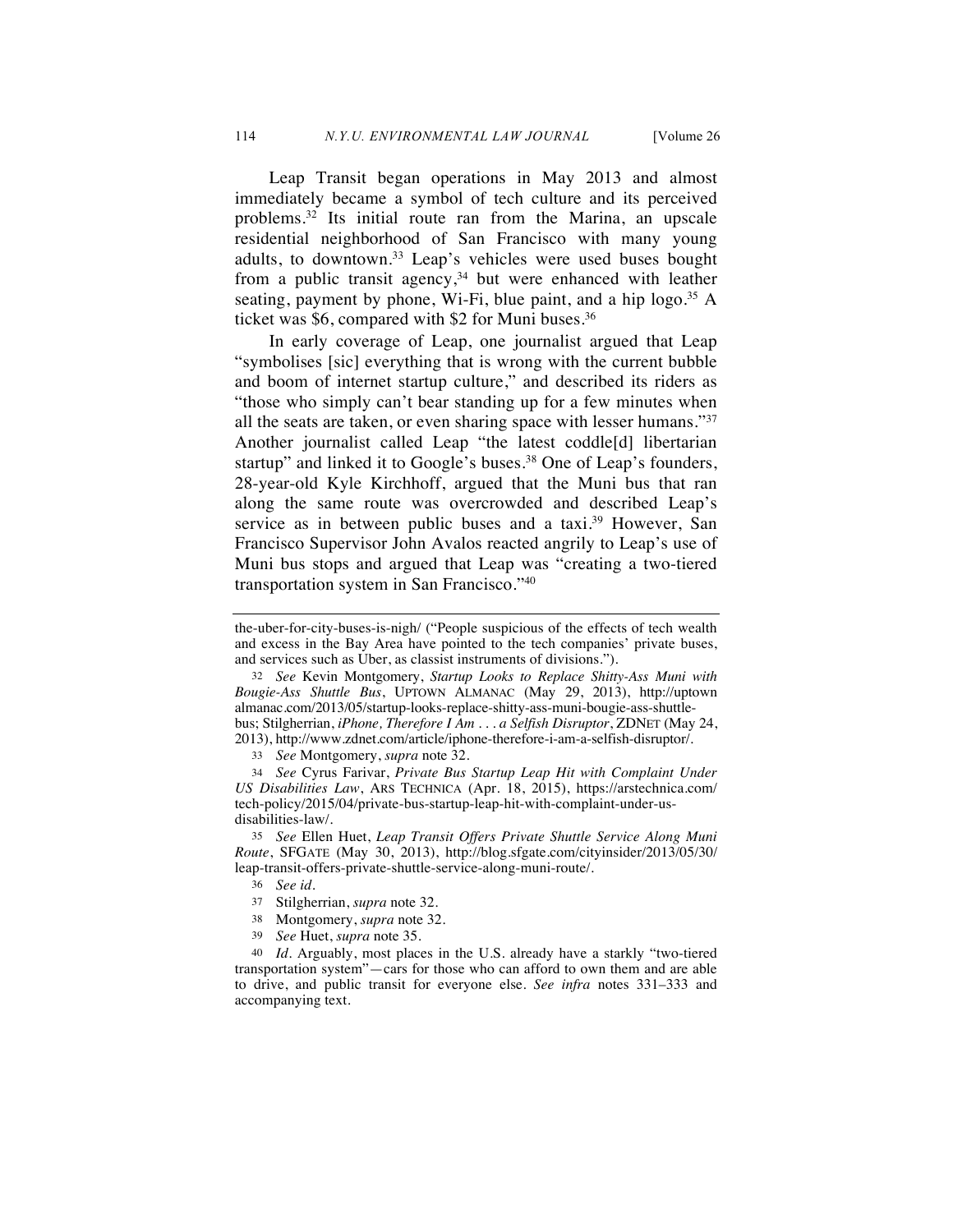Leap did not operate for long in 2013, and later characterized this period as its "beta test."41 It resumed operations in March 2015<sup>42</sup> and attracted even more publicity than before, mostly negative. One publication joked that Leap was "here to rescue us all from public transportation,"43 and another called the buses "a twee fantasy, complete with unfinished wood interior and pressed juices for sale."44 One writer ruthlessly mocked Leap's video ad, noting that the bus's "wall paneling . . . looks ripped from an old, weathered barn . . . . "45 Even a journalist who defended Leap admitted that "Leap may reek of elitism" and noted that Leap "strikes many people as the epitome of Bay Area douchebaggery."46

In mid-April 2015, not long after Leap's second launch, the San Francisco Chronicle reported that a complaint had been filed against Leap for violating the Americans with Disabilities Act.<sup>47</sup> The Chronicle noted that the used buses were originally wheelchair-accessible, but "[t]he spaces once reserved for wheelchairs now feature bar-style seating and plush leather armchairs."48 The person responsible for the complaint, a transportation engineer who used a wheelchair, compared the lack of wheelchair access to racial segregation.<sup>49</sup> Leap claimed that the

<sup>41</sup> *See* Nitasha Tiku, *All Aboard San Francisco's Startup Bus Craze*, VERGE (Mar 23, 2015), http://www.theverge.com/2015/3/23/8279715/san-francisco-busleap-loup-chariot.

<sup>42</sup> *See id.*

<sup>43</sup> Caleb Pershan, *Private Bus Service Leap Arrives to Rescue Us All from Public Transportation*, SFIST (Mar. 18, 2015), http://sfist.com/2015/03/18/ private\_bus\_service\_leap\_is\_here\_to.php.

<sup>44</sup> Katie Dowd, *Luxury Bus Is Here to Disrupt Your S.F. Commute*, SFGATE (Mar. 18, 2015), http://www.sfgate.com/bayarea/article/Luxury-bus-is-here-todisrupt-your-S-F-commute-6142528.php.

<sup>45</sup> John Metcalfe, *San Francisco Gets the Ridiculous Luxury Bus It Deserves*, CITYLAB (Mar. 18, 2015), http://www.citylab.com/commute/2015/03/ san-francisco-gets-the-ridiculous-luxury-bus-it-deserves/388090/. The video ad is still available online. *See Leap - Your Daily Commute. Redesigned*, VIMEO (last visited Nov. 30, 2017), https://vimeo.com/122275278.

<sup>46</sup> Alex Davies, *What Mass Transit Can Learn from Elitist Buses Like Leap*, WIRED (Mar. 31, 2015), https://www.wired.com/2015/03/public-transit-canlearn-elitist-private-buses/.

<sup>47</sup> *See* Kristen V. Brown, *Complaint: Commuter Buses Yanked Disabled Access for Bar Seating*, S.F. CHRON. (Apr. 15, 2015), http://www.sfchronicle. com/news/article/Bus-startup-Leap-s-luxury-doesn-t-extend-to-6203093.php.

<sup>48</sup> *Id.*

<sup>49</sup> *See id.*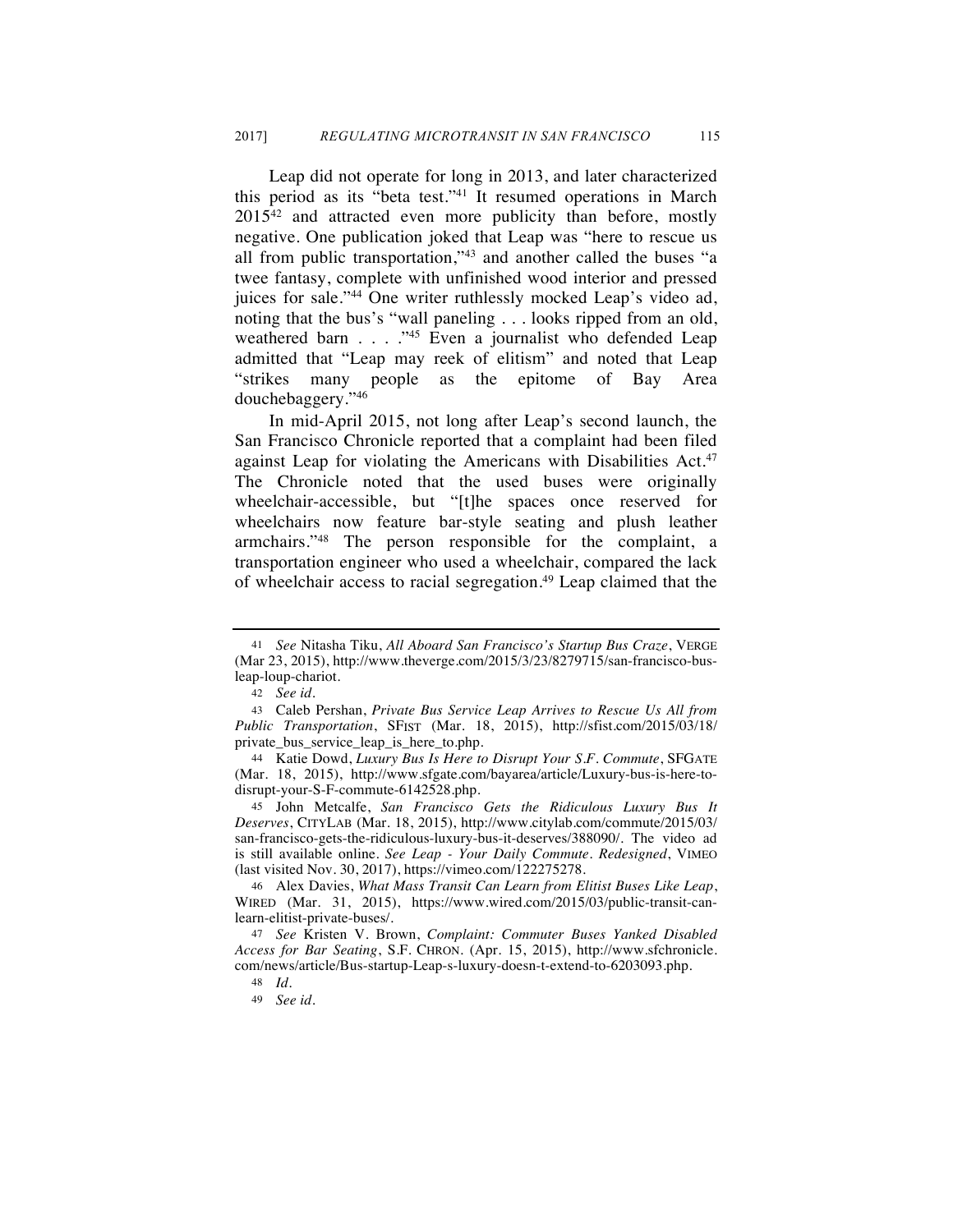ADA had different requirements for used vehicles such as its buses,<sup>50</sup> and said that the buses still had their wheelchair ramps.<sup>51</sup> Some of these wheelchair ramps were not working, Leap admitted, but it "planned to address this later" and was making short-term arrangements to accommodate wheelchairs on one of its five buses.52

In May 2015, however, Leap ran into more trouble. The California Public Utilities Commission issued a letter on May 11 ordering the company to stop operations, and on May 19 Leap announced that "it has temporarily suspended service" in response to the letter.53 As discussed below in Section III.A, Leap may have believed that it was not under the CPUC's jurisdiction at this point in time, although Leap's intentional seeking of CPUC jurisdiction makes this argument hard to believe.

After stopping service on May 19, Leap never restarted. In June 2015, a journalist noticed that three of Leap's five buses were up for auction.<sup>54</sup> In July, Leap filed for bankruptcy, and its remaining buses were auctioned off in September 2015.55

Unsurprisingly, some media outlets were unsympathetic to Leap's demise. One journalist accused Leap of trying to "skirt stricter oversight by local government" by seeking authority to operate from CPUC.56 Another journalist mused that Leap's attempt "to 'game' the regulatory system" was "no longer paying off."57 More dispassionately, a journalist at the New York Times surmised that Leap failed because of its "association with Silicon Valley's tech-bro sensibilities," elaborating that "Leap was created by and for techies. It was born inside the bubble, and it could never

<sup>50</sup> *See id.*

<sup>51</sup> *See* Farivar, *supra* note 34.

<sup>52</sup> *Id.*

<sup>53</sup> Kristen V. Brown, *Leap Transit Shut Down by the State for Operating Illegally*, SFGATE (May 20, 2015), http://www.sfgate.com/business/article/Leap-Transit-shut-down-by-the-state-for-operating-6276298.php.

<sup>54</sup> *See* Kristen V. Brown, *For Sale: Startup Bus, Barely Worn*, FUSION (June 12, 2015), http://fusion.net/for-sale-startup-bus-barely-worn-1793848380.

<sup>55</sup> *See* Joe Fitzgerald Rodriguez, *Leap Files for Bankruptcy, Auctions off Remaining Buses*, S.F. EXAMINER (Sept. 15, 2015), http://www.sfexaminer.com/ leap-files-for-bankruptcy-auctions-off-remaining-buses/.

<sup>56</sup> Brown, *supra* note 54.

<sup>57</sup> *See* Julia Carrie Wong, *Leap Transit Forced to Cease Operations by State*, SF WEEKLY (May 20, 2015), http://archives.sfweekly.com/thesnitch/ 2015/05/20/leap-transit-forced-to-cease-operations-by-state.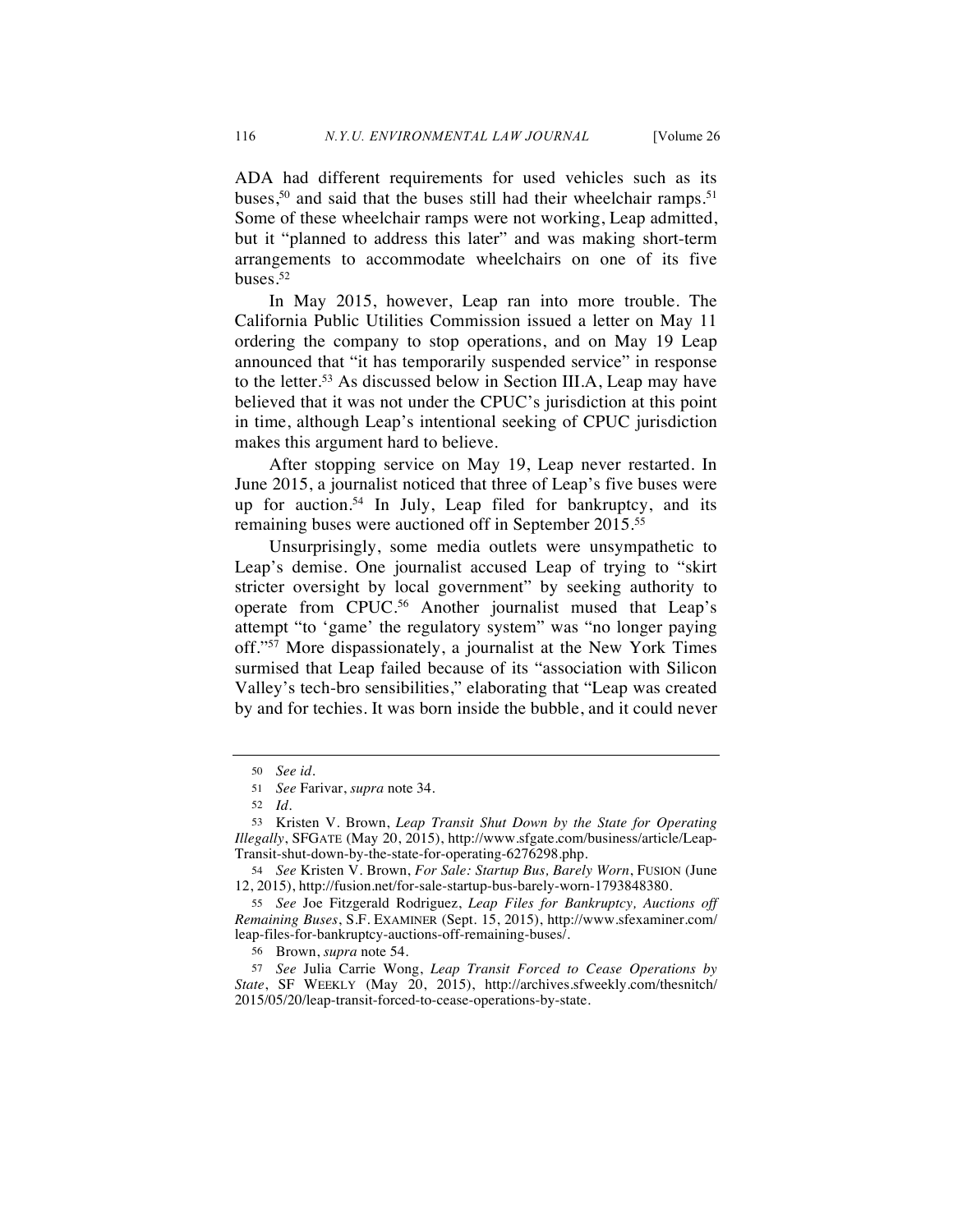escape."58

# B. *Night School: Regulatory Martyr?*

While Leap was perceived by many Bay Area residents as a symbol of the tech industry's separatism and excess, journalists celebrated Night School's plans to fill an important gap in regional public transit service.<sup>59</sup> Night School planned to use off-duty school buses to shuttle people between one stop in San Francisco's Mission District and one stop in downtown Oakland between the hours of midnight and 4 a.m. after Friday and Saturday nights.<sup>60</sup>

One journalist noted the paucity of public transit between San Francisco and Oakland during the late-night hours, especially when BART shuts down.<sup>61</sup> The founders of Night School explained that drunk driving was most prevalent at these hours.<sup>62</sup> One of the founders spoke positively about the late-night buses of AC Transit, the regional bus operator that serves Oakland and Alameda County, but noted that AC Transit did not offer late-night service in San Francisco's Mission District despite its vibrant nightlife.63 Night School planned to charge \$19 per month for unlimited rides, with early discounts of \$10 per month.<sup>64</sup> To show how publicly-minded they were, and in keeping with the "school" theme, the founders decided to "donate 5% of profits to the Great

*New Private Bus Service Offers Late Night Rides From San Francisco's Mission District to Uptown Oakland*, EAST BAY EXPRESS (May 15, 2014), http://www. eastbayexpress.com/SevenDays/archives/2014/05/15/new-private-bus-service-offersrides-from-san-franciscos-mission-district-to-uptown-oakland-after-midnight.

60 *See* Jennifer Maerz, *Take the New SF-Oakland Late Night School Bus Home*, BOLD ITALIC (May 14, 2014), https://thebolditalic.com/take-the-new-sfoakland-late-night-school-bus-home-the-bold-italic-san-francisco-9c79ad1669b.

<sup>58</sup> Farhad Manjoo, *Behind the Failure of Leap Transit's Gentrified Buses in San Francisco*, N.Y. Times (Oct. 14, 2015), http://www.nytimes.com/2015/ 10/15/technology/behind-the-failure-of-leap-transits-gentrified-buses-in-sanfrancisco.html.

<sup>59</sup> In addition to the article discussed below, see Cheryl Hurd, *"Night School" Bus Service Offers Late-Night Rides Between SF and Oakland*, NBC BAY AREA (May 22, 2014), http://www.nbcbayarea.com/news/local/Night-School-Bus-Service-Offers-Late-Night-Rides-Between-SF-and-Oakland-260369721.html; Evan Karp, *Night School: Stay Out Late, Take the School Bus Home*, S.F. WEEKLY (May 20, 2014), http://archives.sfweekly.com/exhibitionist/ 2014/05/20/night-school-stay-out-late-take-the-school-bus-home; Sam Levin,

<sup>61</sup> *See id.*

<sup>62</sup> *See* Maerz, *supra* note 60*.*

<sup>63</sup> *See id.*

<sup>64</sup> *See id.*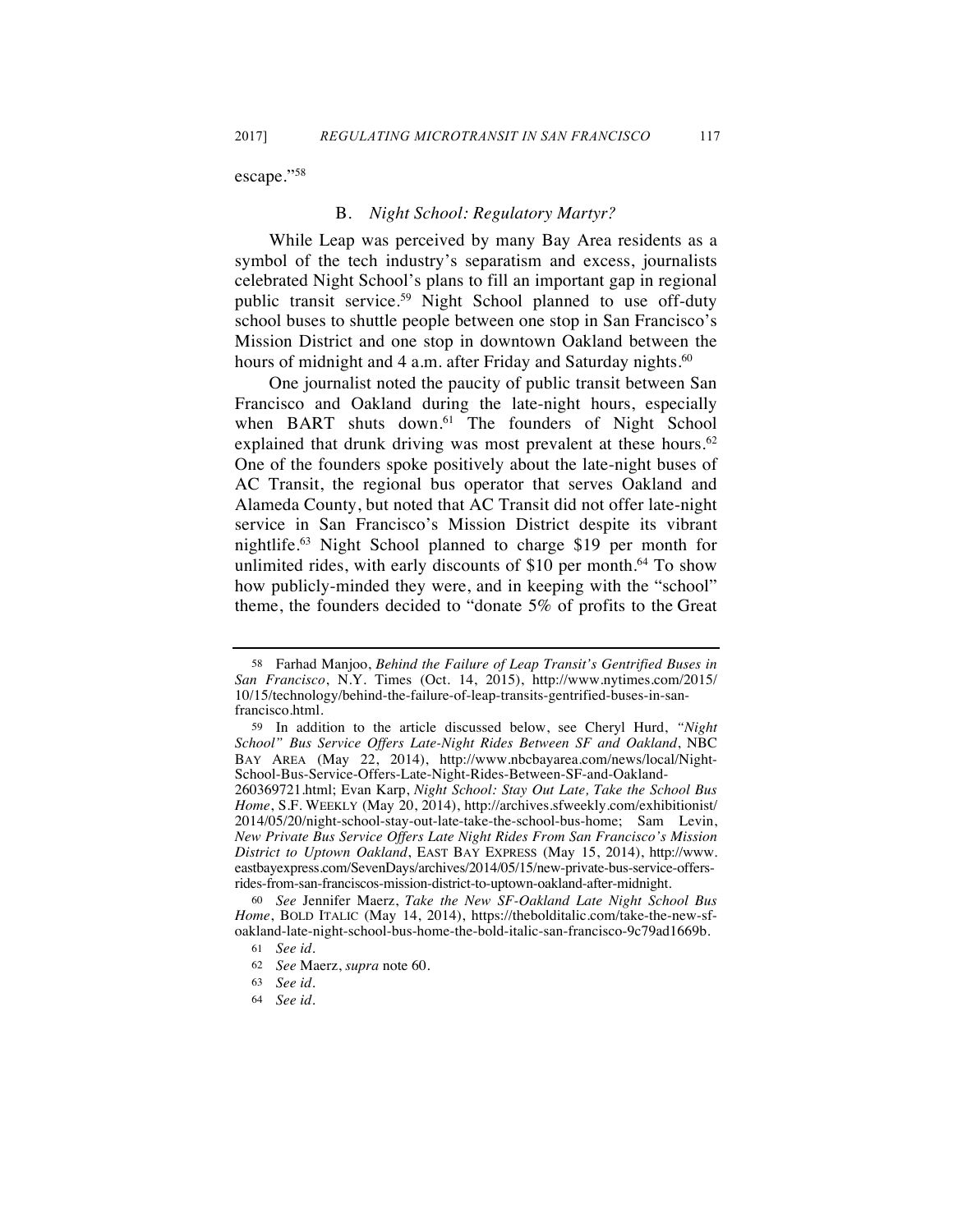Oakland Public Schools Leadership Center to support its Teacher Fellowship Program to recruit, train, and retain effective teachers."65

However, Night School never successfully launched its service, which it intended to begin on May 23, 2014. Shortly before the planned start date, Night School announced that the California Public Utilities Commission had blocked their launch because they determined that Night School lacked a proper permit to operate.<sup>66</sup> Night School attempted to resolve the problem,<sup>67</sup> and, in June 2014, announced it had received authority to operate from CPUC. That August, it stated that it was still "working our way through the bureaucracy involved in our bus-sharing arrangement."68 In October 2014, Night School's founders expressed frustration with CPUC:

California recognizes several categories of transportation company and, not surprisingly, we don't fit into any of them. Our talks with the California Public Utilities Commission (CPUC) have all focused on a plan to license us as one of the existing categories, then make adjustments in order to fit our unique model. Despite months of promising negotiations and several moments when an agreement and launch seemed imminent, we still have not been able to reach a solution that simultaneously works for Night School, the CPUC, and our subcarriers (the school bus companies).<sup>69</sup>

They nonetheless expressed optimism that they would find a solution soon by making changes to "the simple, efficient resource-sharing model that inspired us to start Night School."70

In late 2014, Night School announced that the company was disbanding, and its founders blamed the CPUC in harsh terms.<sup>71</sup> They declared defeat: "We are not seeking more money or

<sup>65</sup> *Id.*

<sup>66</sup> *See* Michael Cabanatuan, *Night School Bus Service Postponed*, SFGATE (May 23, 2014), http://www.sfgate.com/bayarea/article/Night-School-bus-servicepostponed-5499019.php.

<sup>67</sup> *See id.*

<sup>68</sup> *See News*, NIGHT SCHOOL (as archived on Oct. 6, 2014), https://web. archive.org/web/20141006052638/http://www.night.sc:80/news/.

<sup>69</sup> *Id.*

<sup>70</sup> *Id.*

<sup>71</sup> *See* NIGHT SCHOOL (as archived on Feb. 25, 2015), http://web. archive.org/web/20150225051758/http://www.night.sc/. (For the timing of this post, see *infra* note 74.)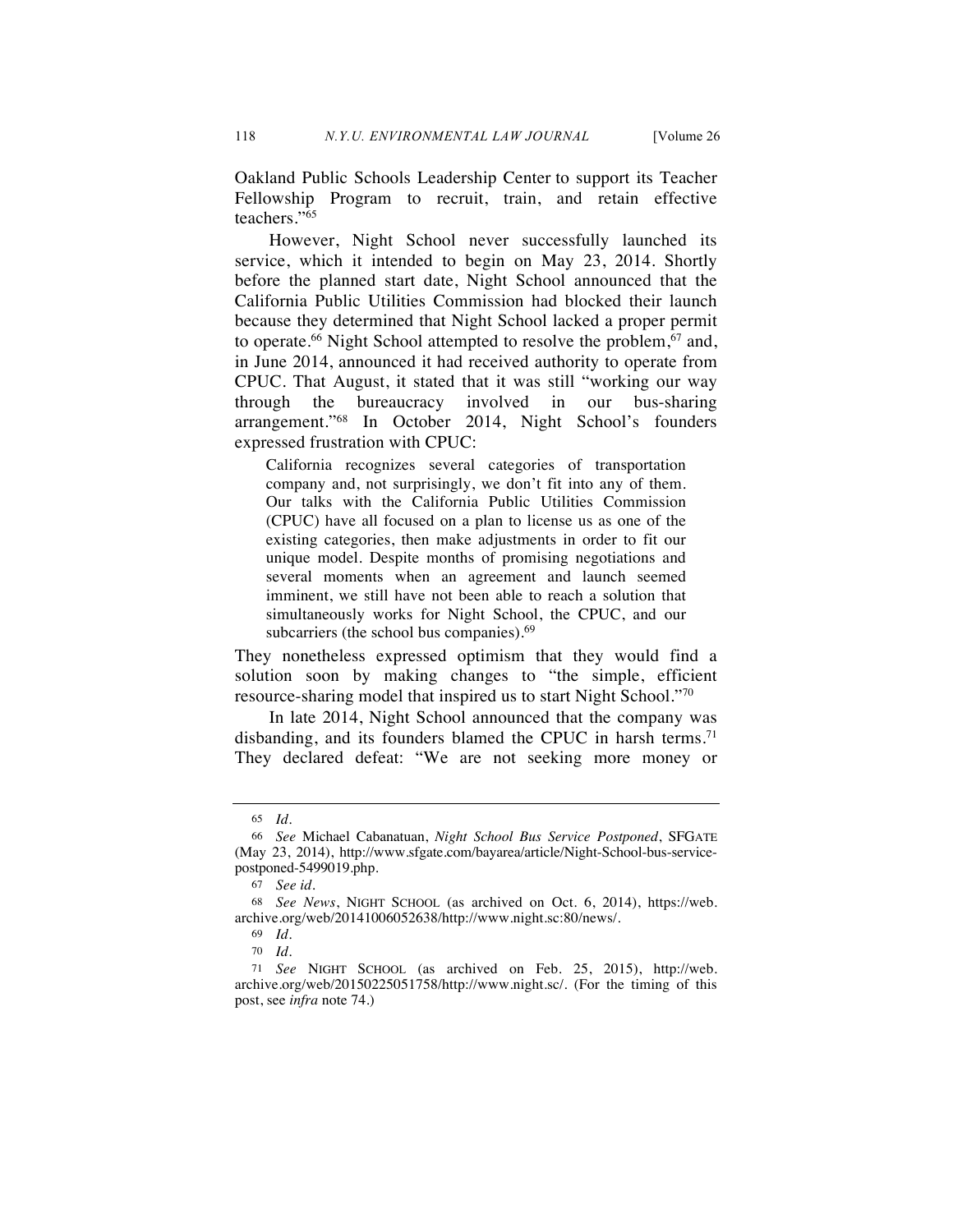lobbying for a change in laws. After spending much of the past year banging our heads against a wall of bureaucracy, we have reached a dead end."72 According to them, CPUC "never raised any substantive objections to the safety or soundness of our plan" but nonetheless "effectively made it impossible for us to launch."73

One commenter criticized the CPUC's inconsistent regulations and contrasted Night School's rule-following behavior with Uber's defiance of regulators, concluding angrily that "[c]ompanies without tremendous venture capital and influential lobbyists can't afford to be disruptors; their struggles don't even inspire political outrage."74 Another commenter used Night School to illustrate of "the regulatory hell of operating in California."75

#### C. *Chariot: No-Frills Microtransit Wins the Day*

Chariot, which uses passenger vans with fifteen seats to transport customers,76 began operating in April 2014.77 It was helped in its early stages by the start-up incubator Tumml.<sup>78</sup> Much like Leap, Chariot's first route served commuters in the Marina District.79 In 2014, Chariot charged about \$4 per ride, with discounts for monthly passes, and added new routes through crowdfunding.80 By November 2014, Chariot had about 400 boardings per weekday, a small fraction of Muni's 700,000.81

Unlike Leap, Chariot offered basic service at a lower price.<sup>82</sup>

<sup>72</sup> *Id.*

<sup>73</sup> *Id.*

<sup>74</sup> *See* Susie Cagle, *How a Start-Up That Wouldn't Break the Rules Was Forced to Fail*, PAC. STANDARD (Jan. 27, 2015), https://psmag.com/how-a-startup-that-wouldn-t-break-the-rules-was-forced-to-fail-657d60b71ef0.

<sup>75</sup> Scott Beyer, *Chariot Wins First Round of San Francisco's Private Transit Battle*, FORBES (Sept. 8, 2015), http://www.forbes.com/sites/scottbeyer/2015/ 09/08/chariot-wins-first-round-of-san-franciscos-private-transit-battle/#12bf6b54 6e92.

<sup>76</sup> *See id*.

<sup>77</sup> *See About Chariot*, CHARIOT (last visited Nov. 30, 2017), https://www. chariot.com/about.

<sup>78</sup> *See* Ronald Brownstein, *Forget Dating Apps. These Millennials Want to Save the World*, CNN MONEY (Oct. 30, 2014), http://money.cnn.com/ 2014/10/30/smallbusiness/tumml-next-economy-millennials/index.html.

<sup>79</sup> *See* Kim-Mai Cutler, *As A Cohort of Bus Startups Emerge, Chariot Looks to Source New Routes Through Crowdfunding*, TECHCRUNCH (Nov. 10, 2014), https://techcrunch.com/2014/11/10/chariot/.

<sup>80</sup> *See id*.

<sup>81</sup> *See id.*

<sup>82</sup> *See* Beyer, *supra* note 75 ("Rather than providing food, drinks, and luxury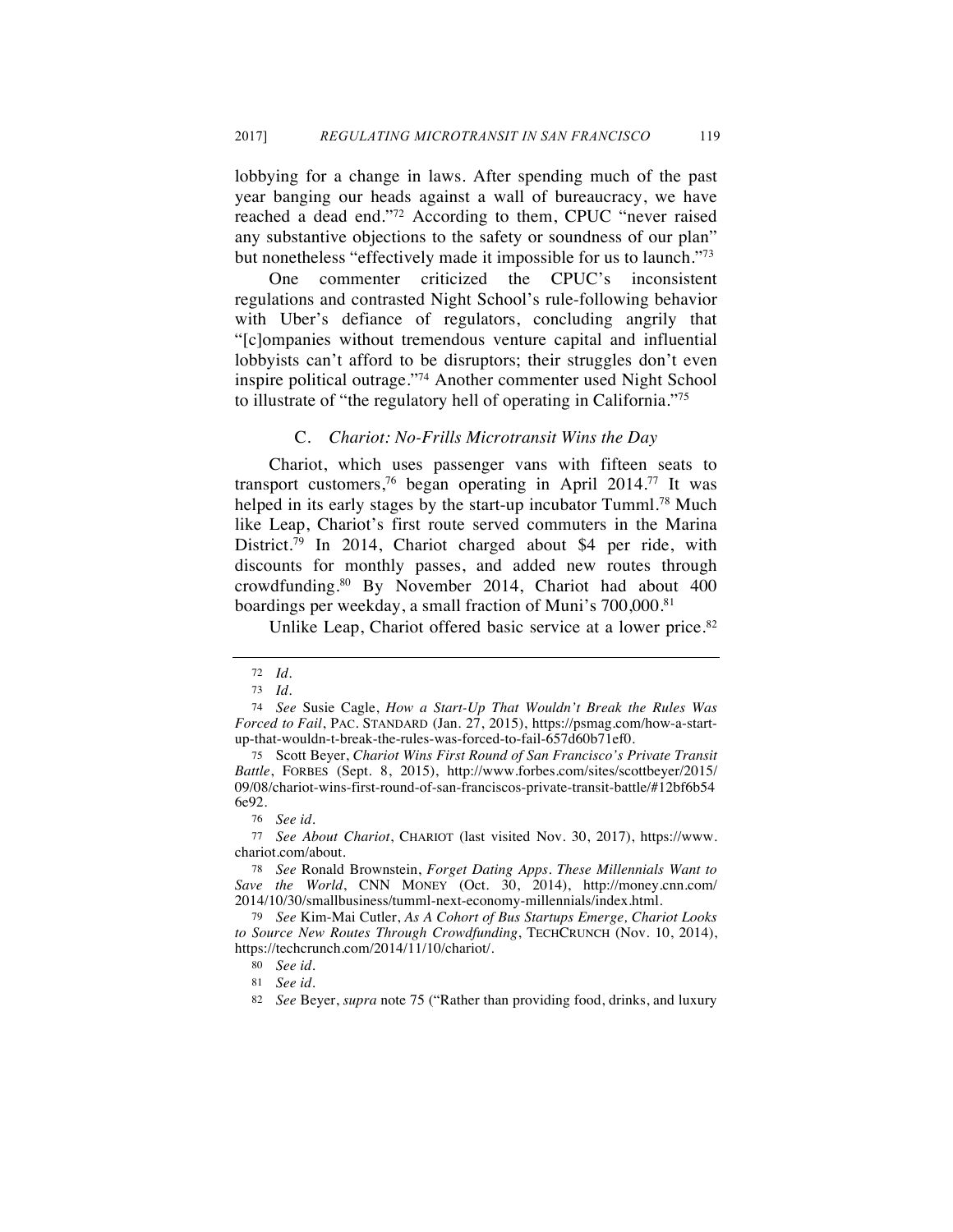Chariot decided to operate during commuting hours, rather than trying to provide service when other public transit was not operating, like Night School.83 Chariot seems to have gained less media attention than Leap or Night School, and has avoided major controversy in the eyes of the media. $84$  However, media commenters have noted that microtransit companies like Chariot create the risk of a two-tiered public transit system, which could lead to lower political support for public transit as its more affluent customers switch to microtransit.85

By January 2016, Chariot had about 2,250 boardings per weekday.86 In September 2016, Ford Motors purchased Chariot $87$ —which then used about one hundred vans $88$ —for more than \$65 million, a major increase from its \$3 million initial funding.<sup>89</sup>

Chariot currently provides regular service along twelve public routes in San Francisco, as well as numerous routes for specific employers.<sup>90</sup> Chariot expanded to Austin, Texas in October 2016,<sup>91</sup>

85 *See* Alana Semuels, *The End of Public Transit?*, ATLANTIC (Oct. 28, 2016), http://www.theatlantic.com/business/archive/2016/10/public-transportationuber-chariot/505658/; Joseph Stromberg, *These Startups Want to Do for Buses What Uber Did for Taxi Rides*, VOX (July 7, 2015), http://www.vox.com/ 2015/7/7/8906027/microtransit-uber-buses.

86 *See* CHARIOT, *supra* note 77 (noting 50,000 rides in one month—divided by the approximate number of weekdays, this equals 2,258 rides per weekday, since Chariot only offers weekday service).

87 *See* Matt Rosoff & Biz Carson, *Ford Paid More Than \$65 Million for Shuttle-Van Startup Chariot*, BUS. INSIDER (Sept. 12, 2016), http://www. businessinsider.com/ford-buys-chariot-65-million2016-9.

- 88 *See* CHARIOT, *supra* note 77.
- 89 *See* Rosoff & Carson, *supra* note 87.
- 90 *See Routes*, CHARIOT, https://www.chariot.com/routes, (last visited Aug.

interiors, Chariot provides rudimentary vans that get from point A to B.").

<sup>83</sup> *See Common Questions About Chariot*, CHARIOT (last visited Apr. 30, 2017), https://www.chariot.com/faqs (click on question "When is Chariot in service?").

<sup>84</sup> *See*, *e.g.*, Jack Morse, *Private Shuttle Service Chariot Swears They're for Everyone, Adds New Routes (Maybe)*, SFIST (Dec. 8, 2015), http://sfist.com/ 2015/12/08/private\_shuttle\_service\_chariot\_swe.php (noting that "Chariot "has thus far managed to avoid much of the controversy that accompanied their more upscale competitor Leap"). *See also Herrera Files Complaint Against Muni Union for Sickout*, ABC7NEWS (June 4, 2014), http://abc7news.com/traffic/ herrera-files-complaint-against-muni-union-for-sickout/92724/. This is the earliest news article I have found that mentions Chariot, and it is also the earliest article noted in Chariot's "Press" webpage. *See Chariot in the News*, CHARIOT (last visited Nov. 30, 2017), https://www.chariot.com/press. The next article is in October 2014. *See id.*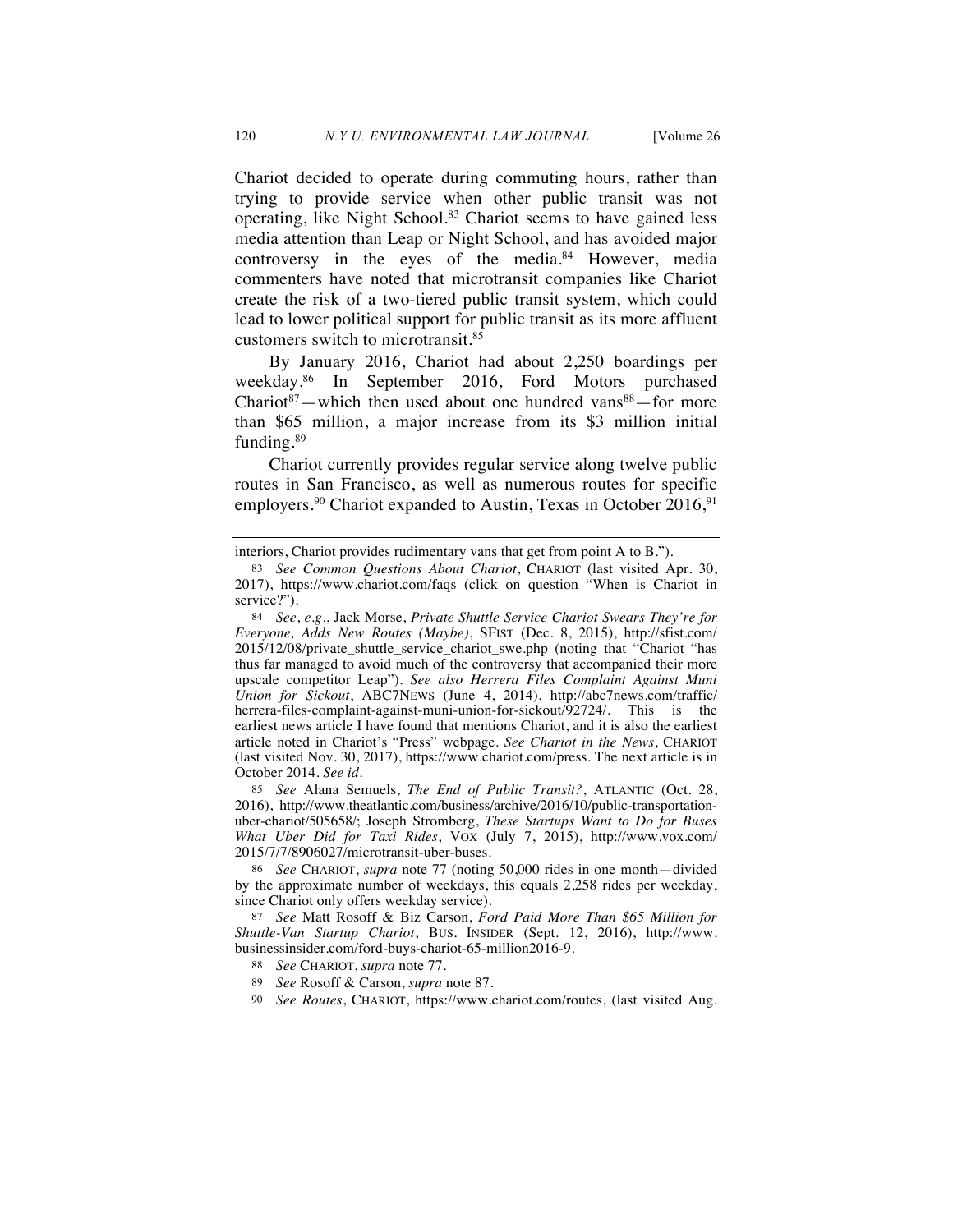and now provides regular service along four public routes there.<sup>92</sup> Chariot also plans "to expand to eight new cities in  $2017...$ "<sup>93</sup> In August 2017, Chariot began serving its first two routes in New York City.<sup>94</sup>

#### II. HOW CALIFORNIA REGULATES PRIVATE TRANSIT

California's laws regulating transportation services present microtransit companies with a series of strategic choices to make, which can result in different kinds of regulation at different levels of government. Under California law, microtransit companies that offer their services to all or part of the public are subject to comprehensive regulation. This will most likely apply to any microtransit company, unless they provide transportation incidental to some other service or do not charge for their services.<sup>95</sup> Even if a microtransit company could avoid comprehensive regulation, it would still need to apply for a permit as a "private carrier."96

State law provides two frameworks for regulating microtransit: these companies can operate as either a "passenger stage corporation" or a "charter party carrier." Due to the archaic terminology of "passenger stage corporation," this Note will use the more modern and descriptive term "fixed-route carrier." Arguably, smartphone technology has blurred the lines between fixed-route carriers and charter carriers, but the three microtransit companies discussed above have generally been regulated as fixedroute carriers. While operating as a charter carrier would present certain challenges, microtransit companies could gain an important

<sup>22, 2017) (</sup>switch tab at top left to "SF Bay Area"; to see routes for specific employers, include "private" routes in the filter settings on the map).

<sup>91</sup> *See* Michael Theis, *Powered by Ford, Austin Gets New App-based Bus Service*, AUSTIN BUS. J. (Oct. 6, 2016), http://www.bizjournals.com/austin/ news/2016/10/06/powered-by-ford-austin-gets-new-app-basedbus.html.

<sup>92</sup> *See Routes*, *supra* note 90 (switch tab at top left to "Austin").

<sup>93</sup> *See* Darrell Etherington, *Ford's Chariot Ride-Sharing Service Will Expand to 8 Cities in 2017*, TECHCRUNCH (Jan. 9, 2017), https://techcrunch.com/ 2017/01/09/fords-chariot-ride-sharing-service-will-expand-to-8-cities-in-2017/.

<sup>94</sup> *See* Darrell Etherington, *Ford's Chariot Shuttles Are Expanding to New York City*, TECHCRUNCH (July 27, 2017), https://techcrunch.com/2017/07/27/ fords-chariot-shuttles-are-expanding-to-new-york-city/; *see also Routes*, *supra*  note 90 (switch tab at top left to "New York").

<sup>95</sup> *See infra* notes 97–98, 99–100 and accompanying text.

<sup>96</sup> *See infra* note 101 and accompanying text.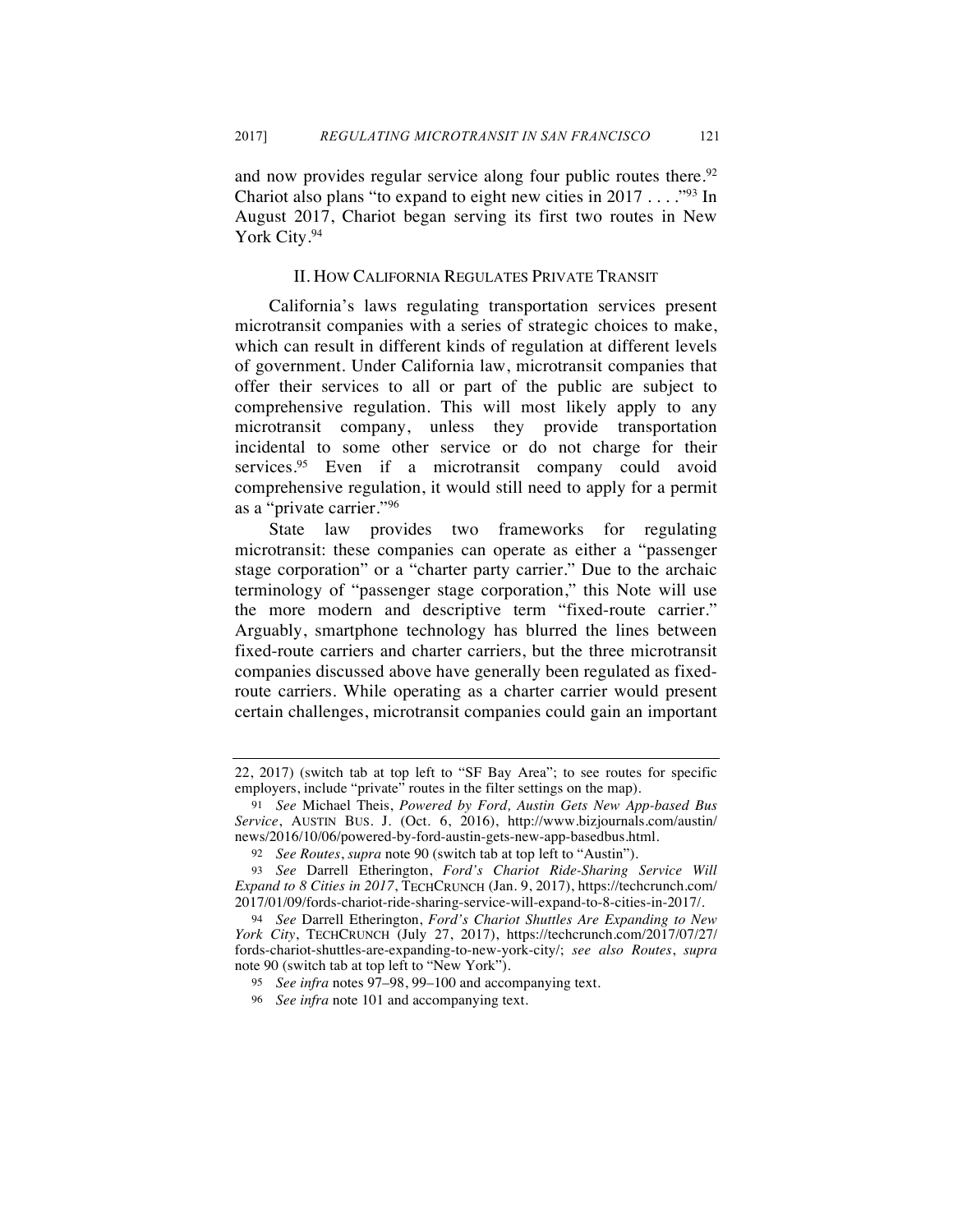advantage by being regulated as charter carriers: their fares would no longer be subject to regulation. In contrast, public transit agencies are not subject to fare regulation by external regulators.

Microtransit companies are subject to either state or local regulation, depending on the routes they serve. If the microtransit company's routes are entirely or almost entirely within a single city, then the municipal government regulates the microtransit company. However, if the microtransit company serves multiple cities, then it is regulated by the California Public Utilities Commission. This allows microtransit companies to strategically seek operating authority from either state or local officials.

This Section will describe the nested categories of transportation services under California law, first discussing the difference between common carriers and private carriers, then explaining the distinction between fixed-route carriers and charter carriers. It will then examine when microtransit is subject to state regulation and when it is subject to local regulation. Finally, it will summarize San Francisco's recent and current laws regulating microtransit.

# A. *Private and Common Carriers*

California law distinguishes between common carriers and private carriers, and regulates common carriers much more stringently. However, it would be difficult for any microtransit company to persuasively argue that it is not a "common carrier."

Under the Public Utilities Code, a common carrier is defined as "every person and corporation providing transportation for compensation to or for the public or any portion thereof  $\dots$ ."<sup>97</sup> This definition would almost certainly apply to any microtransit company, and the statutory exclusions do not aid microtransit companies.98

In contrast, private carriers transport passengers "by special agreement only in a particular instance" or provide "transportation [which] is incidental to or in furtherance of any commercial enterprise other than transportation."99 The CPUC gives as examples of private carriers "a church transporting members of its

<sup>97</sup> CAL. PUB. UTIL. CODE § 211.

<sup>98</sup> *See* CAL. PUB. UTIL. CODE § 212.

<sup>99</sup> 11A CAL. JUR. *Carriers* § 2 (West 2017).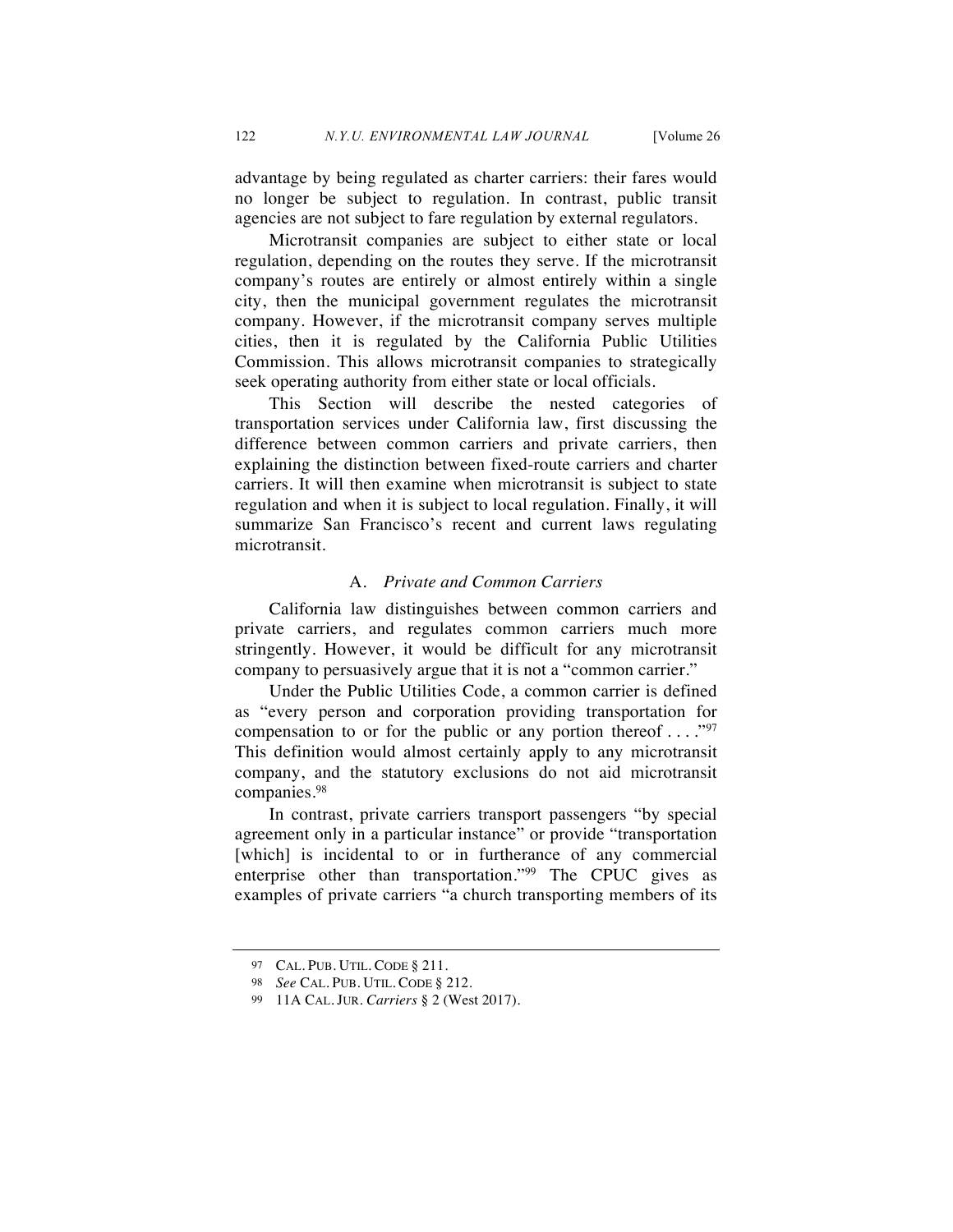congregation [or] an employer transporting its own employees."100

Even if a microtransit company is able to avoid classification as a common carrier, it still must register with the CPUC as a private carrier.101 This would alert the CPUC to the microtransit company's existence and may trigger an investigation.

# B. *Fixed-Route Carriers and Charter Carriers*

If a microtransit company is deemed a common carrier under the Public Utilities Code, California law must classify it in one of two ways:<sup>102</sup> as a fixed-route carrier<sup>103</sup> or a charter carrier.<sup>104</sup> While microtransit companies in San Francisco have mostly been regulated as fixed-route carriers, charter carrier regulation presents an important advantage: the CPUC does not regulate the fares charged by charter carriers. However, microtransit companies have limited power to strategically choose between these two forms of operation, as the CPUC has the final say about whether a company is operating as a fixed-route carrier or a charter carrier. The CPUC's determination on this question is not subject to judicial review.105

The primary difference between fixed-route carriers and charter carriers is their method of obtaining passengers. Fixedroute carriers operate "between fixed termini or over a regular route"<sup>106</sup> and charge individual fares<sup>107</sup>—in other words, they show up at a particular stop and take passengers who will pay the fare. In

103 *See* CAL. PUB. UTIL. CODE §§ 226, 1031–46 (using the term "passenger stage corporation").

107 *See* CAL. PUB. UTIL. CODE § 1035 (noting that any company charging individual fares is presumed to be a fixed-route carrier).

<sup>100</sup> *Applications and Lists of Related Forms for Carriers*, CAL. PUB. UTILS. COMM'N (last visited Nov. 30, 2017), http://www.cpuc.ca.gov/transportation\_ forms/.

<sup>101</sup> *See* CAL. PUB. UTIL. CODE § 4005.

<sup>102</sup> There are other categories, but they are very unlikely to apply to microtransit. For example, microtransit may be able to escape classification as either a charter carrier or a fixed-route carrier by operating as a "vanpool." In a vanpool, vehicles with 15 seats or fewer are used to transport employees of the same firm to their workplace. *See* CAL. PUB. UTIL. CODE §§ 226(c), 5353(h) (exempting vanpools from regulation as fixed-route operators or charter carriers). However, to qualify for a regulatory exemption as a vanpool, the trip cannot be primary to make a profit, *see id.*, making this category of limited use to microtransit companies.

<sup>104</sup> *See* CAL. PUB. UTIL. CODE §§ 5351–5420.

<sup>105</sup> *See* CAL. PUB. UTIL. CODE § 1035.

<sup>106</sup> CAL. PUB. UTIL. CODE § 226.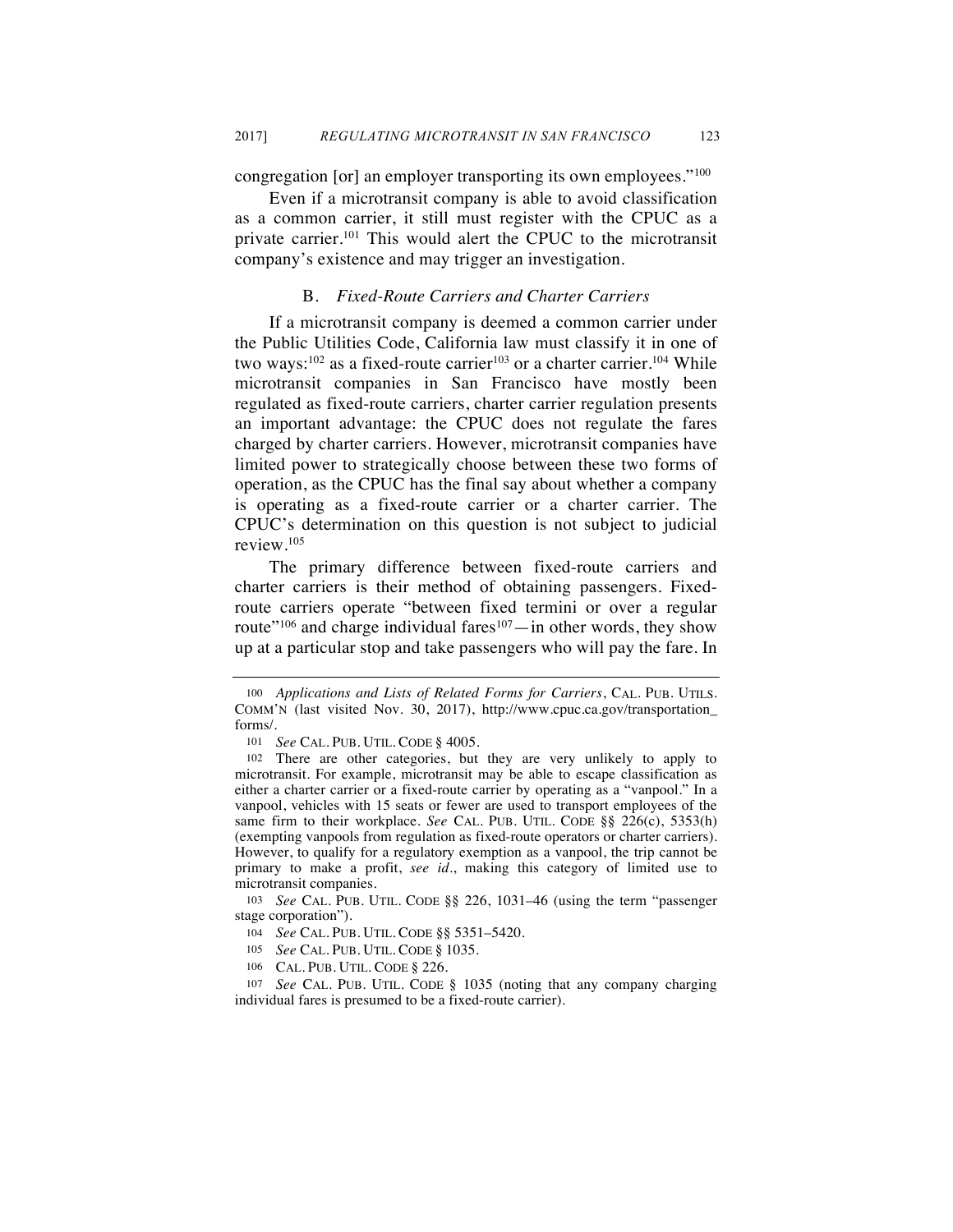contrast, charter carriers must arrange to transport their passengers in advance, "either by written contract or telephone,"108 and may not charge individual fares.<sup>109</sup> While these two categories are clearly distinguishable in the pre-cellphone age, modern technology has created new gray areas. What if a transportation service runs along fixed routes, but requires reservations on a smartphone app?<sup>110</sup> What if a transportation service varies its routes dynamically to accommodate passengers who reserve seats a few minutes in advance? Under California law, these issues are for the CPUC to resolve.

One important consequence of categorization as either a fixed-route carrier or a charter carrier is that the CPUC regulates the fares or rates charged by fixed-route carriers, but not charter carriers. Fixed-route carriers are subject to rate regulation by the CPUC as public utilities, $111$  and like other public utilities, fixedroute carriers can only charge "just and reasonable" rates.<sup>112</sup> Fixedroute carriers must have their rates approved when they file for authority to operate with the CPUC and when they change their rates.113 If a microtransit company challenges the decision of the CPUC denying a rate increase, courts can only review the CPUC decision on the issue of "whether confiscation of property will result" from the denial.<sup>114</sup> Fixed-route carriers are also prohibited from discriminating between customers in the fares that they charge, including but not limited to discrimination on the basis of

112 CAL. PUB. UTIL. CODE § 451.

<sup>108</sup> *See* CAL. PUB. UTIL. CODE § 5360.5.

<sup>109</sup> *See* CAL. PUB. UTIL. CODE § 5401 (with exceptions for "schoolbus contractors" and "round-trip sightseeing tour services," which are very unlikely to apply to microtransit).

<sup>110</sup> This is how Chariot works: you must reserve a seat in advance, even though the vehicles operate along the same routes. *See* CHARIOT, *supra* note 83 (see answer to the question "Am I guaranteed a seat on a Chariot?").

<sup>111</sup> *See* CAL. CONST. art. XII §§ 3 (subjecting public transportation providers to jurisdiction of the CPUC as public utilities), 4 (subjecting public transportation companies to rate regulation by the CPUC); *see also* CAL. PUB. UTIL. CODE §§ 211(c) (classifying fixed-route carriers as a type of common carrier), 216(a) (defining "public utility" to include all common carriers offering service to the public). However, this regulation of rates only applies to for-profit companies. Public transit agencies are exempt from rate regulation, as discussed below in notes 128–130 and accompanying text.

<sup>113</sup> CAL. PUB. UTIL. CODE § 454. The approval of initial rates is part of the CPUC's decision to grant a certificate of public convenience and necessity, as discussed below.

<sup>114</sup> CAL. CONST. art. XII § 4.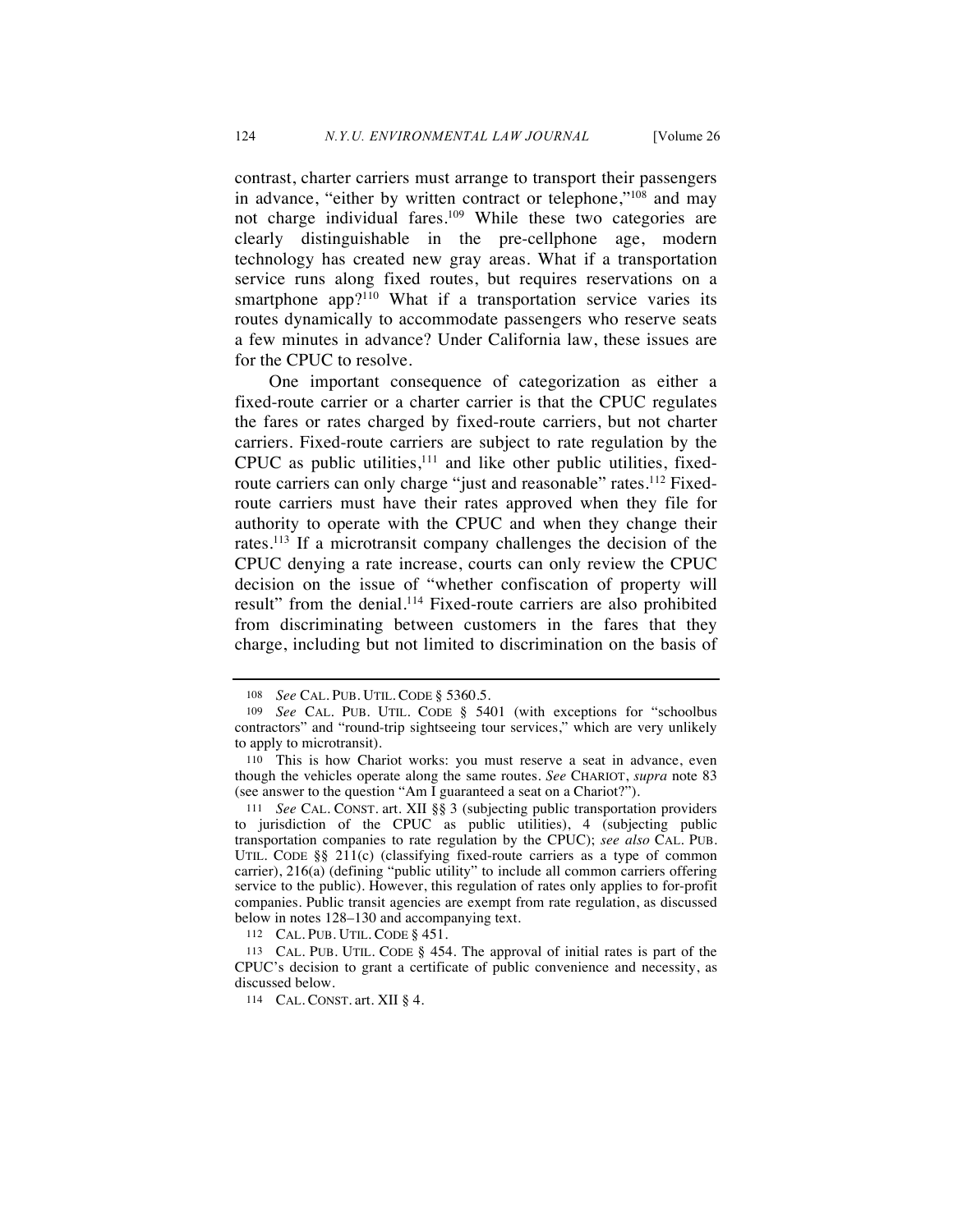disability.<sup>115</sup>

It is unclear what public policy considerations justify the regulation of fixed-route carriers by the CPUC. The framework of rate regulation may be a vestige of a period in history when transit services were provided primarily by private companies, which generally had *de facto* monopolies over transit within a given area.116 Rate regulation is more commonly associated with the regulation of natural monopolies, such as electric utilities. There is evidence that California law previously sought to grant local monopolies to private passenger carriers in order to avert perceived problems caused by inter-carrier competition,<sup>117</sup> in which case fare regulation would be necessary to ensure reasonable fares. Today, transit is provided by government agencies with significant subsidies, so that rationale no longer applies. Fortunately, California law gives fixed-route carriers some flexibility by allowing them to request a "zone of rate freedom," a range of fares which the CPUC may approve in advance.<sup>118</sup> In addition, the CPUC has adopted a general stance in favor of competition in the industry of passenger transportation.<sup>119</sup>

Charter carriers may also benefit from federal preemption of state rate regulation if they provide "charter bus" service.<sup>120</sup> Federal law only allows states to regulate the safety and required insurance of charter bus operations, and to impose "highway route controls or limitations based on the size or weight of the motor vehicle . . . . .<sup>"121</sup> Confusingly, there is no clear definition of "bus" in the relevant statute, and federal courts have not adopted a uniform definition when applying this law.<sup>122</sup> California law

<sup>115</sup> *See* CAL. PUB. UTIL. CODE §§ 453 (general prohibition on rate discrimination), 460.3 (specific prohibition on charges to disabled passengers on fixed-route operators).

<sup>116</sup> *Cf, In re* Regulation of Passenger Carrier Services, 33 CPUC 2d 5 § III (1989) (discussing changes in the passenger transportation industry).

<sup>117</sup> *See infra* notes 140–145 and accompanying text.

<sup>118</sup> CAL. PUB. UTIL. CODE § 454.2.

<sup>119</sup> *See In re* Regulation of Passenger Carrier Services, 33 CPUC 2d 5 § III.

<sup>120</sup> *See* 49 U.S.C. § 14501(a) (2012).

<sup>121</sup> *Id.*

<sup>122</sup> *See* Kozak v. Hillsborough Pub. Transp. Comm'n, 695 F. Supp. 2d 1285, 1301 (M.D. Fla. 2010) (holding that a bus is "a vehicle designed to carry more than 15 passengers"), *aff'd sub nom*. Kozak v. Hillsborough Cty., Fla., 644 F.3d 1347 (11th Cir. 2011); Alex's Transp., Inc. v. Colo. Pub. Utils. Comm'n, 88 F. Supp. 2d 1147, 1149 (D. Colo.) (finding a bus is "a vehicle with a minimum capacity of thirty-two passengers"), *aff'd*, 242 F.3d 387 (10th Cir. 2000).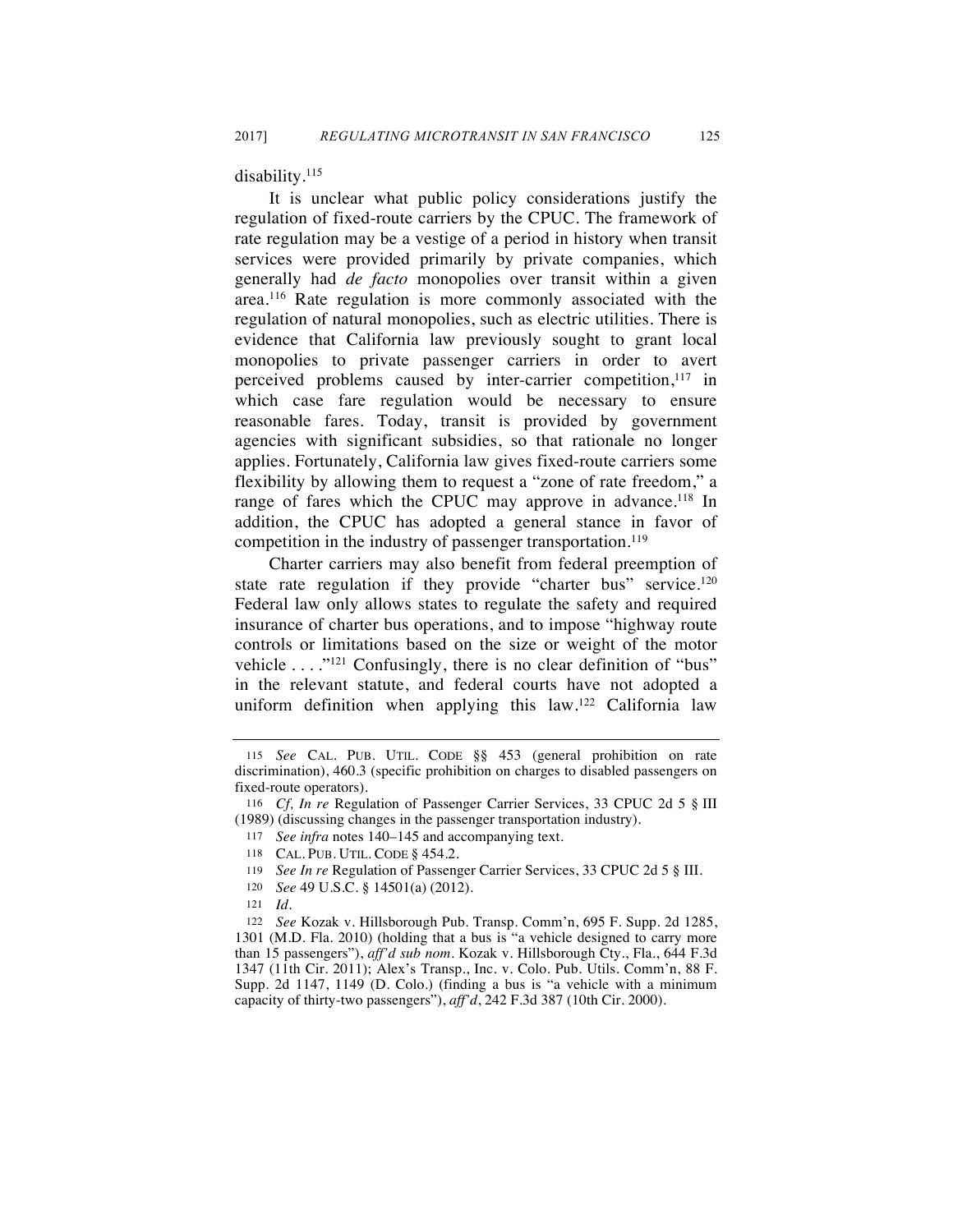suggests that a "bus" in this context should be any vehicle with 10 seats or more, but it allows any federal court with jurisdiction to select a different definition.<sup>123</sup> The California Constitution and the Public Utilities Code do not explicitly exempt charter carriers in the body of law providing for rate regulation.<sup>124</sup> It appears that the CPUC does not attempt to regulate the rates charged by any charter carriers, regardless of whether they use buses, $125$  perhaps due to the legal confusion over what a "charter bus" is.

While freedom from rate regulation is a benefit of classification as a charter carrier, charter carriers must meet certain other requirements that do not apply to fixed-route operators. They must follow strict protocols to prevent underage drinking on their vehicles<sup>126</sup> and keep detailed records of who they transport and how the travel was arranged.<sup>127</sup>

Public transit agencies are not subject to rate regulation by the CPUC. Instead, they are able to set their own rates.128 However, public transit may be subject to CPUC regulation in other areas, such as vehicle safety,<sup>129</sup> where the legislature clearly writes statutes that include the public transit agency in CPUC's jurisdiction.<sup>130</sup>

#### C. *Local and State Regulation*

Microtransit companies that are common carriers will be subject to regulation at either the state or the local level. Current California law allows microtransit companies to strategically choose between regulation from these two different levels of government. If a fixed-route carrier provides service entirely within a single city, or if 98 percent or more of the fixed-route

<sup>123</sup> *See* CAL. PUB. UTIL. CODE § 5363.

<sup>124</sup> *See* CAL. CONST. art. XII § 4; CAL. PUB. UTIL. CODE §§ 216(a) (including all common carriers in the definition of "public utility"), 451, 454, 730.

<sup>125</sup> CAL. PUB. UTILS. COMM'N, TRANSP. ENFORCEMENT SECTION, CPUC RULES AND REGULATIONS ON PASSENGER CARRIERS 10 (undated), http://www. octap.net/CPUC\_Presentation.pdf.

<sup>126</sup> *See* CAL. PUB. UTIL. CODE § 5384.1.

<sup>127</sup> *See* CAL. PUB. UTIL. CODE § 5381.5.

<sup>128</sup> *See*, *e.g.*, CAL. PUB. UTIL. CODE § 25,807 (giving AC Transit the ability to set its own rates, provided they are "reasonable").

<sup>129</sup> *See* Los Angeles Met. Trans. Auth. v. Pub. Utils. Comm'n, 382 P.2d 583, 585–86 (Cal. 1963).

<sup>130</sup> *See* Cnty. of Inyo v. Pub. Utils. Comm'n, 604 P.2d 566, 573 (Cal. 1980); 53 CAL. JUR. 3d *Public Utilities* § 46 (West 2017).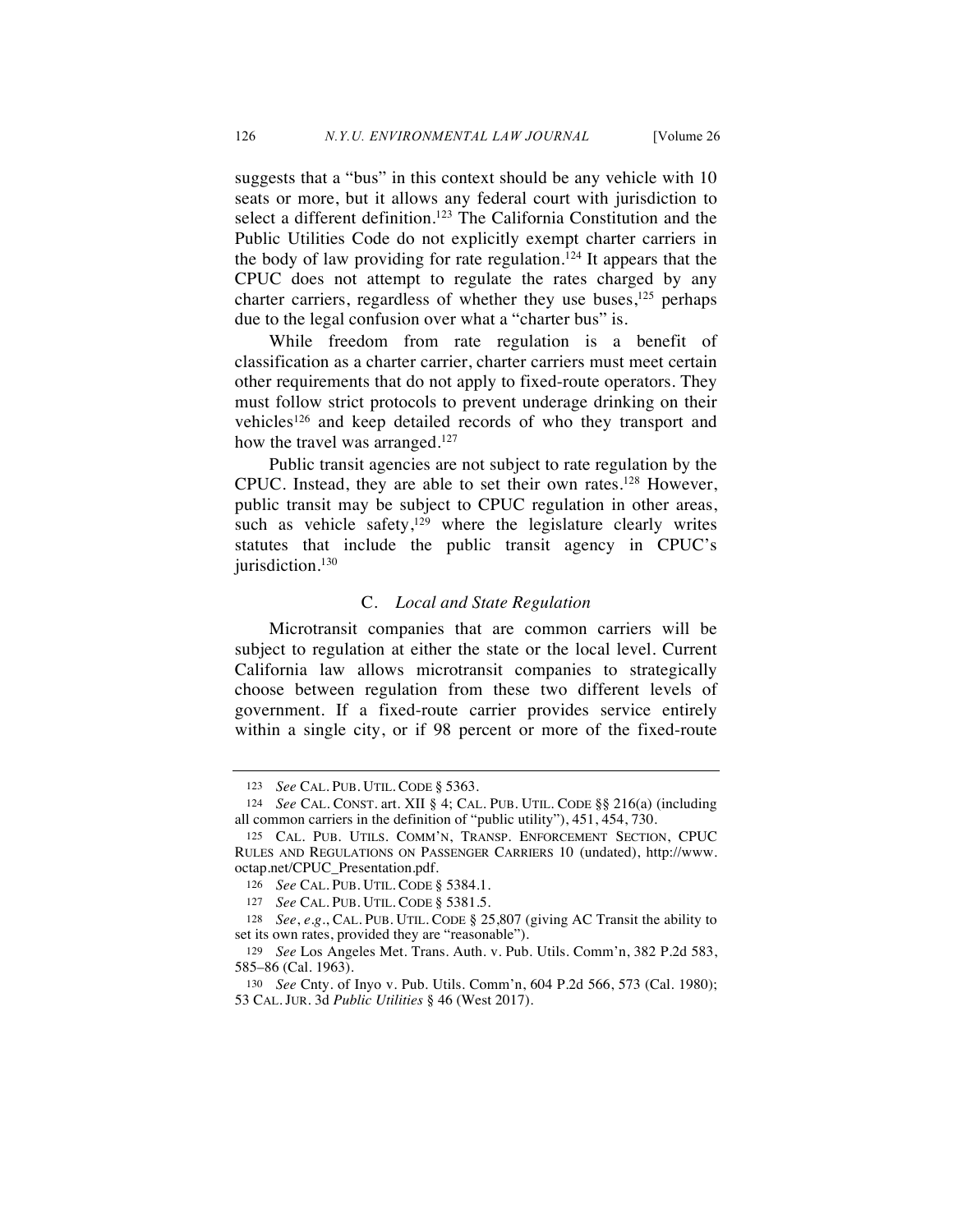carrier's route mileage is within a single city, the fixed-route carrier is only subject to regulation by the local government, and not by the CPUC.131 But if a fixed-route carrier is already regulated by the CPUC, local governments may not regulate its within-city operations.132 If a charter carrier operates entirely within a single city, and if that city regulates the charter carrier, the CPUC may not regulate it.133

If a microtransit company falls under the jurisdiction of the CPUC and not the local government, it will probably need to obtain a "certificate of public convenience and necessity" from the CPUC.134 However, some specific types of charter carriers can obtain more generic permits from the CPUC.135 For example, "[s]pecialized [charter] carriers, who do not hold themselves out to serve the general public, but only provide service under contract with industrial and business firms" are only required to get a permit instead of a certificate, as are "[charter] [c]arriers using only vehicles under 15-passenger seating capacity."136

Before 2007, applicants seeking to operate as fixed-route carriers were required to demonstrate to the CPUC that the service they would provide was in the public's interest and that other local fixed-route carriers would not provide the proposed service.137 The CPUC was required to consider the effect of the applicant's proposed service on nearby public transit agencies.<sup>138</sup> In addition, the CPUC considered the market impacts of the new service.<sup>139</sup>

<sup>131</sup> *See* CAL. PUB. UTIL. CODE § 226(a) (excluding such a company from the definition of "passenger stage corporation").

<sup>132</sup> *See* Asbury Rapid Transit Sys. v. R.R. Comm'n, 114 P.2d 573, 574–75 (Cal. 1941) (discussing previous versions of the relevant statutes and the jurisdiction of the California Railroad Commission, the CPUC's predecessor).

<sup>133</sup> *See* CAL. PUB. UTIL. CODE § 5353(a).

<sup>134</sup> *See* CAL. PUB. UTIL. CODE §§ 1031, 5371.

<sup>135</sup> *See* CAL. PUB. UTIL. CODE § 5384.

<sup>136</sup> CAL. PUB. UTIL. CODE § 5384(a)–(b). Based on the statutory language, these permits would seem to be easier to obtain than a certificate. *Compare* § 5384 (requiring the CPUC to issue permits to applicants "otherwise qualified" whose services fit into the statutory categories) *with* CAL. PUB. UTIL. CODE § 5375 (giving the CPUC more discretion when issuing a certificate for charter carrier service). However, given current federal law on charter bus service and CPUC's policies, the CPUC now has little discretion to deny charter carrier certificates. *See supra* notes 120–125 and accompanying text.

<sup>137</sup> *See* CAL. PUB. UTIL. CODE §§ 1031, 1032(b) (2006) (previous versions of the current law).

<sup>138</sup> *See* CAL. PUB. UTIL. CODE § 1032(c) (2006).

<sup>139</sup> *See* Cal. P.U.C. Decision No. 15-05-029, at 3, Docket No. R09-12-001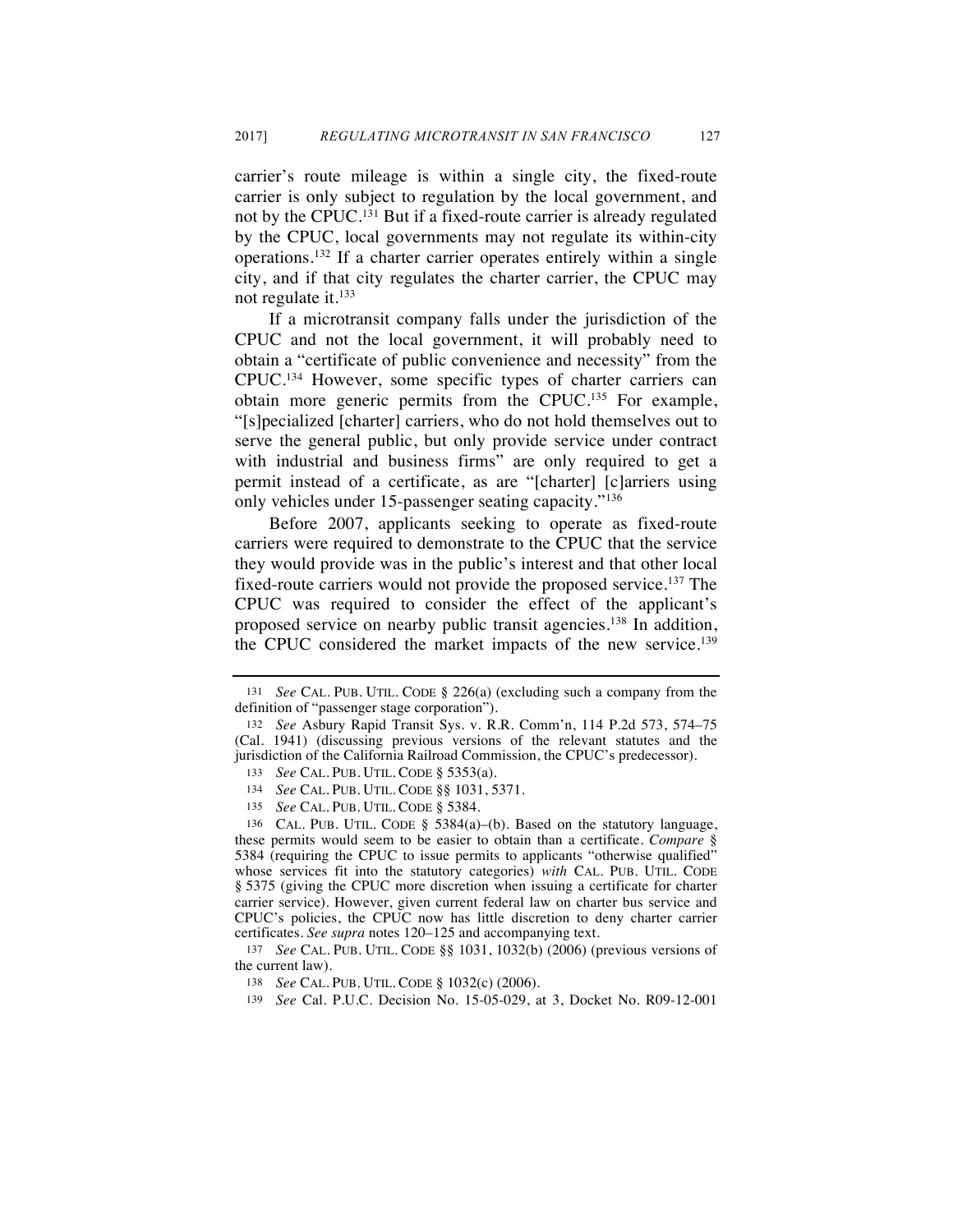Historically, certificates of public convenience and necessity have been used by regulators to limit entry to industries where competition is seen as harmful.<sup>140</sup> This generally allows existing firms in the industry to intervene in regulatory proceedings and oppose the application, and argue that the public interest will be harmed if the regulator authorizes the new competitor.<sup>141</sup> Some contemporary scholars argue that certificates of public convenience and necessity are largely harmful because "[t]hese laws enrich existing businesses by restricting the supply of services, raising prices for consumers, and—worst of all depriving would-be entrepreneurs of their constitutional right to earn a living without unreasonable government interference."<sup>142</sup>

The California Supreme Court has noted that these certificates serve the purpose of limiting competition in the regulated  $industries$ ,<sup>143</sup> and has also explained that the CPUC regulates carriers in order to "protect[] . . . the public against ruinous carrier competition and such possible attendant evils as improperly maintained equipment, inadequate insurance, and poor service."144 However, beginning in 1976, the CPUC has opened the passenger transportation industry to greater competition, as the industry has moved from "scheduled carriers operating from fixed termini on regular routes in large buses with monopoly service" to a "more loosely regulated, competitive, and multi-service market" with a focus on transportation to and from airports.<sup>145</sup> The CPUC has sought to promote "innovative service," for example, by allowing on-call airport shuttles to be scheduled as fixed-route carriers despite their flexible timetables.146 In the face of arguments by large bus operators for "limiting market entry, protecting service

<sup>(</sup>May 7, 2015).

<sup>140</sup> *See* William K. Jones, *Origins of the Certificate of Public Convenience and Necessity: Developments in the States, 1870–1920*, 79 COLUM. L. REV. 426, 427 (1979).

<sup>141</sup> *See id.*

<sup>142</sup> Timothy Sandefur, *State "Competitor's Veto" Laws and the Right to Earn a Living: Some Paths to Federal Reform*, 38 HARV. J.L. & PUB. POL'Y 1009, 1010 (2015).

<sup>143</sup> *See* Greyhound Lines, Inc. v. Pub. Utils. Comm'n, 438 P.2d 801, 803 n.3 (Cal. 1968).

<sup>144</sup> Keller v. Thornton Canning Co., 429 P.2d 156, 158 (Cal. 1967).

<sup>145</sup> *See In re* Rulemaking Concerning the Regulation of Passenger Carrier Services, 33 CPUC 2d 5 § III (1989).

<sup>146</sup> *Id.* at § IV.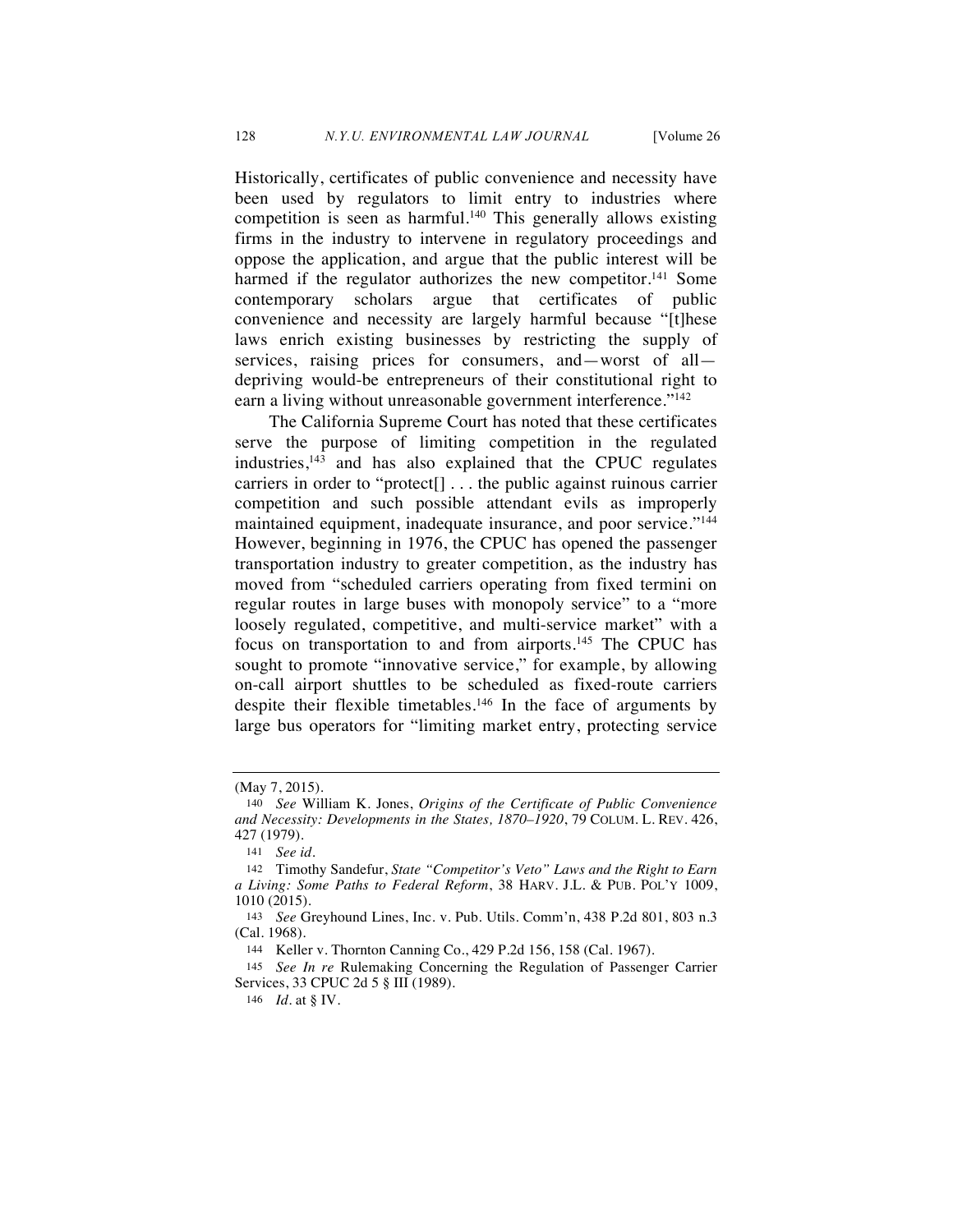routes," and "[c]ost based rate regulation," the CPUC instead chose to allow free entry of new market participants in ground transportation for airports in 1989.147

In 2006, the California legislature passed a bill making it simpler to obtain a certificate to operate as a fixed-route carrier.<sup>148</sup> Applicants are no longer required to show that existing local fixedroute carriers cannot provide the proposed service, and the CPUC is no longer required to consider the effects of the proposed service on public transit.149 Instead of general considerations of public interest, the law now requires the CPUC to evaluate fixed-route carrier applications using relatively clear criteria.<sup>150</sup> The applicant must show that they will follow certain practices in the interest of passenger and driver safety, including implementing preventive maintenance programs and safety training for drivers.<sup>151</sup> Workers' compensation insurance is required, and the applicant must show "reasonable fitness and financial responsibility" to provide the proposed services.152

In 2009, the CPUC began a rulemaking process to amend its regulations for fixed-route carrier applications to reflect these legislative and policy changes.153 The CPUC noted that its application procedures were oriented towards the "scheduled, fixed-route bus services" which used to dominate the industry, while the current industry was mostly composed of "on-call, doorto-door airport shuttle services."154 The CPUC argued that "streamlining" this process would help "small operators who find the current formal application process difficult and time consuming."155 However, the CPUC did not finalize the changes to

<sup>147</sup> *Id.* at §§ I, III.

<sup>148</sup> *See* 2006 Cal. Legis. Serv. ch. 694, §§ 2–3 (S.B. 1840) (West).

<sup>149</sup> *Compare id.* at § 3, *with* CAL. PUB. UTIL. CODE § 1032(b)–(c) (2006).

<sup>150</sup> *Compare* 2006 Cal. Legis. Serv. ch. 694, § 2 (specifying that "public convenience and necessity" now means meeting the criteria in CAL. PUB. UTIL. CODE § 1032), *with* CAL. PUB. UTIL. CODE §§ 1031–32 (2006). *See* also Order Instituting Rulemaking Regarding the Procedures for Processing Applications for Passenger State Corporations*,* Cal. P.U.C. Decision No. 15-05-029, at 7, Docket No. R09-12-001 (May 7, 2015) (explaining the legislative changes).

<sup>151</sup> *See* CAL. PUB. UTIL. CODE § 1032 (West 2010) (effective Jan. 1, 2007). 152 *Id.*

<sup>153</sup> *See* Order Instituting Rulemaking Regarding the Procedures for Processing Applications for Passenger Stage Corporations, Cal. P.U.C. Docket No. R09-12-001 (Dec. 3, 2009).

<sup>154</sup> *See id.* at 2.

<sup>155</sup> *Id.*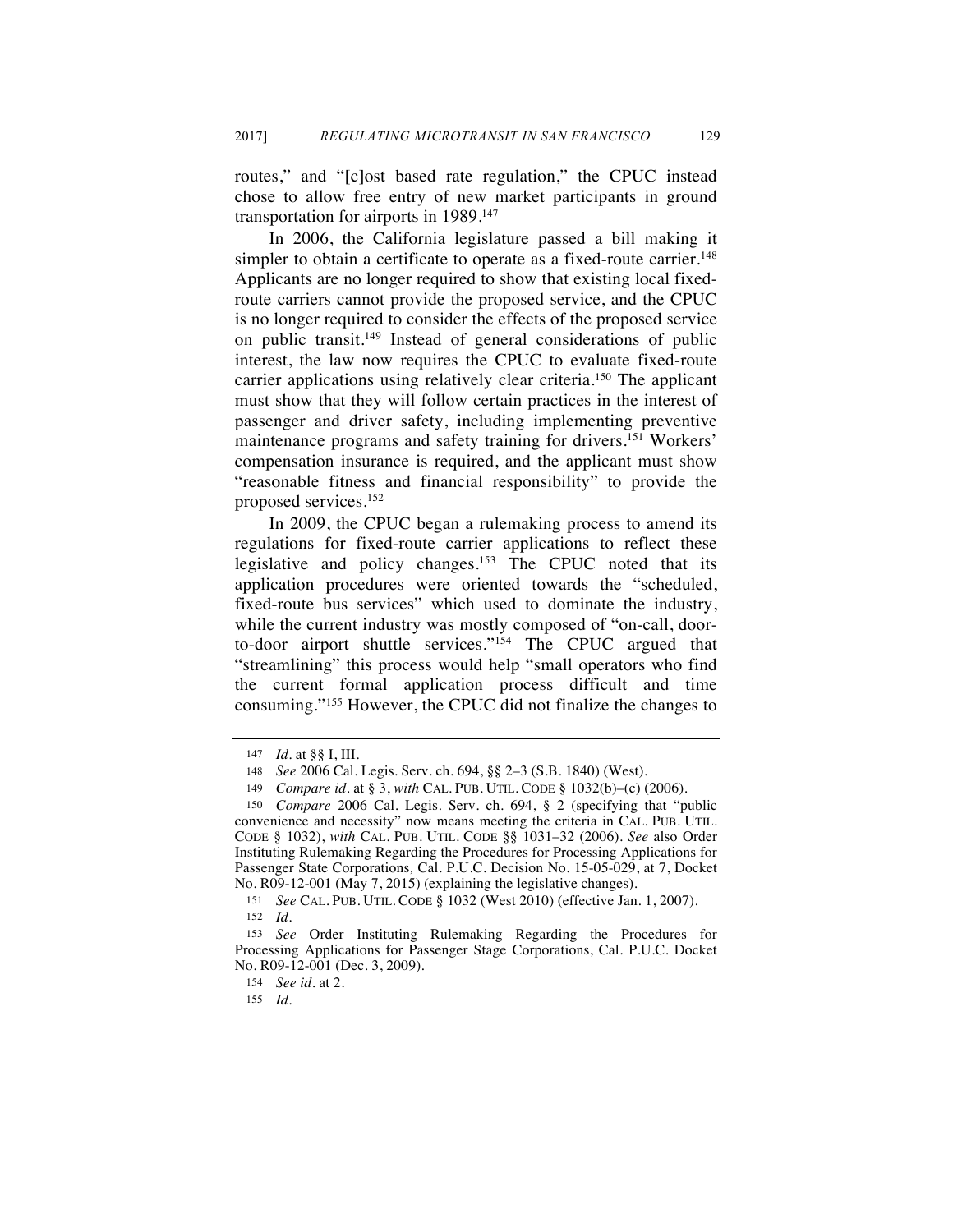its application procedures until May  $2015$ ,<sup>156</sup> after several of the microtransit applications discussed below were filed. This may have confused both microtransit companies and CPUC staff about which standards applied. Fortunately, however, the CPUC did not deny any microtransit applications under a broad public-interest rationale, although it did discuss the public interest in its decisions granting certificates.157

The Public Utilities Code contains language for charter carriers that could be read to allow the CPUC to require charter carriers to show that their service would serve the public interest.158 However, that language is most likely unenforceable due to the federal preemption of much state regulation of charter bus service, as discussed above.<sup>159</sup> As a result, charter carriers may obtain certificates of public convenience and necessity without making a showing that their operation would serve the public interest.

# D. *Private Transit Regulation in San Francisco*

When microtransit first arose in San Francisco in 2013, the local government already had a set of basic regulations for some private fixed-route carriers. San Francisco Police Code regulated "jitney buses," defining a jitney bus as "[a] motor vehicle for hire less than 20 feet in length traversing the public streets between certain definite points or termini and conveying no more than 15 passengers for a fixed charge, between such points or any intermediate points."160 Any "jitney bus" was required to obtain a certificate of public convenience and necessity from the San Francisco Taxi Commission, $161$  and was required to charge regulated rates pegged to Muni fares.<sup>162</sup> Jitneys were allowed to

<sup>156</sup> *See* Order Instituting Rulemaking Regarding the Procedures for Processing Applications for Passenger State Corporations, Cal. P.U.C. Decision No. 15-05-029, Docket No. R09-12-001 (May 7, 2015). *See also* CAL. CODE REGS. tit. 20, § 3.3 (2017) (current procedures for applying for a fixed-route carrier certificate).

<sup>157</sup> *See infra* Sections III.A, III.B.

<sup>158</sup> *See* CAL. PUB. UTIL. CODE §§ 5371, 5375.

<sup>159</sup> *See supra* notes 120–121 and accompanying text.

<sup>160</sup> S.F., Cal., Ordinance 56-15 § 10 (Apr. 28, 2015) (quoting S.F. POLICE CODE art. 16, div. 1 § 1076(f), *repealed by* Ordinance 56-15).

<sup>161</sup> *See id.* (referencing art. 16, div. 3 § 1150, which requires meeting the standards of §§ 1079–81, *repealed by* Ordinance 56-15).

<sup>162</sup> *Id.* (referencing art. 16, div. 3 § 1152(b), *repealed by* Ordinance 56-15).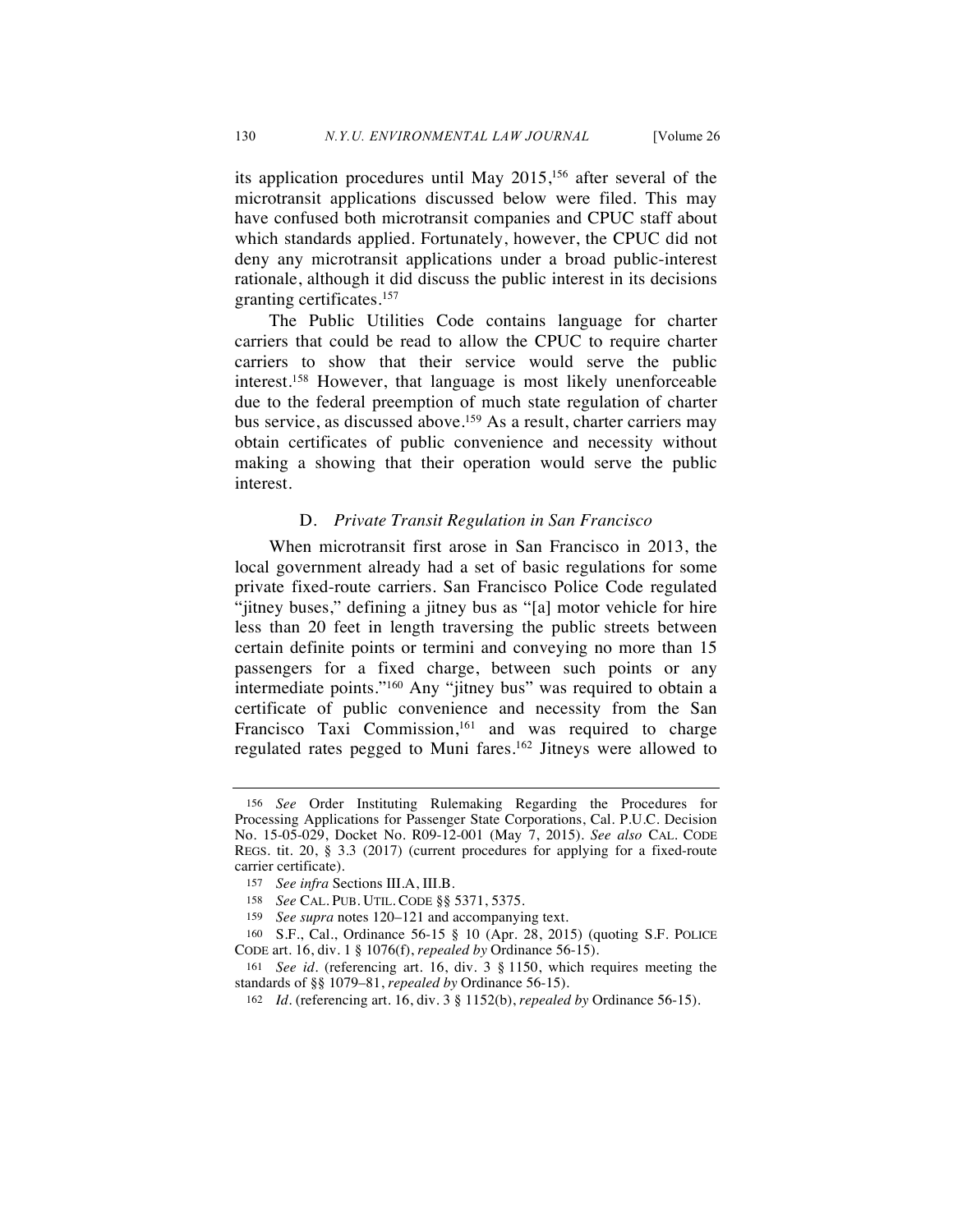use certain pre-approved routes in the Police Code; other routes had to be approved by the San Francisco Board of Supervisors.<sup>163</sup> The law contained little guidance on the criteria for obtaining a certificate of public convenience and necessity from the Taxi Commission. Aside from the general criteria of "public convenience and necessity,"164 the Police Code mentioned only that the Taxi Commission should consider an applicant's financial responsibility, general compliance with the law, and past history with for-hire vehicle permits.<sup>165</sup>

In April 2015, this language regulating "jitney buses" was repealed by the San Francisco Board of Supervisors, and local microtransit companies were regulated as "non-standard vehicles" (a broad catch-all category) by the San Francisco Municipal Transportation Agency.166 Operators of non-standard vehicles were required to obtain a permit from the SFMTA.<sup>167</sup> The non-standard vehicle law provided little guidance for the criteria to be considered in applications for non-standard vehicle permits, besides past regulatory and criminal violations of the applicant, and gave the SFMTA wide discretion in considering these applications.168 When non-standard vehicles ran along fixed routes, their routes were required to be included in the application and approved by the SFMTA, which must consider the impact of the non-standard vehicle on public transit.<sup>169</sup>

As described below, the SFMTA updated its regulations on microtransit in October 2017.170 The SFMTA also operates the Muni buses and light rail within San Francisco. This situation helps the SFMTA ensure that public transit within the city is not harmed by microtransit companies. But it also incentivizes the SFMTA to impose potentially onerous regulations on its

<sup>163</sup> *Id.* (referencing art. 16, div. 3 § 1151–52, *repealed by* Ordinance 56-15).

<sup>164</sup> *Id.* (referencing art. 16, div. 1 § 1079(c), *repealed by* Ordinance 56-15).

<sup>165</sup> *Id.* (referencing art. 16, div. 1 §§ 1079(c)–(d), 1081(a), *repealed by*  Ordinance 56-15).

<sup>166</sup> *See* S.F. Mun. Transp. Agency, Resolution No. 171017-134 (Oct. 17, 2017), http://www.amlegal.com/pdffiles/sanfran/MTARes171017-134.pdf (*amending* S.F., CAL., TRANSP. CODE § 1102).

<sup>167</sup> *See id.* (*amending* S.F., CAL., TRANSP. CODE § 1105(a)(1)). As shown in the changes to § 1102, Non-Standard Vehicles were included within the term "Motor Vehicle for Hire."

<sup>168</sup> *See id.* (*amending* S.F., CAL., TRANSP. CODE § 1104(a)).

<sup>169</sup> *Id.* (*amending* S.F., CAL., TRANSP. CODE § 1103(e)(2)).

<sup>170</sup> *See infra* notes 276–278 and accompanying text.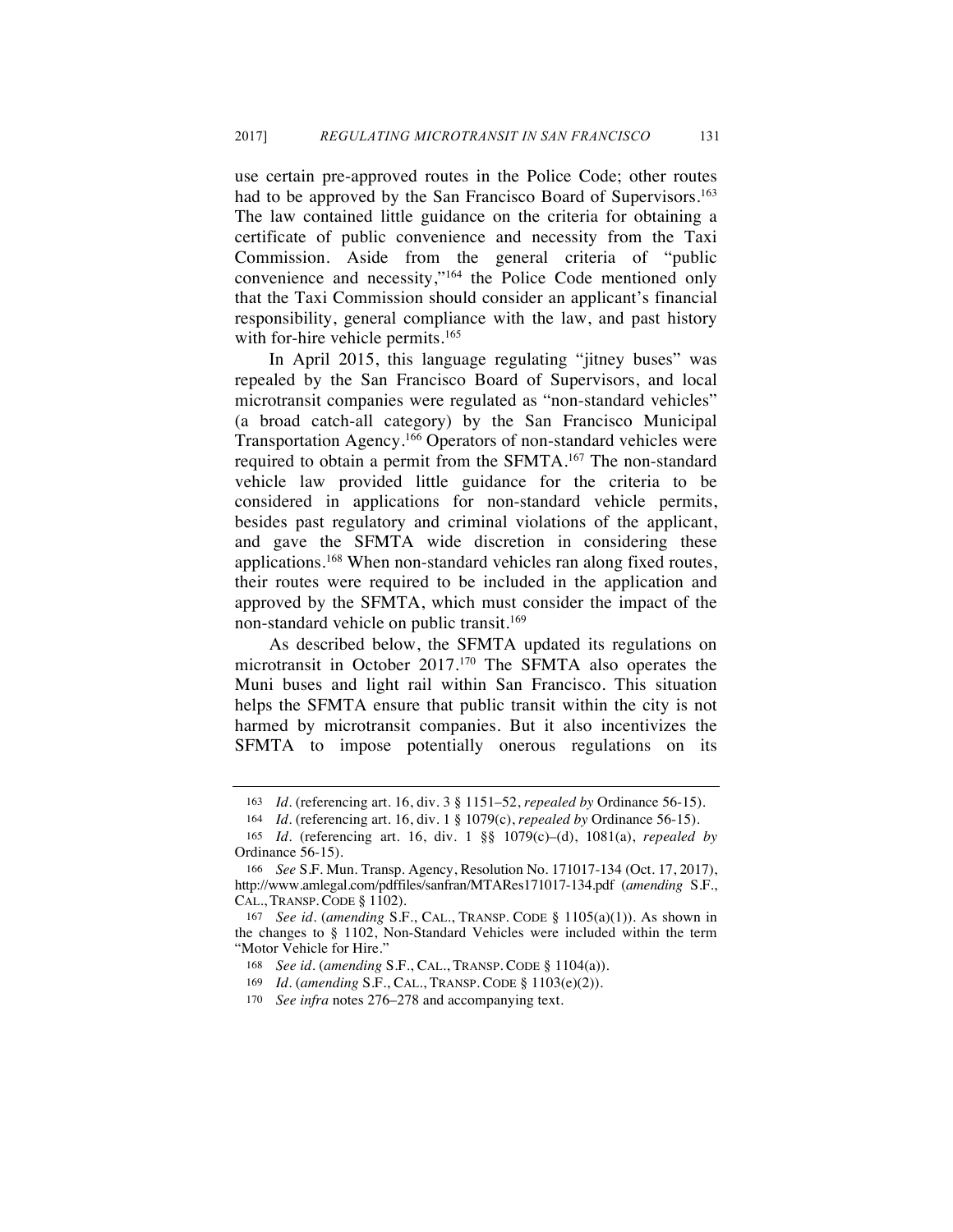competitors in order to preserve its ridership and fare revenue.

#### III. MICROTRANSIT MEETS THE REGULATORS

With this legal backdrop in mind, it is possible to understand the regulatory paths taken by the three San Francisco microtransit companies. Contrary to the stories told by some observers in the media, the California Public Utilities Commission does not appear to be an anti-innovation villain responsible for a "regulatory hell."<sup>171</sup> The CPUC does not appear to have blocked the entry of any microtransit companies in order to protect incumbent public transit agencies, and seems to have only enforced relatively uncontroversial laws such as safety and insurance requirements. Both Leap and Night School argued that their service would have a beneficial environmental impact by reducing congestion and emissions,<sup>172</sup> but neither company made this the centerpiece of their applications, and one protestor to Chariot's application made some troubling counterarguments about the environmental impact of microtransit.<sup>173</sup>

While Leap encountered opposition when it filed to apply for a certificate of public convenience and necessity to operate as a fixed-route carrier, it ran into understandable opposition from local public transit agencies and one municipality. However, Leap was able to resolve its differences with these government entities and was granted a certificate to operate in April 2015. The CPUC ordered Leap to stop operating because Leap never filed the requisite paperwork after receiving its certificate, either due to Leap's oversight or because Leap failed to meet some of the CPUC's requirements for fixed-route carriers.

Night School had an even easier time acquiring a certificate to operate as a fixed-route carrier, encountering no opposition and receiving its certificate in late June 2014. Night School's launch was delayed because the CPUC refused to accept its creative attempt to avoid regulation as a fixed-route carrier despite clearly qualifying as one. It is unclear exactly what problems with the CPUC ultimately led to Night School's demise, although there appears to be a link with Night School's plan to use subcarriers to operate its vehicles.

<sup>171</sup> *See supra* notes 71–75 and accompanying text.

<sup>172</sup> *See infra* notes 181, 227 and accompanying text.

<sup>173</sup> *See infra* note 263 and accompanying text.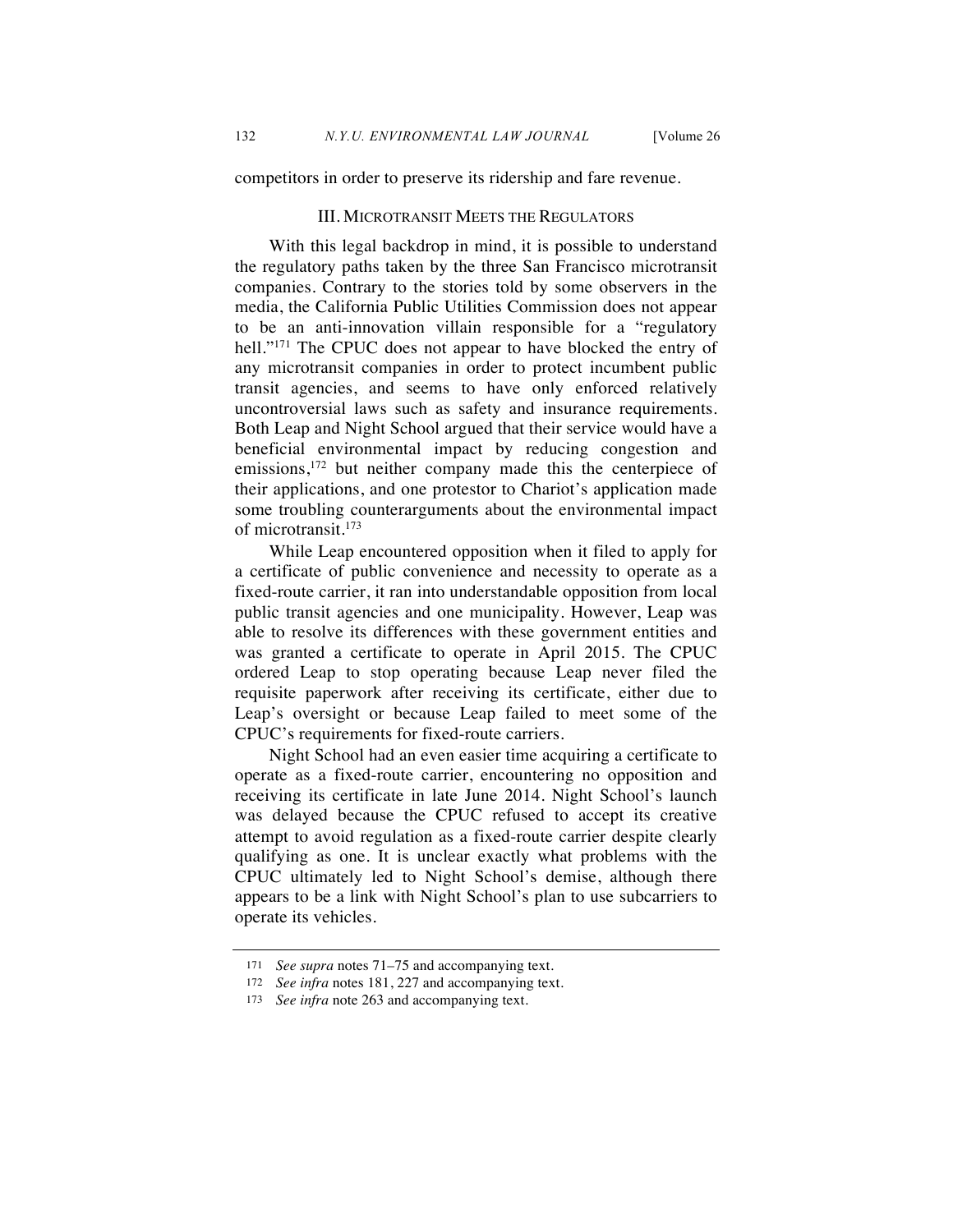Chariot, in contrast, initially sought state regulation, but ultimately decided to opt for local regulation. The San Francisco Municipal Transit Agency, which also operates the Muni buses in San Francisco, is currently drafting regulations for Chariot and similar microtransit companies.

#### A. *Leap Transit: Problems Resolved, but Failure to Follow Up*

On June 13, 2014, after its "beta test" and before its second launch, Leap filed an application with the CPUC both for a certificate of public convenience and necessity to operate as a fixed-route carrier as well as for a zone of rate freedom.174 Despite seeking CPUC authorization, Leap proposed to operate entirely within San Francisco.<sup>175</sup> Leap proposed to charge \$6 per ride and requested a zone of rate freedom that would let it charge between \$4 and \$11 per ride.<sup>176</sup> Leap argued that "its proposed fares and Zone of Rate Freedom are fair and reasonable" based on the quality of the service and its amenities, and by comparison to companies like Uber and Lyft.<sup>177</sup>

In its application, Leap stated that its goal was "to *supplement* existing transportation options" and "provide . . . a *complement* to existing transportation options."178 Because of its differences with Muni, Leap argued that it would "address a different customer base" and would "not compete directly with existing service."179 Leap stated that it had met with staff at the SFMTA "to ensure that [Leap's] service is complementary to and does not interfere with existing transportation alternatives within San Francisco," and that SFMTA had been "generally supportive" of Leap's proposal.<sup>180</sup>

To address the general requirement of "public convenience and necessity," Leap claimed that it would benefit the public by complementing existing transportation options and by "significantly reduc[ing] the number of single or double occupancy vehicles on the road during peak commute hours, with resulting

<sup>174</sup> *Application of Leap Transit, Inc*., Cal. P.U.C. App. No. 14-06-015 (June 13, 2014).

<sup>175</sup> *See id.* at 1–2, Ex. B (showing maps of proposed routes).

<sup>176</sup> *See id.* at 2.

<sup>177</sup> *Id.*

<sup>178</sup> *Id.* at 2–3 (emphasis added).

<sup>179</sup> *Id.* at 3.

<sup>180</sup> *Id.* at 5.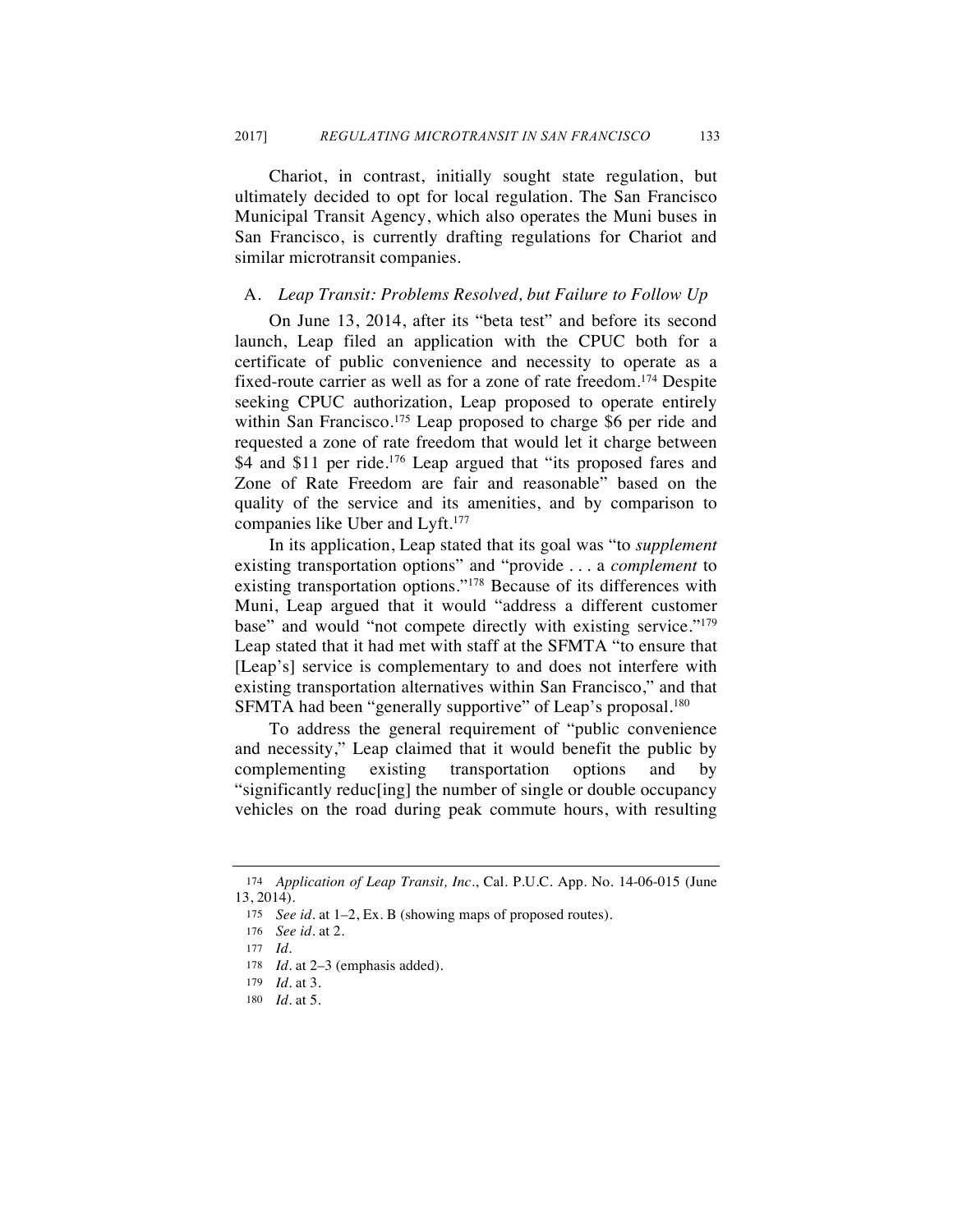reductions in traffic congestion and greenhouse gas emissions."181 As discussed above, California law no longer required Leap to make a showing that its service would advance the public interest, but the CPUC's procedures for fixed-route carrier applications did not yet reflect those statutory changes.<sup>182</sup> Leap was either acting out of an abundance of caution or confused about the legal requirements to obtain a certificate.

In response, the SFMTA filed a protest to Leap's application, arguing that Leap was not subject to the CPUC's jurisdiction because its proposed service was entirely within San Francisco.<sup>183</sup> SFMTA also protested that Leap was planning to operate on roads that were restricted for large commercial vehicles under San Francisco law.184 Leap responded that it believed that it could voluntarily chose to be within the jurisdiction of CPUC instead of SFMTA, based on CPUC precedent.<sup>185</sup> Leap noted that it would likely add routes going outside of San Francisco in the future, and wished to obtain CPUC approval in order to make those expansions quickly.186 Leap also changed its routes to avoid the restricted roads.187 In turn, SFMTA disputed Leap's characterization of the CPUC precedent, and argued that SFMTA had exclusive jurisdiction over Leap's services as long as its service was entirely within San Francisco.<sup>188</sup> SFMTA explained that Leap would be required to obtain a "Non-Standard Vehicle Permit" under San Francisco law, and that SFMTA was currently working on more detailed regulations for companies like Leap.<sup>189</sup>

At the prehearing conference before an administrative law judge (ALJ) from the CPUC in October 2014, Leap and SFTMA discussed the jurisdictional issue.<sup>190</sup> The ALJ appeared to side with

186 *See id.* at 2.

<sup>181</sup> *See id.* at 4–5.

<sup>182</sup> *See supra* notes 148–156 and accompanying text.

<sup>183</sup> *See* Protest of the San Francisco Municipal Transportation Agency at 2–3, Cal. P.U.C. App. No. 14-06-015 (July 25, 2014).

<sup>184</sup> *See id.* at 3–4.

<sup>185</sup> *See* Reply of Leap Transit to Protest of San Francisco Municipal Transportation Agency at 1–2, Cal. P.U.C. App. No. 14-06-015 (Aug. 4, 2014).

<sup>187</sup> *Id.* at 3.

<sup>188</sup> *See* Prehearing Conference Statement of SFMTA at 2–6, Cal. P.U.C. App. No. 14-06-015 (Oct. 14, 2014).

<sup>189</sup> *Id.* at 6.

<sup>190</sup> *See* Transcript of Prehearing Conference at 16–27, Cal. P.U.C. App. No. 14-06-015 (Oct. 17, 2014).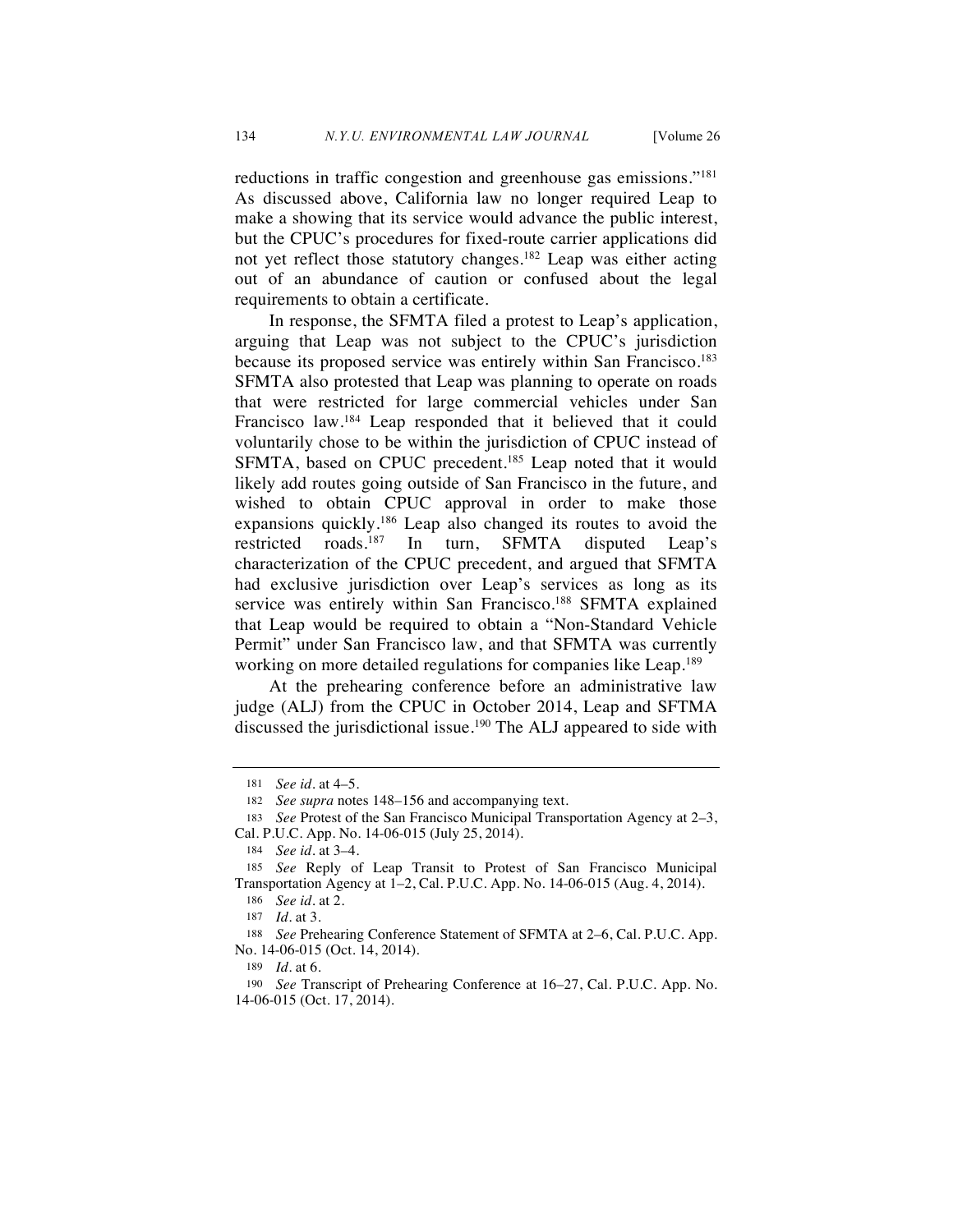the SFMTA's assertion that Leap's proposed services would fall under SFMTA's authority rather than CPUC's jurisdiction.<sup>191</sup> Leap's attorney claimed that Leap was "agnostic[]" about whether it fell under the CPUC's or the SFMTA's jurisdiction, wanted to obtain approval quickly, and anticipated that it would definitely need CPUC approval once it expanded beyond the borders of San Francisco.192

The ALJ asked if Leap's proposed service would actually qualify it as a fixed-route carrier.<sup>193</sup> Leap's attorney replied that Leap "definitely will have fixed points within fixed routes," although Leap's buses would not operate on a traditional fixed schedule because passengers could track the buses on Leap's smartphone app.<sup>194</sup> The ALJ compared Leap's proposed service to Uber and Lyft,<sup>195</sup> and asked if the CPUC needed to change any of its rules to accommodate Leap.196 Leap's attorney replied that it was not necessary.<sup>197</sup>

To ensure that it would fall under the jurisdiction of the CPUC, Leap filed an amended application in November 2014 that included two proposed routes outside of San Francisco.198 One route extended northward into Marin County and the city of Sausalito, while another extended southward into Daly City in San Mateo County.<sup>199</sup> Leap described the route extending to Marin County as anticipated to begin in "mid 2015," before which Leap planned to begin two routes serving neighborhoods of San Francisco (the Marina and the Mission).<sup>200</sup> Leap anticipated beginning service on a third San-Francisco-only route, then beginning a route to Daly City in "late 2015."201 These actions suggest that Leap preferred to be regulated by the CPUC rather than the SFMTA, perhaps because the SFMTA was also its main

<sup>191</sup> *See id.* at 18–20.

<sup>192</sup> *Id.* at 22–23.

<sup>193</sup> *See id.* at 8.

<sup>194</sup> *Id.* at 8–9.

<sup>195</sup> *See id.* at 11 (comparing Leap's proposed service to a "transportation network company").

<sup>196</sup> *Id.* at 15.

<sup>197</sup> *Id.*

<sup>198</sup> *See* Amended Application of Leap Transit at 1, Cal. P.U.C. App. No. 14- 06-015 (Nov. 26, 2014).

<sup>199</sup> *See id.* at Ex. B.

<sup>200</sup> *See id.*

<sup>201</sup> *See id.*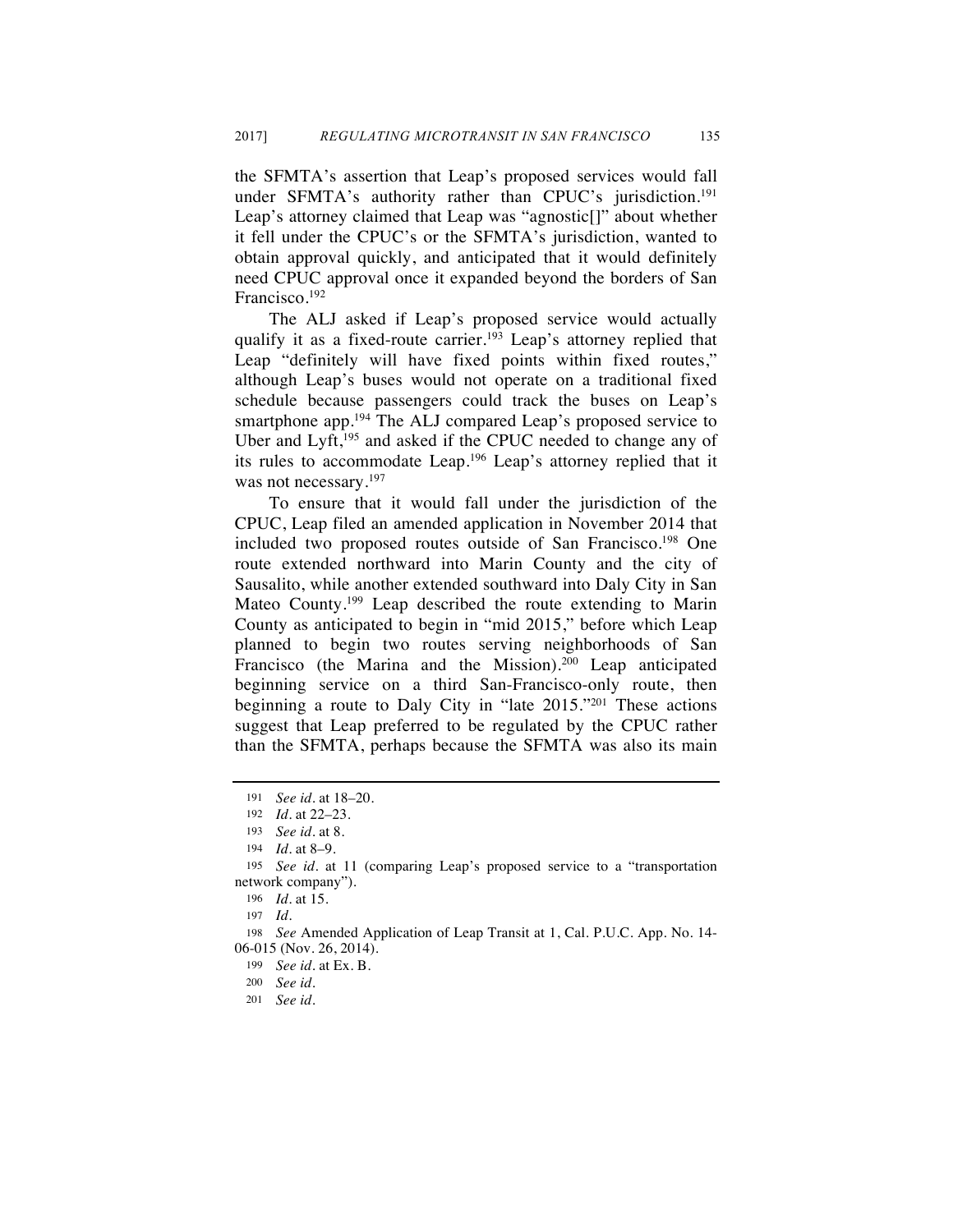competitor.

However, the proposed route into Marin County soon ran into opposition from the City of Sausalito due to concerns about traffic in Sausalito's downtown.202 Leap agreed to not operate in Sausalito in exchange for Sausalito's agreement to not oppose Leap's application.203 Leap retained the route into San Mateo County, however, and made agreements with several public transit agencies to avoid using their bus stops.204

These negotiations paid off, and on March 26, 2015, the CPUC granted a certificate of public convenience and necessity to Leap to operate as a fixed-route carrier.<sup>205</sup> Curiously, Leap had already relaunched on March 18.206 Perhaps Leap had advance notice of the CPUC's approval. In its decision to grant the certificate, the CPUC noted that its policy of generally granting zones of rate freedom where applicants will operate in "highly competitive environment[s]," and therefore approved Leap's zone of rate freedom.207 The CPUC favorably discussed Leap's proposed amenities and use of technology and found that Leap's operations were "Required by Public Convenience and Necessity" as a result.208 As discussed above, California law only allows the CPUC to evaluate fixed-route carrier applications using specific criteria in the statute, not general considerations of the public interest, but the CPUC's procedures did not yet reflect this.<sup>209</sup> The decision also noted that "Leap's operations will reduce the number of single or double occupancy vehicles during peak commute hours, resulting in reductions in traffic congestion and greenhouse gas emissions," and therefore concluded that the application did not require assessment of its environmental impact under the

<sup>202</sup> *See* Motion for Party Status of City of Sausalito at 2–3, Cal. P.U.C. App. No. 14-06-015 (Feb. 18, 2015).

<sup>203</sup> *See* Decision Granting Certificate of Public Convenience and Necessity to Leap Transit, Inc. at Attach. C, Cal. P.U.C. Decision No. 15-03-031 (Mar. 26, 2015), App. No. 14-06-015.

<sup>204</sup> *See id.* at Attach. A, Attach. D.

<sup>205</sup> *See id.* at Attach. A*.*

<sup>206</sup> *See* Dowd, *supra* note 44.

<sup>207</sup> Decision Granting Certificate of Public Convenience and Necessity to Leap Transit, Inc. at Attach. C, Cal. P.U.C. Decision No. 15-03-031 (Mar. 26, 2015), App. No. 14-06-015.

<sup>208</sup> *See id.* at 9–10.

<sup>209</sup> *See supra* notes 148–156 and accompanying text.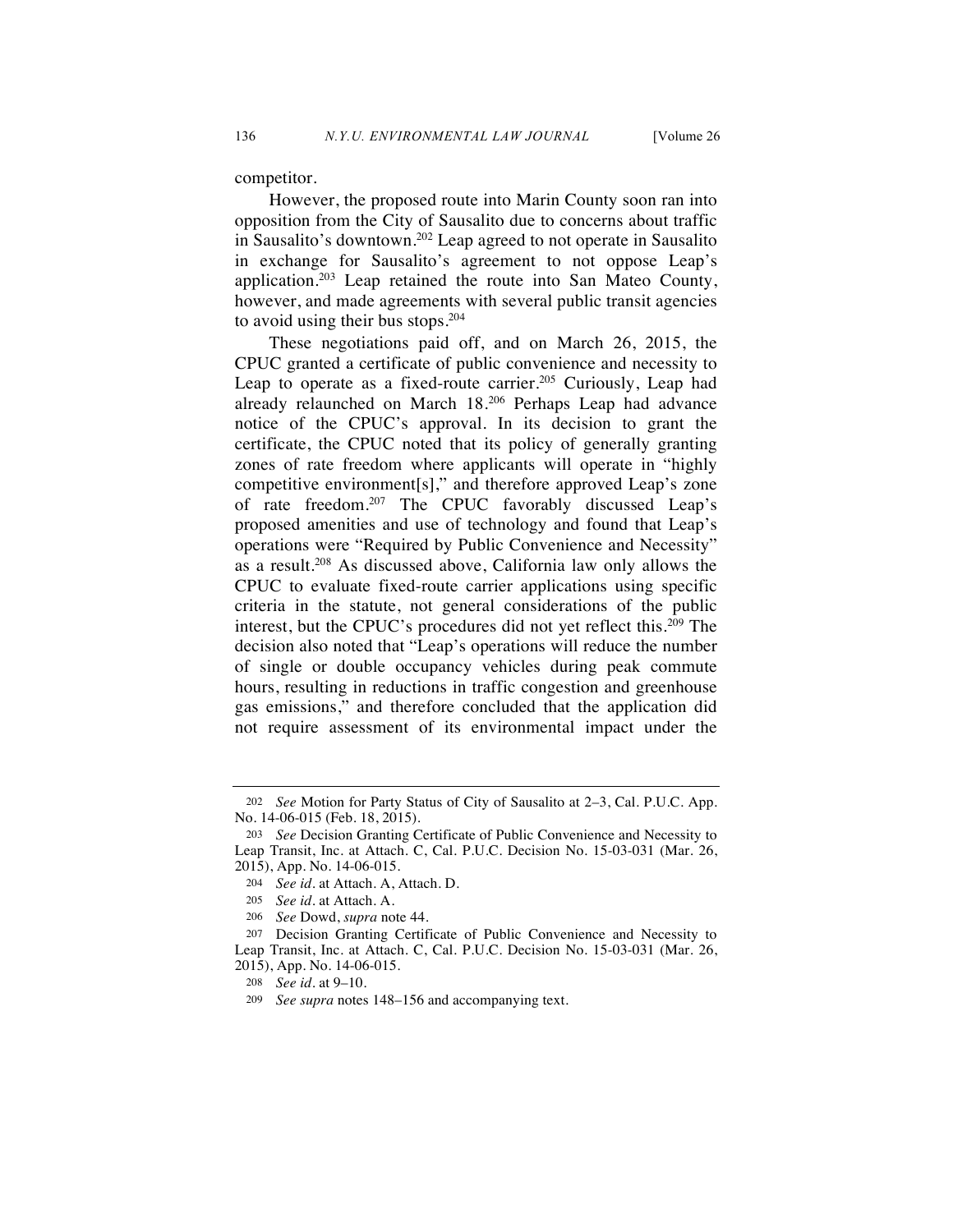California Environmental Quality Act (CEQA).210

However, on May 11, 2015, the CPUC sent a cease-and-desist letter to Leap ordering it to stop service.<sup>211</sup> According to the letter, Leap had failed to follow up on several required items following the approval of its certificate to operate. Leap had not filed proof of the required liability insurance or worker's compensation insurance.212 While Leap may have failed to acquire the insurance policies due to their cost, other problems that the CPUC cited seem to have been simple oversight. For example, Leap had failed to file both a written acceptance of the certificate to operate and a copy of its tariffs.213 Unfortunately for Leap, the deadline to file for acceptance of the certificate was 30 days after the approval, or April 25.214 The CPUC's letter also explained that Leap had not filed evidence of the required drug and alcohol testing program, had not enrolled in a DMV program that lets employers monitor their employees' driving records, and had not requested required safety inspections.<sup>215</sup>

Leap's CEO seems to have believed that Leap was not required to meet the CPUC's requirements until Leap expanded outside of San Francisco, which may explain why Leap failed to comply with the CPUC's requirements by the deadline.<sup>216</sup> In fact, the CPUC arguably did not have authority to order Leap to cease operations until Leap expanded outside of San Francisco, because Leap did not qualify as a fixed-route operator until that occurred.<sup>217</sup> However, given that Leap had sought to be regulated by the CPUC

<sup>210</sup> Decision Granting Certificate of Public Convenience and Necessity to Leap Transit, Inc. at 12, Cal. P.U.C. Decision No. 15-03-031 (Mar. 26, 2015), App. No. 14-06-015.

<sup>211</sup> *See* Letter from Brian Kahrs, Supervising Investigator, Cal. Pub. Utils. Comm'n, to Kyle Kerchoff, CEO, Leap Transit, Inc. (May 11, 2015), https://cdn.arstechnica.net/wp-content/uploads/2015/05/leap1.pdf.

<sup>212</sup> *Id.*

<sup>213</sup> *See id.*

<sup>214</sup> *See* Decision Granting Certificate of Public Convenience and Necessity to Leap Transit, Inc. at 18, Cal. P.U.C. Decision No. 15-03-031 (Mar. 26, 2015), App. No. 14-06-015.

<sup>215</sup> Letter from Brian Kahrs to Kyle Kerchoff, *supra* note 211. For information on the California DMV's pull-notice program, which allows employers to monitor the driving records of their employees, see *Employer Pull Notice (EPN) Program General Information*, CAL. DEP'T OF MOTOR VEHICLES, https://www.dmv.ca.gov/portal/dmv/?1dmy&urile=wcm:path:/dmv\_content\_en/ dmv/vehindustry/epn/epngeninfo (last visited Apr. 30, 2017).

<sup>216</sup> Brown, *supra* note 53.

<sup>217</sup> *See* CAL. PUB. UTIL. CODE § 226(a).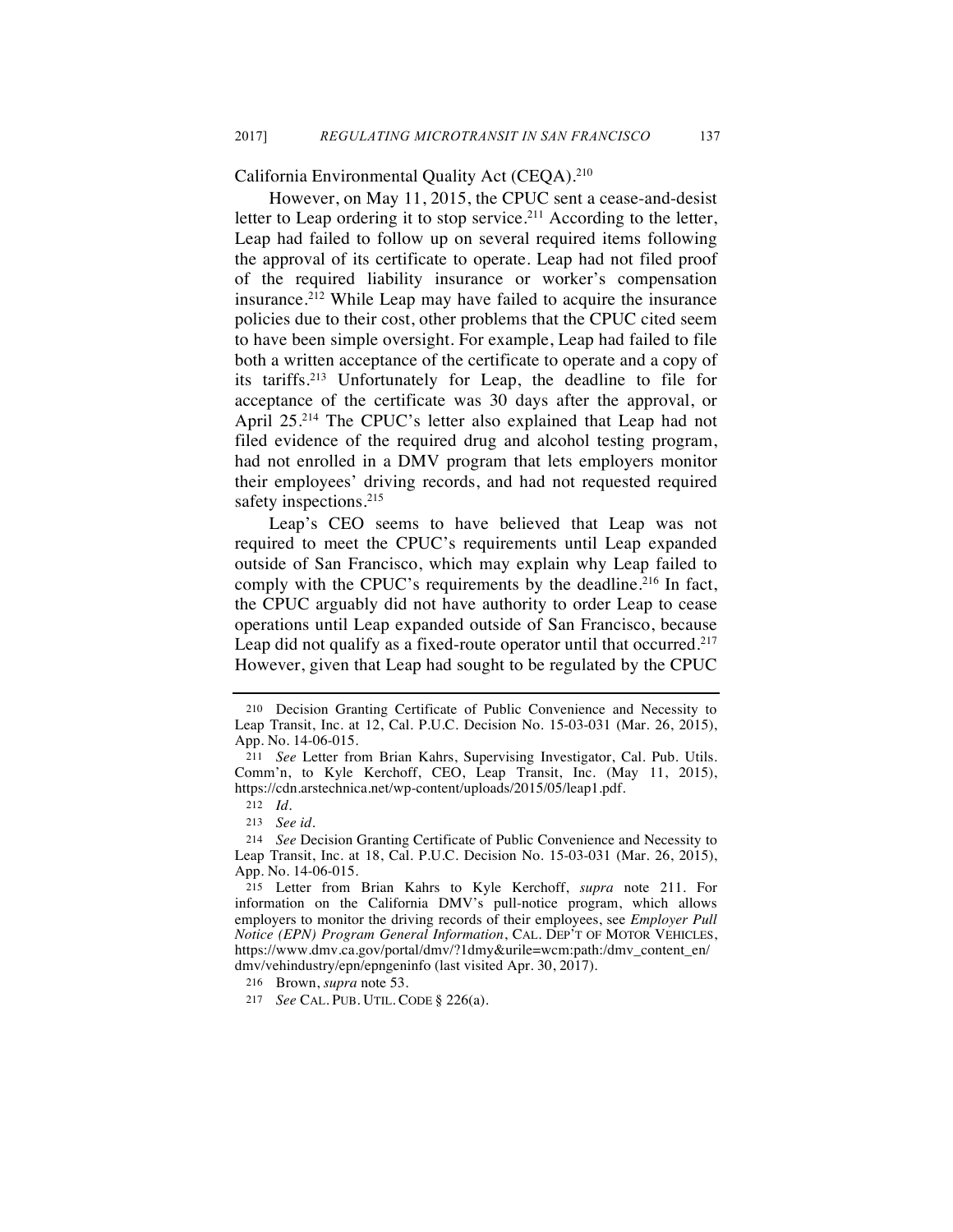and not the SFMTA by amending its application with the routes outside of San Francisco, it would have been inconsistent for Leap to argue that the CPUC actually did not have jurisdiction in its case. In addition, there is no evidence that Leap received a nonstandard vehicle permit from the SFMTA or a jitney permit from the San Francisco Taxi Commission, so if Leap was under the SFMTA's jurisdiction, then it probably was not following the law.

Why did Leap declare bankruptcy instead of fixing the problems explained in the CPUC's letter? It is possible that the CPUC refused to let Leap accept the certificate to operate because the deadline had already expired. It is also possible that Leap found the required insurance too expensive for its business model, or that Leap simply lacked the capacity to address its regulatory issues.

Overall, Leap was able to successfully navigate the regulatory process in time for its relaunch in March 2015, but not thereafter. Perhaps the jurisdictional confusion and opposition from public transit agencies delayed Leap's second launch. Regardless, Leap appears to have made significant mistakes after receiving approval from the CPUC.

# B. *Night School: Certificate Received Quickly, but Unclear Problems Arise*

In contrast to the complications Leap encountered, Night School seems to have breezed through the regulatory process, encountering no opposition and receiving authority to operate about ten weeks after filing its application with the CPUC. It seems that some issue with subcontracting the bus service to another company presented a roadblock, although the details of the precise issue are unclear. One factor that likely contributed to Night School's failed launch is that AC Transit, the regional bus operator serving the East Bay, expanded its late-night service shortly before Night School decided to shut down.

Night School initially hoped to avoid regulation by the CPUC by characterizing itself as a "private club" instead of either a fixedroute carrier or a charter carrier. One of its founders explained that Night School initially needed to charge monthly fees because it "need[ed] to operate as a private club that charters buses on behalf of its members."218 However, Night School intended to get

<sup>218</sup> Evan Karp, *Night School: Stay Out Late, Take the School Bus Home*, S.F.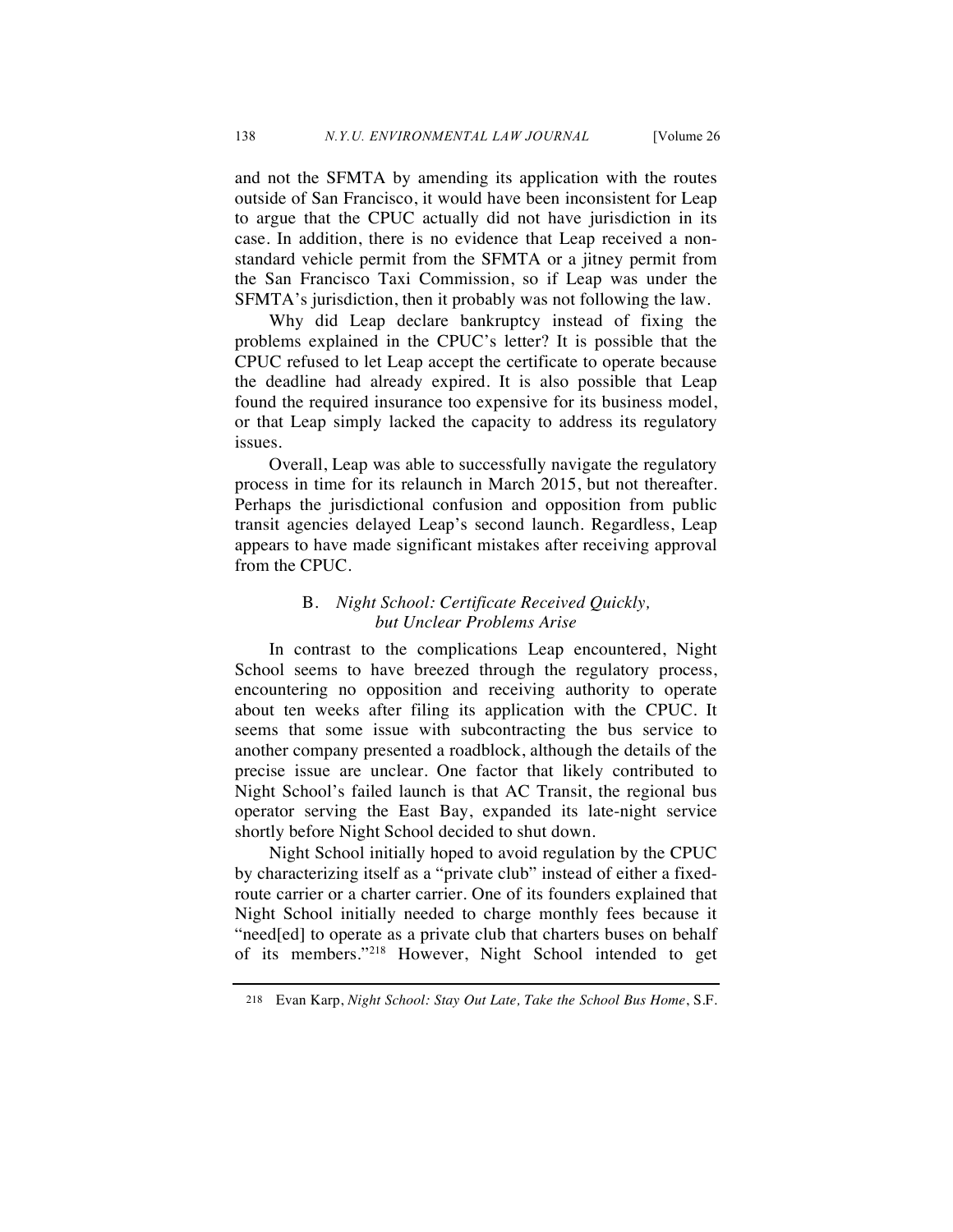authorization "[b]y the end of the summer" of 2014 from the CPUC in order to be able to charge individual fares.<sup>219</sup> CPUC appears to have rejected this rationale, most likely because it would open up a large loophole in the regulatory scheme for fixedroute operators and charter carriers. Night School was clearly advertising its future services to the public at large, not offering transportation incidental to the activities of a club with a nontransportation purpose, so it clearly planned to be a fixed-route carrier.<sup>220</sup>

Before this "private club" rationale was rejected by the CPUC in May 2014, however, Night School had already filed an application for a certificate of public convenience and necessity to operate as a fixed-route carrier in April.<sup>221</sup> In this application, Night School argued that its service could reduce drunk driving and produced statistics showing that drunk driving was worst at the time periods that Night School proposed to operate.<sup>222</sup> As discussed above, the CPUC is no longer allowed to broadly consider the public interest when evaluating fixed-route carrier applications, $2^{23}$  but Night School filed this application before the CPUC updated its procedures for fixed-route carrier applications.

In its application, Night School asked for fares set at \$10 per ride, or \$31 for a monthly pass, with a zone of rate freedom between \$2 and \$20 per ride and between \$11 and \$51 for a monthly pass.<sup>224</sup> Night School stated that its proposed zone of rate freedom would be reasonable because it would be in competition with other transportation providers, including "taxis, buses, and online-enabled transportation services operating in San Francisco

WEEKLY (May 20, 2014), http://archives.sfweekly.com/exhibitionist/2014/05/20/ night-school-stay-out-late-take-the-school-bus-home.

<sup>219</sup> *Id.*

<sup>220</sup> *See supra* notes 97–100 and accompanying text. At the prehearing conference for Leap, the lawyer for SFMTA explained that Leap was offering service "open to the general public" as compared to buses for tech company employees. Transcript of Prehearing Conference at 13–14, Cal. P.U.C. App. No. 14-06-015 (Oct. 17, 2014).

<sup>221</sup> *See* Application of Night School LLC for a Certificate of Public Convenience and Necessity, Cal. P.U.C. App. No. 14-04-024 (Apr. 14, 2014).

<sup>222</sup> *See id.* at 7.

<sup>223</sup> *See supra* notes 148–156 and accompanying text.

<sup>224</sup> *See* Application of Night School LLC for a Certificate of Public Convenience and Necessity, at 5 Cal. P.U.C. App. No. 14-04-024 (Apr. 14, 2014).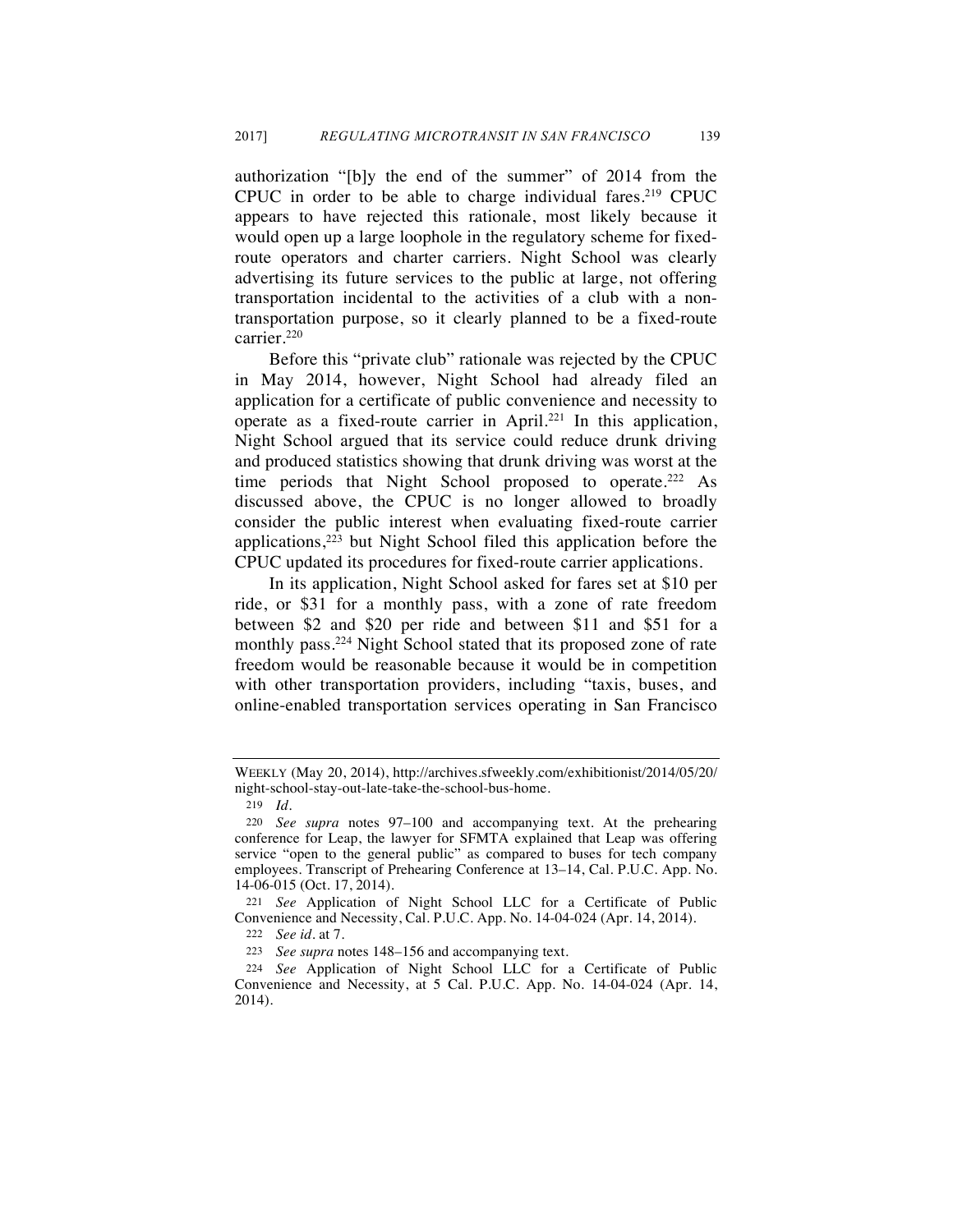and Alameda County."225 This argument that Night School would have sufficient competitors was somewhat inconsistent with Night School's original reason for existing: the lack of good transit options at this time and the prohibitive cost of taking a taxi.226

In addition to its arguments about drunk driving and fare competition, Night School argued that CEQA analysis was unnecessary because Night School would have a positive environmental impact. Night School claimed that its service would "reduce both noise and exhaust fume pollution" by "removing single passenger, taxi and similar traffic from the routes" served by Night School.227 Night School did not mention climate change impacts or benefits to traffic congestion, likely because there is generally little congestion so late at night.

The CPUC approved Night School's application on June 26, 2014.228 The CPUC discussed Night School's arguments that its service would reduce drunk driving, and found without elaboration that "[p]ublic convenience and necessity requires the proposed service."<sup>229</sup> The CPUC agreed with Night School's argument that its service would have a positive environmental impact and concluded that CEQA review was "not necessary because this will not have a significant adverse effect on the environment."230 The CPUC found that, for CEQA purposes, Night School would have a beneficial environmental impact: "Proposed service will reduce the number of vehicles on the public highways therefore it can be seen with certainty that there is no possibility that the activity in question may have a significant adverse effect on the environment."<sup>231</sup> The CPUC also agreed that Night School would compete with a broad range of transportation options, leading Night School to offer reasonable fares.<sup>232</sup>

Ultimately, it appears that Night School shut down because of an issue with its model of subcontracting for the use of school buses after school hours. According to one of Night School's

<sup>225</sup> *Id.* at 5–6.

<sup>226</sup> This was discussed elsewhere in the application. *See id.* at 8–9.

<sup>227</sup> *See id.* at 11.

<sup>228</sup> *See* Decision Granting Application, Cal. P.U.C. Decision No. 14-06-039 (June 26, 2014), App. No. 14-04-024.

<sup>229</sup> *Id.* at 2, 4.

<sup>230</sup> *Id.* at 2.

<sup>231</sup> *Id.* at 5.

<sup>232</sup> *Id.* at 2.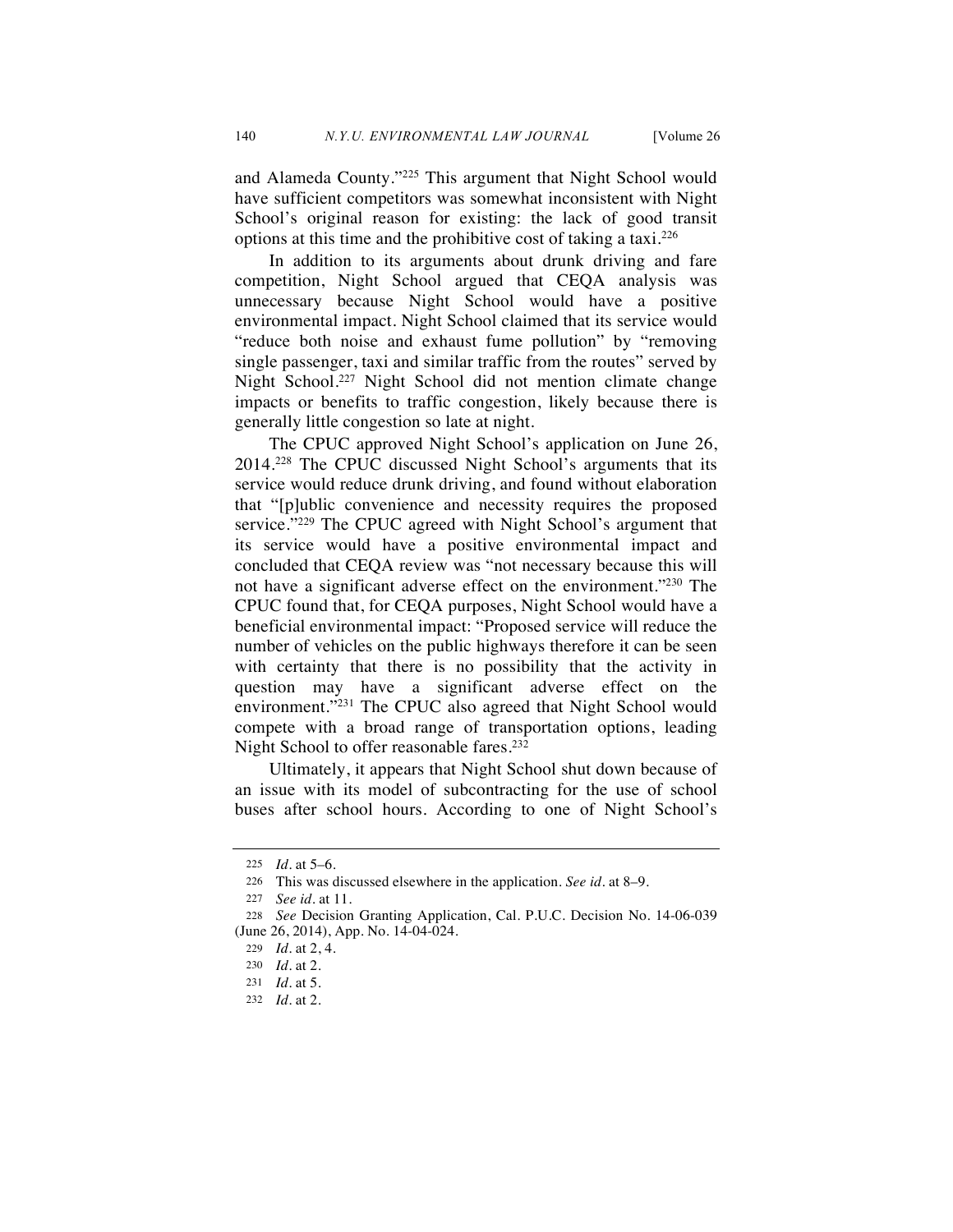founders, their "business model was predicated on the fact that school buses are already maintained, so it would be a net gain to use them when they're not being used . . . [The CPUC] didn't give us a way to subcontract the bus operation."233 In its application, Night School explained that it would "operate exclusively through the use of subcarriers who are fully licensed Charter-Party Carriers."234 Night School claimed that "the same insurance and safety requirements" apply to both fixed-route carriers and charter carriers.235 The CPUC's decision to issue a certificate to operate to Night School mentioned its plan to use charter carrier subcarriers, and did not raise any problems with it.236 Before Night School failed, its founders explained that they were hoping to quickly resolve their problems with the CPUC by "duplicat[ing] some of the work our subcarriers are already taking care of."237 This suggests that CPUC may have been requiring Night School to independently comply with safety and insurance requirements with which the subcarriers were already in compliance. Without a comprehensive comparison of the safety and insurance requirements of charter carriers and fixed-route carriers, it is hard to know if that requirement (assuming CPUC instituted it) was reasonable.

An alternative explanation for Night School's failure to launch is the concurrent expansion of AC Transit's late-night bus service. In December 2014, just before Night School shut down, AC Transit began operating a new late-night bus line starting in the Mission District and stopping in downtown Oakland.<sup>238</sup> AC

235 *See id.*

<sup>233</sup> Gary Moskowitz, *SF Weighs Late-Night Transit Options*, S.F. WEEKLY (June 3, 2015) (brackets in original), http://archives.sfweekly.com/sanfrancisco/ san-francisco-news-bart-transit-transportation-train-bus-uber/Content?oid=3680222.

<sup>234</sup> Application of Night School LLC for a Certificate of Public Convenience and Necessity at 6, Cal. P.U.C. App. No. 14-04-024 (Apr. 14, 2014). While Night School was planning to partner with companies licensed as charter carriers, most school buses are not subject to regulation as either fixed-route carriers or charter carriers. *See* CAL. PUB. UTIL. CODE §§ 226(b), 5353(b). If the school bus company charges individual fares, however, it may be subject to regulation as a fixed-route carrier. *See* CAL. PUB. UTIL. CODE § 226(b).

<sup>236</sup> *See* Decision Granting Application at 2, Cal. P.U.C. Decision No. 14-06- 039 (June 26, 2014), App. No. 14-04-024.

<sup>237</sup> NIGHT SCHOOL, *supra* note 68.

<sup>238</sup> *See* Jerold Chinn, *Late-Night East Bay Bus Service Gets Boost*, SFBAY.CA (Dec. 10, 2014), http://sfbay.ca/2014/12/10/late-night-east-bay-bus-service-getsboost/.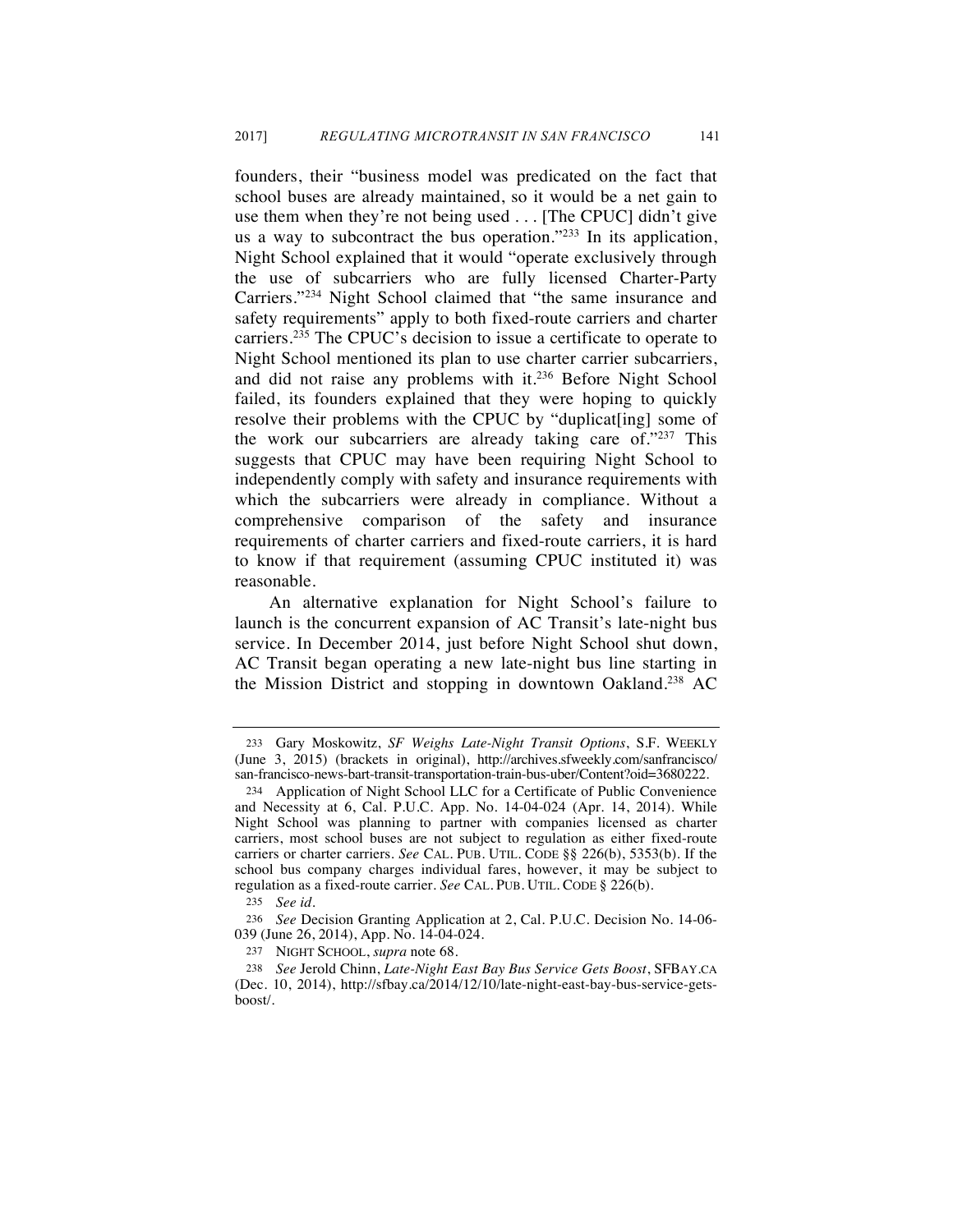Transit also extended an existing late-night bus line to include a stop in the Mission District and increased its frequency.239 BART provided financial support for the service expansion,<sup>240</sup> and BART had been planning to support more late-night bus service between San Francisco and Oakland since at least May 2014.<sup>241</sup> AC Transit charged \$4.20 per ride, far below Night School's proposed \$10. Night School's founders even encouraged people to use the new AC Transit late-night service in their final update to Night School's website, noting that "[i]t won't be as good as Night School would have been, but it's reasonably priced."<sup>242</sup>

Night School's failure to launch ultimately presents a sort of regulatory mystery story. Without more information, it is hard to assess its founders' claims that the CPUC acted unfairly to block the launch of their service.

# C. *Chariot: Jurisdictional Shopping Leads to Local Regulation*

Like Leap, Chariot ran into difficulties obtaining regulatory approval due to opposition from transit agencies. Unlike Leap, Chariot's regulatory challenges failed to attract press coverage. Instead of resolving issues that arose in its CPUC proceeding, Chariot chose to withdraw its application and seek regulation by the SFMTA, which is currently creating more comprehensive regulations for Chariot and other private transit providers.

In the summer of 2015, Chariot expanded its operations into Marin County, north of San Francisco. To do so, Chariot used bus stops owned by Golden Gate Transit, which operates the regional bus system connecting San Francisco and Marin and Sonoma counties.243 This annoyed Golden Gate Transit, which was already unhappy with Chariot's use of Golden Gate Transit's bus stops within San Francisco.<sup>244</sup> In May 2016, Golden Gate Transit brought the issue to the CPUC's attention, and in June 2016 Golden Gate Transit told Chariot to stop using its bus stops. According to Golden Gate Transit, Chariot persisted.<sup>245</sup> Also in

<sup>239</sup> *See id.*

<sup>240</sup> *See id.*

<sup>241</sup> *See* Cabanatuan, *supra* note 66.

<sup>242</sup> NIGHT SCHOOL, *supra* note 71.

<sup>243</sup> *See* Protest to Application by The Golden Gate Bridge, Highway and Transportation District at 3, Cal. P.U.C. App. No. 16-08-015 (Sept. 30, 2016).

<sup>244</sup> *Id.* at 2–3.

<sup>245</sup> *Id.* at 4.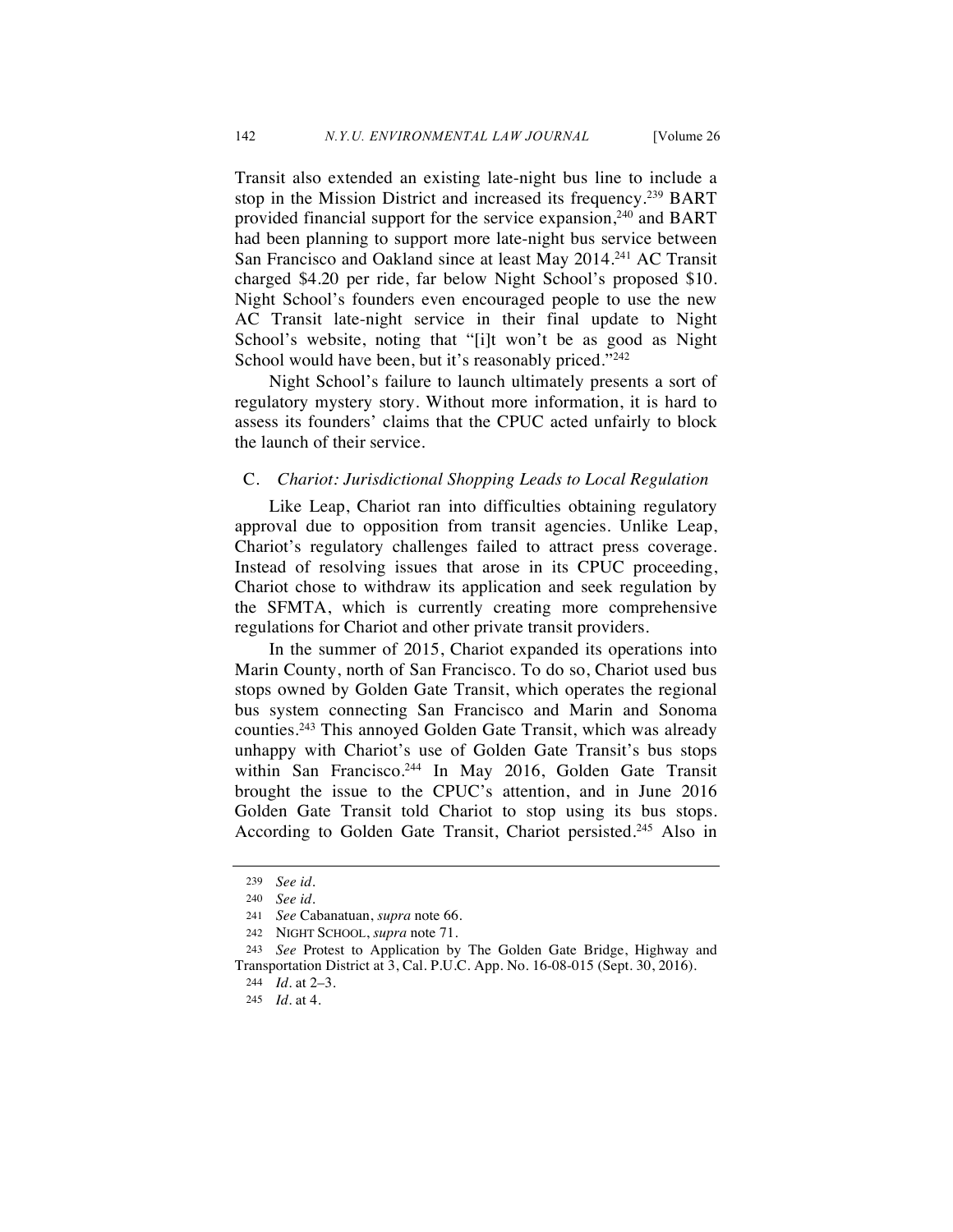June 2016, the CPUC ordered Chariot to stop operating in Marin County, or else to apply for a certificate to operate as a fixed-route carrier.246

Likely as a result of the CPUC's letter, Chariot filed an application for a certificate of public convenience and necessity to operate as a fixed-route carrier in June 2016. The CPUC rejected the application as deficient.<sup>247</sup> Chariot filed a new application on August 24, 2016.<sup>248</sup> Chariot argued that its service would fill the gap between traditional public transit and ridesharing companies, providing a more reliable and comfortable ride than public transit, but a cheaper one than a ridesharing company.<sup>249</sup> Chariot did not address the impact of its service on the environment or whether its service warranted CEOA analysis.<sup>250</sup> Chariot also emphasized that its drivers were employees rather than independent contractors,<sup>251</sup> likely trying to draw a favorable comparison to Uber. Unlike Leap's and Night School's applications, Chariot's application was filed after the CPUC had updated its procedures to reflect California law restraining the Commission's discretion to consider the general public interest when evaluating fixed-route carrier applications.252

However, Chariot appeared to be confused about the extent of the CPUC's jurisdiction. The application noted that Chariot's routes outside of San Francisco were "privately funded routes that do not charge individual fares," except for a route to Mill Valley in Marin County, which Chariot claimed accounted for "less than 2% of all business."253 This seems to be a reference to the law that fixed-route carriers with 98 percent or more of all route mileage within a single city are not regulated by the PUC, but misstates the issue as in terms of percentage of "business" instead of route miles.<sup>254</sup> However, if the portion of the Mill Valley route in Marin County accounted for less than 2 percent of Chariot's mileage for

<sup>246</sup> *Id.*

<sup>247</sup> *Id.*

<sup>248</sup> *See* Application for Passenger Stage Corporation Certificate of Public Convenience and Necessity, Cal. P.U.C. App. No. 16-08-015 (Aug. 24, 2016).

<sup>249</sup> *See id.* at 5.

<sup>250</sup> *See generally id.*

<sup>251</sup> *See id.* at 5.

<sup>252</sup> *See supra* notes 148–156 and accompanying text.

<sup>253</sup> *See* Application for Passenger Stage Corporation Certificate of Public Convenience and Necessity at Ex. C at 1, Cal. P.U.C. App. No. 16-08-015.

<sup>254</sup> *See* CAL. PUB. UTIL. CODE § 226(a).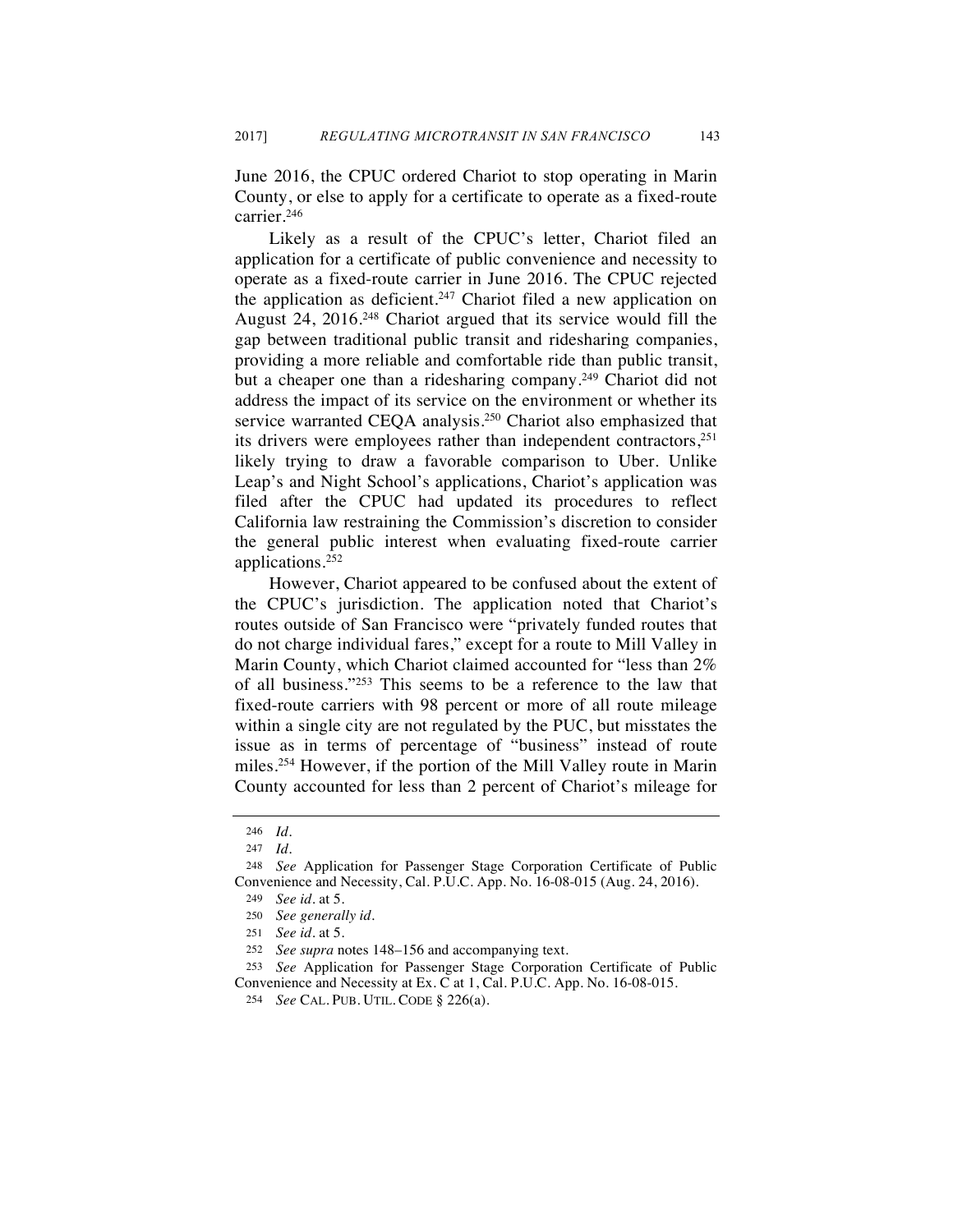its fixed-route operations, then Chariot would *not* be subject to the jurisdiction of CPUC. Presumably, by filing the application to the CPUC, Chariot sought regulation by the CPUC instead of the SFMTA, so Chariot should have argued that its Mill Valley route made it subject to the CPUC's jurisdiction. There appears to be no signature from a lawyer on Chariot's application, so it is possible that Chariot prepared its application without legal advice.

To be fair, the SFMTA also appears to have been initially confused about regulatory jurisdiction over Chariot. In response to a question from the public about regulation of Chariot in late 2014, the SFMTA responded that it did not regulate Chariot, but suggested that the CPUC might have jurisdiction over Chariot.<sup>255</sup> At that time, the San Francisco Taxi Commission probably had jurisdiction over Chariot (assuming 98 percent or more of Chariot's route mileage was inside San Francisco); the San Francisco Board of Supervisors transferred that jurisdiction to the SFMTA in April 2015.256

Both the SFTMA and Golden Gate Transit filed protests to Chariot's application. The SFMTA argued the application was deficient because of its lack of clarity about whether CPUC had authority to regulate Chariot.<sup>257</sup> The SFMTA also expressed concern about Chariot's vehicles improperly blocking bus lanes, traffic, and driveways while picking up passengers.<sup>258</sup> In addition, the SFMTA noted problems with Chariot's use of large commercial vehicles on restricted streets and its use of sidewalk signs.<sup>259</sup> Finally, the SFMTA noted that Chariot had failed to serve it with a copy of its application, as required by CPUC procedure.<sup>260</sup>

Golden Gate Transit's pointed protest of the application detailed a long list of conflicts between Chariot and Golden Gate Transit, including Chariot's use of its bus stops.261 Golden Gate

<sup>255</sup> *See* S. F. MUN. TRANSP. AGENCY, CITIZENS' ADVISORY COUNCIL, INFORMATION REQUESTS MATRIX – 2014, at 25 (2014), https://www.sfmta.com/ sites/default/files/reports/2014/2014%20CAC%20Requests%20for%20Informati on.pdf.

<sup>256</sup> *See supra* notes 160–169 and accompanying text.

<sup>257</sup> *See* Protest of the San Francisco Municipal Transportation Agency to Application at 3–5, Cal. P.U.C. App. No. 16-08-015 (Sept. 30, 2016).

<sup>258</sup> *See id.* at 9–10.

<sup>259</sup> *See id.* at 8–9, 11.

<sup>260</sup> *See id.* at 5.

<sup>261</sup> *See* Protest to Application by the Golden Gate Bridge, Highway and Transportation District at 2–5, Cal. P.U.C. App. No. 16-08-015 (Sept. 30, 2016).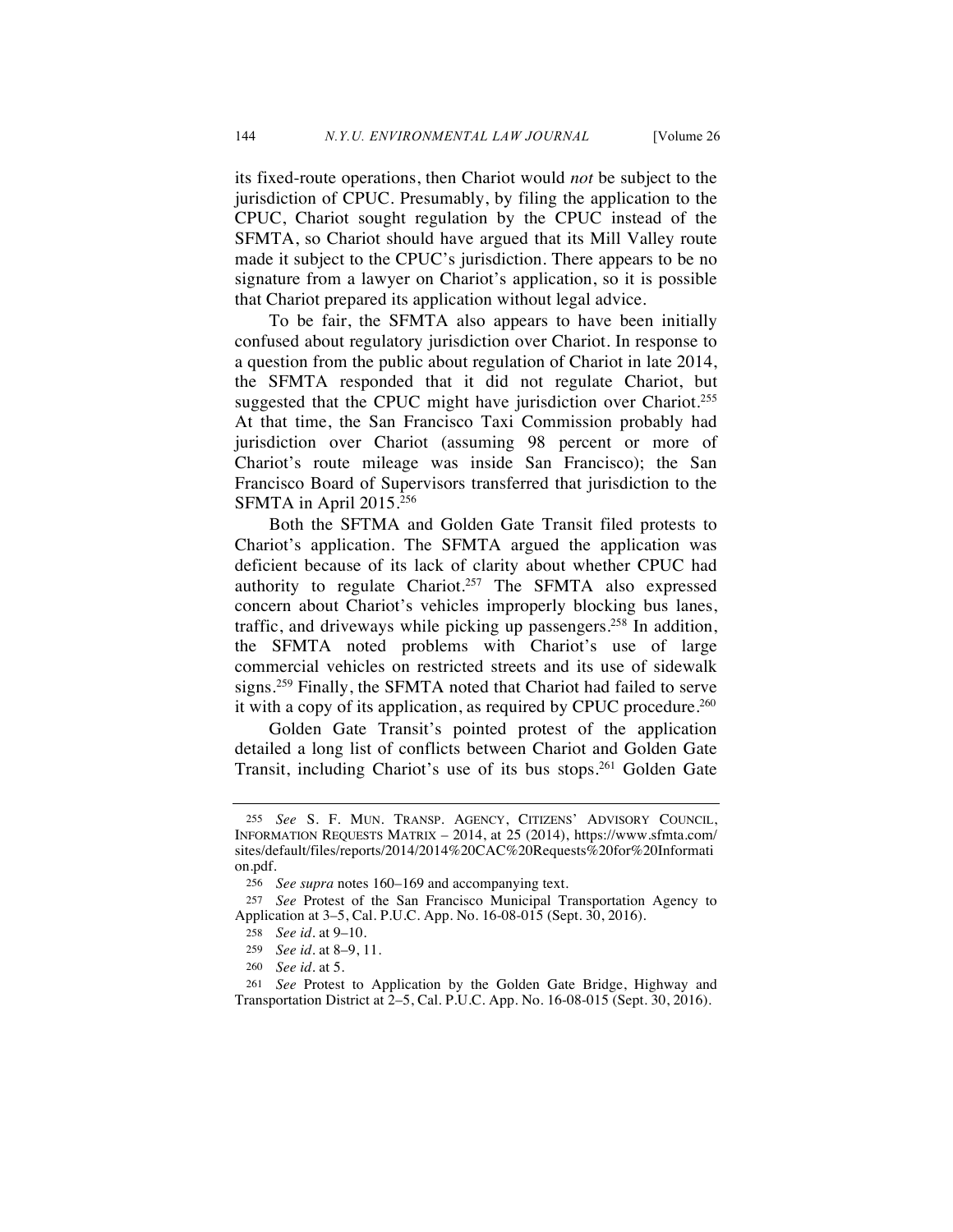Transit recommended denial of Chariot's application because it was not served with a copy of the application and because of ambiguities in the description of Chariot's proposed service.<sup>262</sup> In addition, Golden Gate Transit criticized Chariot's failure to address its environmental impact and its accessibility for the disabled. Golden Gate Transit argued that Chariot would have a negative impact on the environment because it would attract passengers who would otherwise use public buses, and "running additional vehicles to carry the same passengers, leaving behind public transportation buses that will be on the road regardless of their vacancy, is inefficient in terms of traffic congestion and greenhouse gas concerns."263 Golden Gate Transit also raised concerns with Chariot's impact on the equity of the transportation system, noting that Chariot's vehicles may not be accessible to the disabled and suggesting that Chariot could lead to "a two-tiered system."264

In advance of the prehearing conference for Chariot's application, scheduled in December 2016, Golden Gate Transit and the SFTMA informed the presiding ALJ that discovery and an evidentiary hearing may be necessary because of "several unresolved questions regarding the nature and scope of Chariot's operations in the counties outside of . . . San Francisco . . . ."265 No representative from Chariot showed up to the prehearing conference.266

At the end of February 2017, Chariot reversed course, seeking to withdraw its application to the CPUC.<sup>267</sup> Chariot stated that it had recently retained new counsel "to reassess the proposed services . . . and to address the issues raised by the protests . . . . . . . 268 Chariot explained that it had concluded that its application was barred by law because its fixed-route carrier services were entirely within San Francisco.<sup>269</sup> (Presumably, this means that Chariot's

<sup>262</sup> *See id.* at 5–6.

<sup>263</sup> *Id.* at 6.

<sup>264</sup> *Id.*

<sup>265</sup> Prehearing Conference Statement Submitted Jointly at 2, Cal. P.U.C. App. No. 16-08-015 (Dec. 12, 2016).

<sup>266</sup> *See* Transcript of Prehearing Conference at 3, Cal. P.U.C. App. No. 16- 08-015 (Dec. 16, 2016).

<sup>267</sup> *See* Stipulated Rule 11.2 Motion for Chariot Inc. to Voluntarily Withdraw Application, Cal. P.U.C. App. No. 16-08-015 (Feb. 28, 2017).

<sup>268</sup> *See id.* at 1.

<sup>269</sup> *See id.* at 2.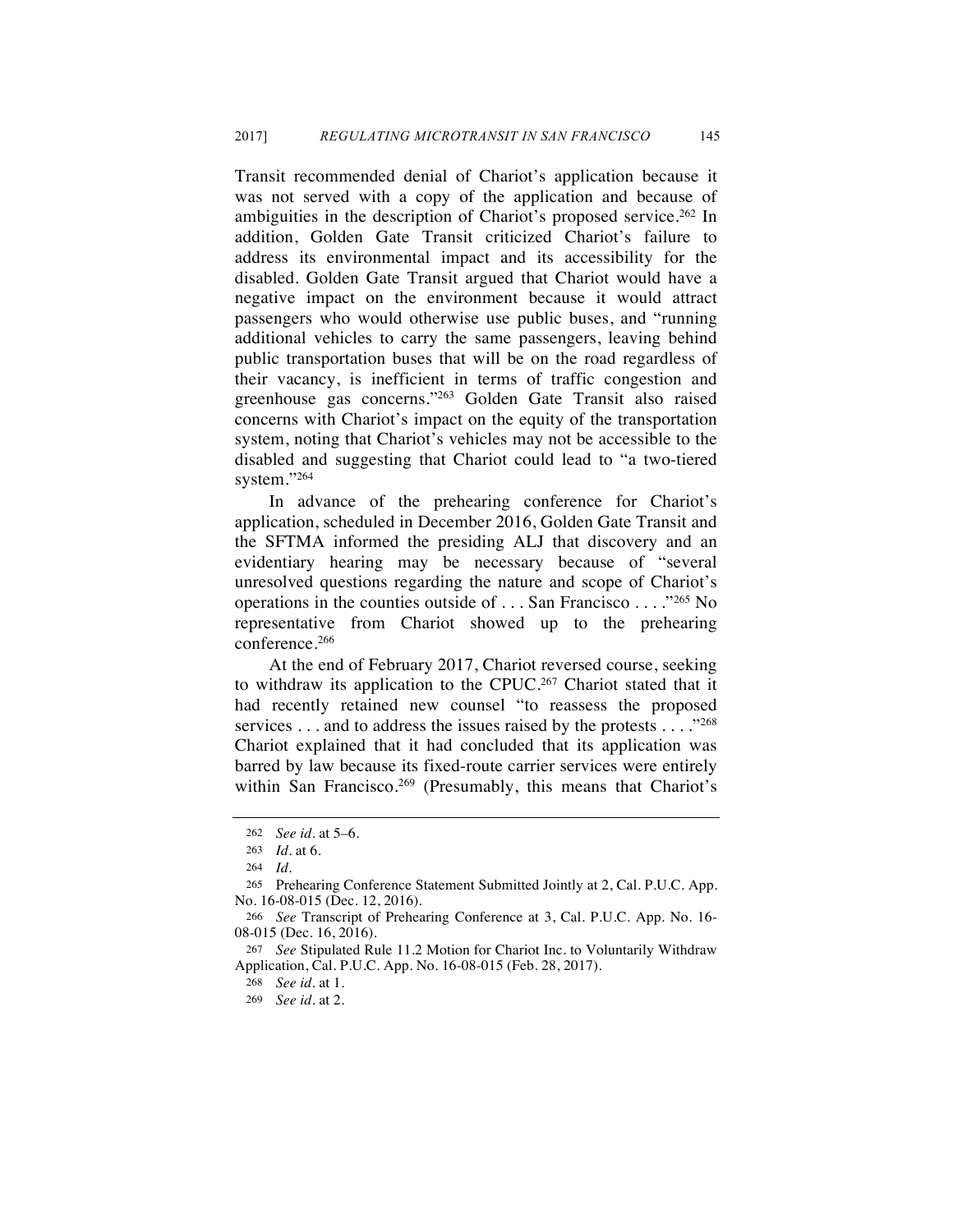routes outside of San Francisco were operated on a charter basis. Chariot's current routes that extend outside the city are marked as "private routes" and appear to be available only to employees of specific companies,<sup>270</sup> and Chariot holds a charter carrier license from the CPUC.271) Chariot presented a proposed order of dismissal to the ALJ, to which the SFMTA and Golden Gate Transit had agreed.272 In May 2017, the ALJ agreed to Chariot's motion and dismissed the application.273

The jurisdictional divide between the CPUC and the SFMTA has probably had a negative impact on Chariot's operations, hindering Chariot from offering fixed-route services outside of San Francisco. However, the concerns raised by Golden Gate Transit and SFTMA are understandable, although apparently not severe enough for SFMTA and Golden Gate Transit to have brought any legal actions against Chariot in other forums. In addition, there are strange gaps in the narrative of Golden Gate Transit's protest, with long delays between alleged misdeeds and Golden Gate Transit's attempts at corrective action.274

### D. *The SFMTA's Regulations for Microtransit*

Spurred by the appearance of Chariot and other microtransit companies, the SFMTA began to develop new regulations for private transit vehicles.275 The SFMTA's staff developed a draft set of regulations under which the SFMTA would review and approve all stops used by private transit, and require the vehicles to use

<sup>270</sup> *See* CHARIOT, *supra* note 26 (note that clicking on "All Routes" and then clicking on any private route leads to a page advertising Chariot's services for employers).

<sup>271</sup> *See BASIC DETAILS for PSG0035485*, CAL. PUB. UTILS. COMM'N, https://apps.cpuc.ca.gov/apex/f?p=203:37:0::NO:RP:P37\_CARRIER\_TYPE,P36 \_CARRIER\_TYPE:PSG,PSG (last visited Dec. 17, 2017).

<sup>272</sup> *See* Stipulated Rule 11.2 Motion, Cal. P.U.C. App. No. 16-08-015.

<sup>273</sup> *See* Order Dismissing Application, Cal. P.U.C. App. No. 16-08-015 (May 18, 2017).

<sup>274</sup> *See* Protest to Application by The Golden Gate Bridge, Highway and Transportation District at 2–4, Cal. P.U.C. App. No. 16-08-015 (Sept. 30, 2016).

<sup>275</sup> The SFMTA's previous regulations for microtransit are discussed above in Section II.D. This was not the first time that the SFMTA has been asked to update its regulations for microtransit. In May 2015, San Francisco Supervisor Mark Farrell asked the SFMTA "to develop San Francisco's policy toward private commuter services and report back to the Board of Supervisors in six months," but no new policy appears to have resulted. Moskowitz, *supra* note 233.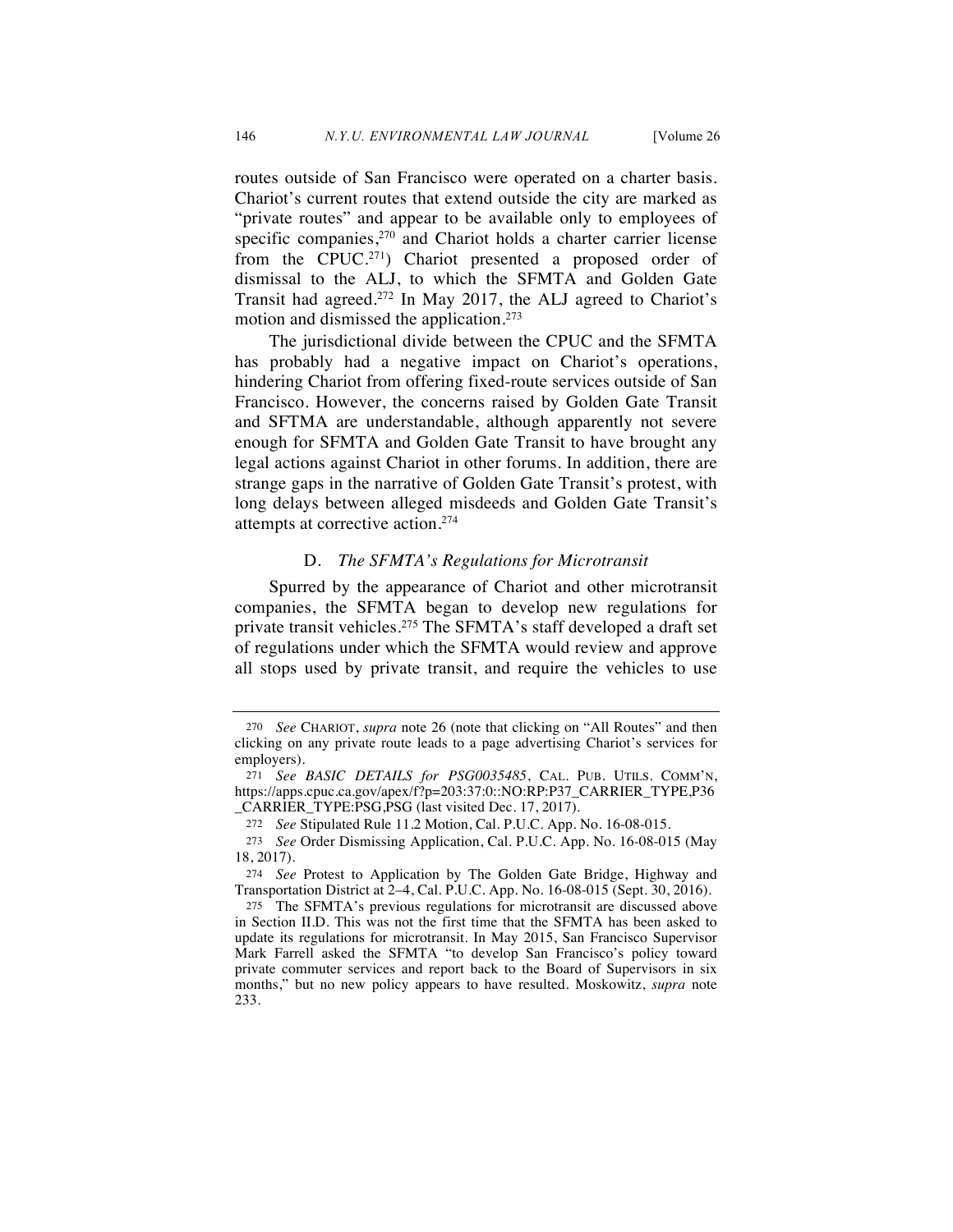loading zones instead of bus stops.<sup>276</sup> The draft regulations also required access for the disabled, and the sharing of some data with the local government.277 In addition, the draft regulations did not allow private transit to use bus-only lanes, set a maximum length of twenty-five feet for the vehicles, and required the vehicles to meet pollution standards.278 SFMTA staff added a requirement that new microtransit routes that "match Muni routes '75 percent' or more will not be allow," but would allow existing microtransit routes that duplicate Muni routes to continue.<sup>279</sup>

The SFMTA approved most of these draft regulations in October 2017.280 However, the SFMTA declined to adopt the draft regulation prohibiting microtransit route that mostly duplicate Muni routes, finding that the issue required more work.<sup>281</sup> Instead, the SFMTA gave its Director of Transportation the authority to set criteria for determining when microtransit overlaps too much with existing public transit routes, and requires microtransit companies to avoid violating these criteria.<sup>282</sup>

The SFTMA should reconsider the stringency of these regulations. These extensive requirements could drive companies such as Chariot to seek the CPUC's jurisdiction. At a hearing before the SFMTA, a union representative for Chariot's drivers pointed out that Lyft's new shuttle service (using sedans along

<sup>276</sup> *See* Joe Fitzgerald Rodriguez, *SF Planning First-of-Its-Kind Laws for 'Jitney' Private Bus System Chariot*, S.F. EXAMINER (Mar. 13, 2017), http://www.sfexaminer.com/sf-planning-first-kind-laws-jitney-private-bus-

system-chariot/. For the SFMTA's ongoing development of these regulations, see *Private Transit Vehicle Permitting*, SFMTA, https://www.sfmta.com/ projects-planning/projects/private-transit-vehicle-permitting (last visited Oct. 18, 2017).

<sup>277</sup> *See id.*

<sup>278</sup> *See* Jerold Chinn, *Chariot Prompts Fresh Look at 'Jitney' Rules*, SFBAY.CA (Mar. 21, 2017), https://sfbay.ca/2017/03/21/chariot-prompts-freshlook-at-jitney-rules/.

<sup>279</sup> Joe Fitzgerald Rodriguez, *New SF Jitney Rules Ban Chariot from Competing Directly with Muni*, SF EXAMINER (Sept. 14, 2017), http://www. sfexaminer.com/new-sf-jitney-rules-ban-chariot-competing-directly-muni/.

<sup>280</sup> *See* S.F. Mun. Transp. Agency, Resolution No. 171017-133 (Oct. 17, 2017), http://www.amlegal.com/pdffiles/sanfran/MTARes171017-133.pdf; *see also* Joe Fitzgerald Rodriguez, *New Regulations for Jitneys Leave Ban on Muni Competition in Flux*, SF EXAMINER (Oct. 18, 2017), http://www.sfexaminer. com/new-regulations-jitneys-leave-ban-muni-competition-flux/.

<sup>281</sup> *See id.*

<sup>282</sup> S.F., CAL. TRANSP. CODE § 1207(f) (2017).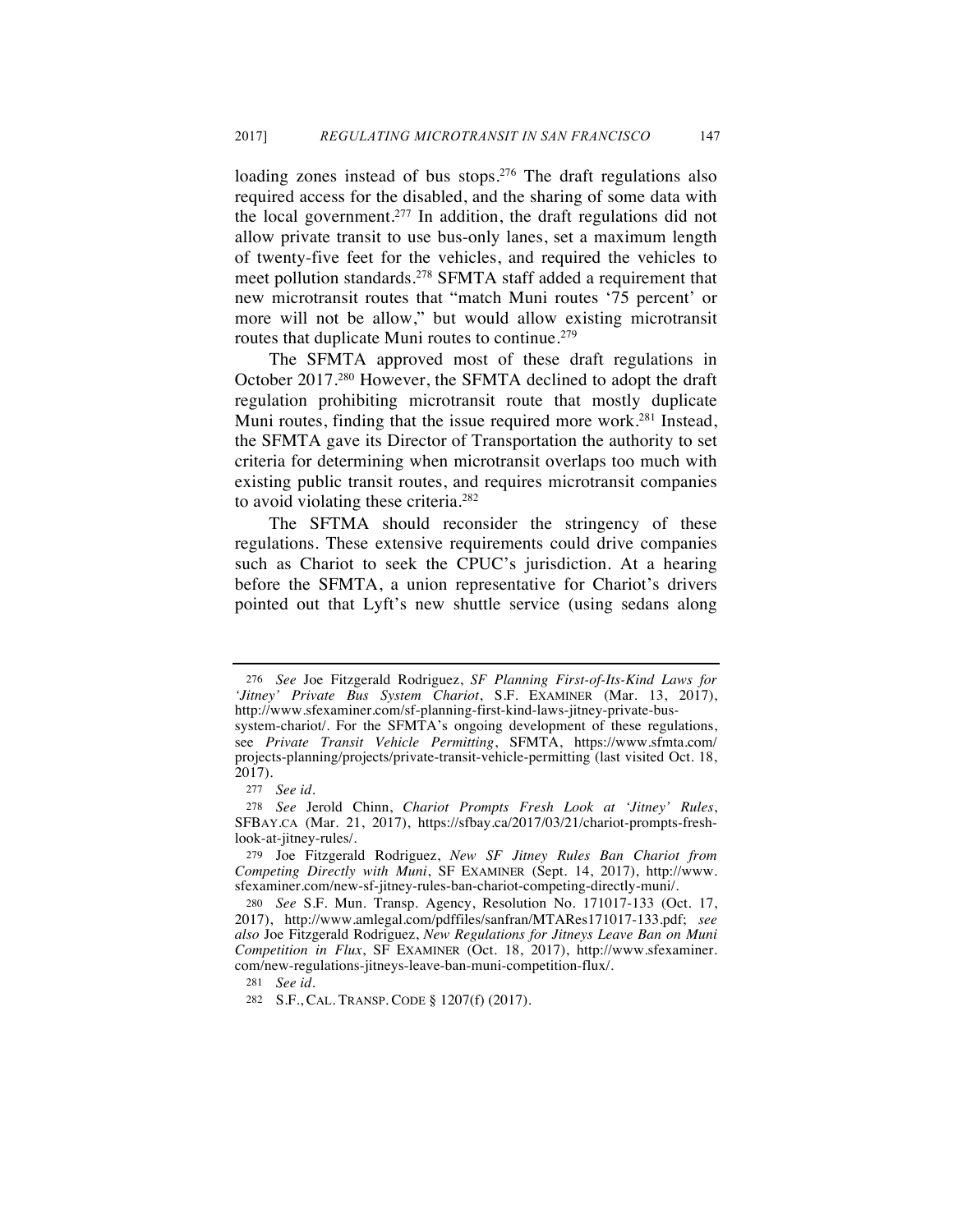fixed routes)<sup>283</sup> was not regulated as stringently as the SFMTA's regulations for Chariot.284 Ridesharing companies such as Lyft and Uber are regulated by the CPUC.<sup>285</sup> The SFMTA should also consider whether these extensive regulations would be harmful for the environment because of their deterrent effect on environmentally-friendly microtransit and the potential innovation that microtransit can bring to the transit industry.286

Unfortunately, Chariot has not helped the case for laxer regulation. On October 19, 2017, the CPUC forced Chariot to suspend operations after Chariot drivers were found to lack proper licenses on three consecutive inspections by the California Highway Patrol.<sup>287</sup> Chariot resumed service on October 23.<sup>288</sup>

A longer-term problem is the allocation of curb space in San Francisco. If Chariot has been using public bus stops, perhaps it is because there are not enough places for Chariot to load and unload its passengers. To obtain passenger loading zones at the stops it serves, it appears that Chariot must apply for yellow or white curb loading zones, which the SFMTA can grant at its discretion.<sup>289</sup>

288 *See* Dickey, *supra* note 287.

modern-%E2%80%98jitneys%E2%80%99 (listing both yellow and white zones

<sup>283</sup> *See Shuttle*, LYFT, https://www.lyft.com/shuttle (last visited Oct. 18, 2017). *See also* Alyssa Pereira, *Critics Call out Lyft for Reinventing the Bus with Its New 'Shuttle' Feature*, SFGATE (June 19, 2017), http://www.sfgate.com/ technology/article/Critics-call-out-Lyft-for-reinventing-the-bus-11230357.php.

<sup>284</sup> *See* Rodriguez, *supra* note 280.

<sup>285</sup> *See* Decision Adopting Rules and Regulations to Protect Public Safety While Allowing New Entrants to the Transportation Industry, Cal. P.U.C. Decision No. 13-09-045, at 2, Docket No. R12-12-011 (Dec. 20, 2012). *See also*  CAL. PUB. UTIL. CODE §§ 5430–43.

<sup>286</sup> For a discussion of the potential for microtransit to bring innovation to the transit industry, see Semuels, *supra* note 85. *See also infra* note 320 and accompanying text.

<sup>287</sup> *See* Patrick Chu, *UPDATE: Chariot Commuter Van Service Temporarily Halted in San Francisco*, S.F. BUS. TIMES (Oct. 19, 2017), https://www. bizjournals.com/sanfrancisco/news/2017/10/19/chariot-van-service-halted.html; Megan Rose Dickey, *Chariot Resumes Shuttle Service in SF Today*, TECHCRUNCH (Oct. 23, 2017), https://techcrunch.com/2017/10/23/chariotresumes-shuttle-service-in-sf-today/. Because the CPUC ordered this shutdown, this probably means Chariot had violated terms of its charter carrier license from the CPUC. *See supra* note 271 and accompanying text.

<sup>289</sup> *See Color Curbs*, SFMTA, https://www.sfmta.com/getting-around/ parking/curb-colors (last visited Oct. 18, 2017) (showing "White Zones" and "Yellow Zones" are only appropriate zone for loading and unloading); *see also*  Ben Jose, *Up for Approval: A New Permit Program for Private Transit, SF's Modern 'Jitneys',* SFMTA BLOG (Sept. 14, 2017), https://www.sfmta.com/aboutsfmta/blog/approval-new-permit-program-private-transit-sf%E2%80%99s-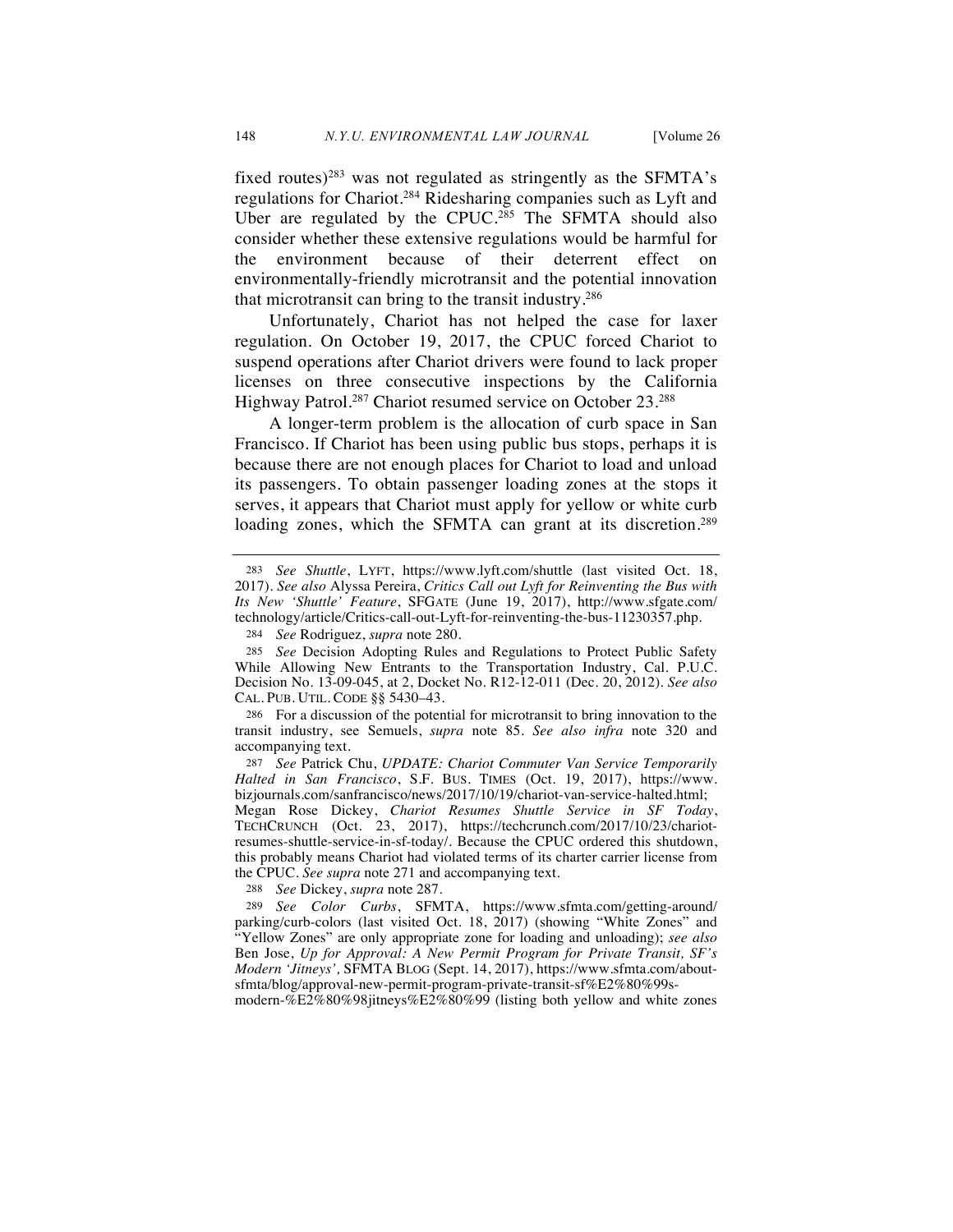However, the application process for these types of loading zones is designed for local businesses and institutions, not private transit providers.290 Without its own loading zones, Chariot must either use existing loading zones or pray for open parking spaces.

# IV. A FRAMEWORK FOR REGULATING MICROTRANSIT

How should state and local governments regulate microtransit? This Section reviews the main aspects of microtransit regulation and provides a potential framework for microtransit regulation from an environmentalist perspective. This Section will first argue that microtransit should be regulated by the state government, not local governments. Following that, it will address five central aspects of taxi regulation that also apply to microtransit regulation:291

- 1. Entry regulation, which can limit the number of microtransit companies or vehicles;
- 2. Fare regulation;
- 3. Consumer-oriented protections, such as insurance requirements and safety inspections;
- 4. Worker-oriented protections, such as workers' compensation insurance requirements; and
- 5. Universal service requirements, such as non-discrimination requirements and requirements to allow access for disabled people.292

This Section will argue that microtransit should be regulated for public safety purposes and the interests of its workers, but that microtransit companies should not be subject to fare regulation or entry regulation through certificates of public convenience and necessity, and that regulators should generally use a light touch.

Furthermore, while microtransit should clearly not be allowed to discriminate on the basis of categories like race and gender, disability access presents a difficult question. Requiring access for all disabled people would promote their mobility and dignity, an obvious benefit.293 Public transit agencies are already required to

as permissible for passenger loading under then-draft microtransit regulations).

<sup>290</sup> *See* SFMTA, COLOR CURB PROGRAM (2017), https://www.sfmta.com/ sites/default/files/pdfs/2017/ColorCurbBrochure\_2017%20Eng.pdf.

<sup>291</sup> *See* Katrina Wyman, *Taxi Regulation in the Age of Uber*, 20 N.Y.U. J. LEGIS. & PUB. POL'Y 1, 31–32 (2017).

<sup>292</sup> *See id.*

<sup>293</sup> Many disabled people are reliant on public transit for mobility. *See*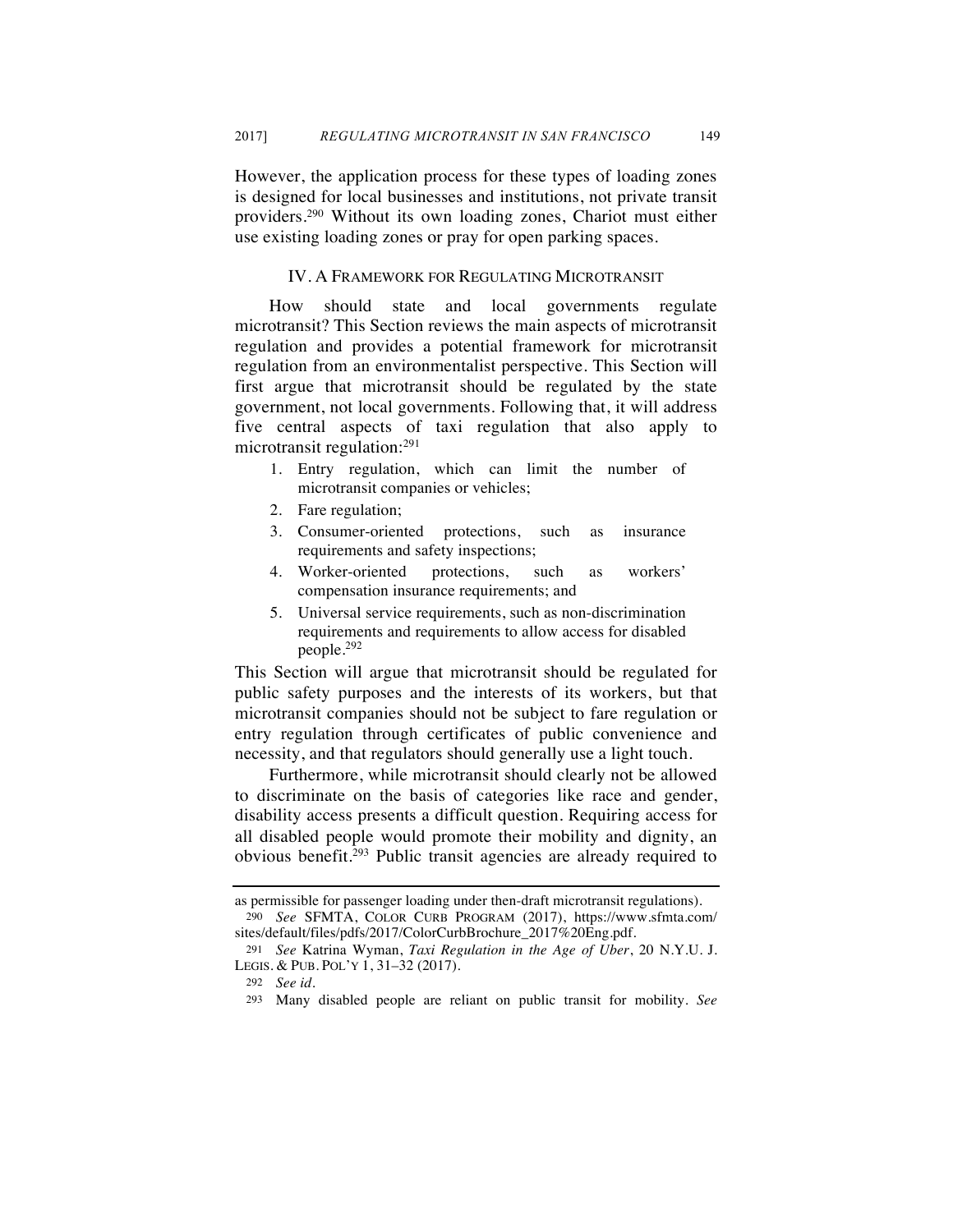make their services accessible to the disabled by federal law.294 But the cost of providing access for all disabled people could put a large burden on microtransit companies and make them unprofitable, preventing society from realizing the potential benefits of microtransit. Public transit agencies face a large financial burden from their obligation to serve the disabled, which has led many agencies to reduce and eliminate service.<sup>295</sup> To allow for access by disabled people without potentially compromising the viability of microtransit, the government could provide grants to microtransit companies to make their vehicles accessible to the disabled.

# A. *State Regulation Can Provide a Consistent and Predictable Framework for Microtransit Regulation*

California law provides that microtransit is regulated at the local level if it operates entirely within a single city, or if the microtransit company is regulated as a fixed-route carrier and 98 percent or more of its route mileage is within a single city.296 The CPUC regulates where cities cannot, leading to strategic behavior on the part of microtransit companies like Leap and Chariot and to confusion about the extent of CPUC's jurisdiction. Uniform regulation of all microtransit companies through the CPUC would be a better approach.

Moving all regulation of microtransit to the state level would create a single, consistent framework for regulation of microtransit rather than a confusing set of regulatory environments with differing rules. While it is sometimes beneficial to allow local governments to experiment with different policy approaches (much as state governments can act as laboratories of democracy in our federal system<sup>297</sup>), a single regulatory framework for

Michael Lewyn, *"Thou Shalt Not Put a Stumbling Block Before the Blind": The Americans with Disabilities Act and Public Transit for the Disabled*, 52 HASTINGS L.J. 1037, 1037–38 (2001).

<sup>294</sup> *See id.* at 1066–72.

<sup>295</sup> *See id.* at 1084–90.

<sup>296</sup> *See supra* notes 131–133 and accompanying text.

<sup>297</sup> *See* New State Ice Co. v. Liebmann, 285 U.S. 262, 311 (1932) (Brandeis, J., dissenting) ("It is one of the happy incidents of the federal system that a single courageous state may, if its citizens choose, serve as a laboratory; and try novel social and economic experiments without risk to the rest of the country."). Brandeis' dissent in this case defended the use of certificates of public convenience and necessity by state governments, while the majority struck down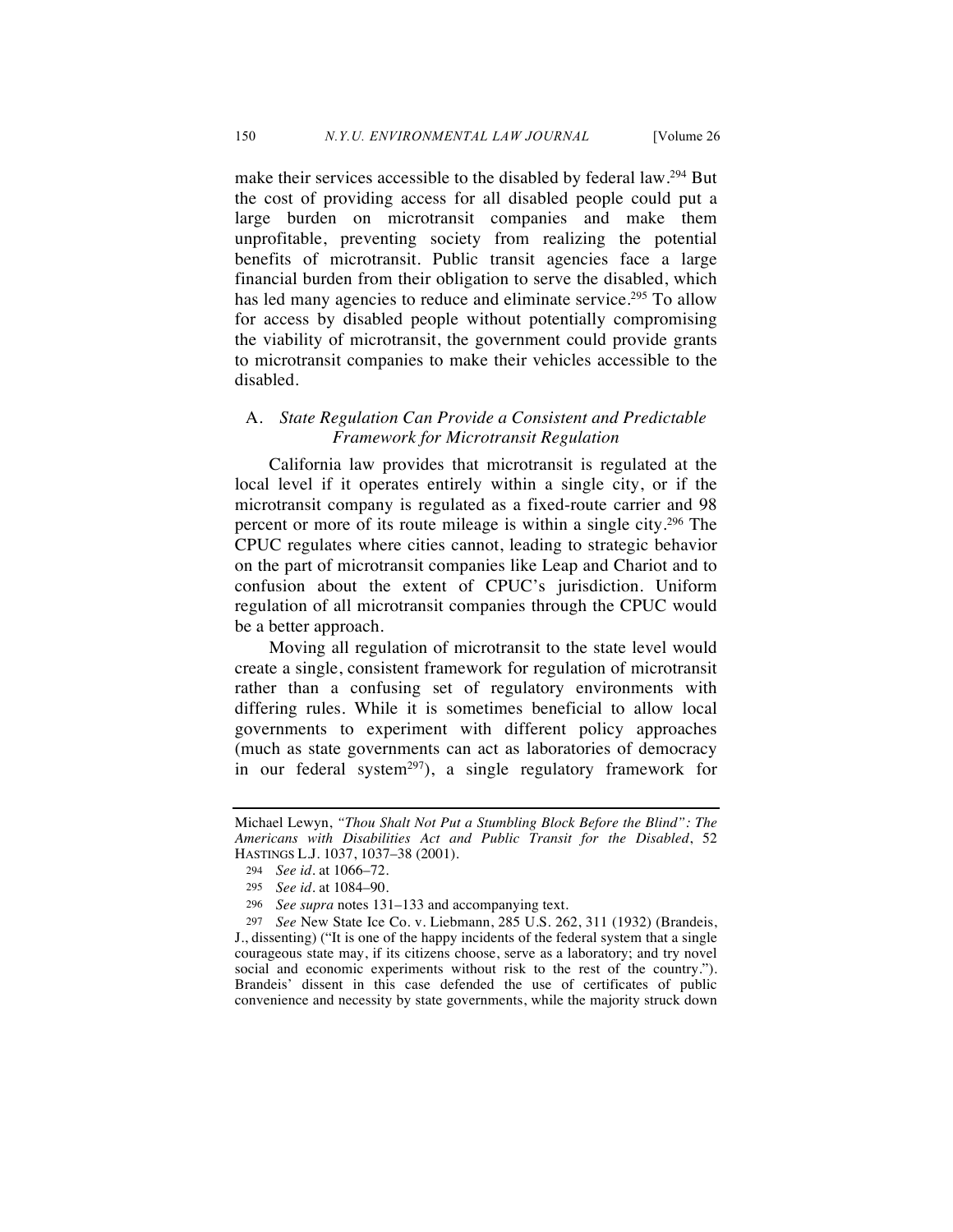microtransit would provide the greatest benefit to society. It is burdensome for each municipal government to draft and administer a comprehensive set of regulations for microtransit. In addition, microtransit companies that could obtain a single statewide license to operate would be able to easily spread beyond their initial municipal routes as demand dictates.

Furthermore, allowing local governments to regulate microtransit creates a significant conflict of interest. Local governments very frequently provide public transportation, and allowing microtransit companies to operate unimpeded could risk undermining the ridership of public transit. This conflict is most acute when the same government agency provides public transit and regulates private passenger carriers, like the SFMTA in San Francisco. While it may be undesirable for microtransit to undermine the ridership of public transit, local governments who receive farebox revenue from public transit are likely to overestimate its benefits in relation to the potential benefits of microtransit services.

In California, moving all regulation of microtransit to the CPUC would require legislative action due to the unambiguous language in the Public Utilities Code. Such a bill would be consistent with the California legislature's 2006 repeal of statutory language requiring the CPUC to consider the effects of new fixedroute carrier service on public transit,<sup>298</sup> which arguably showed a legislative policy to override the concerns of public transit agencies faced with private competition. Absent such legislation, the CPUC can and should adopt an expansive interpretation of its jurisdiction that allows new microtransit companies to apply for certificates when they merely have plans to operate beyond municipal borders. The CPUC already took this approach with Leap.299

# B. *Microtransit Should Be Regulated for Public Safety and Worker Welfare*

While some types of regulation would be counterproductive when applied to microtransit, reasonable regulations that protect the public and workers are beneficial. Consumers generally expect

a state statute requiring a license to operate an ice company. *See generally id.*

<sup>298</sup> *See supra* note 149 and accompanying text.

<sup>299</sup> *See supra* notes 198–205 and accompanying text.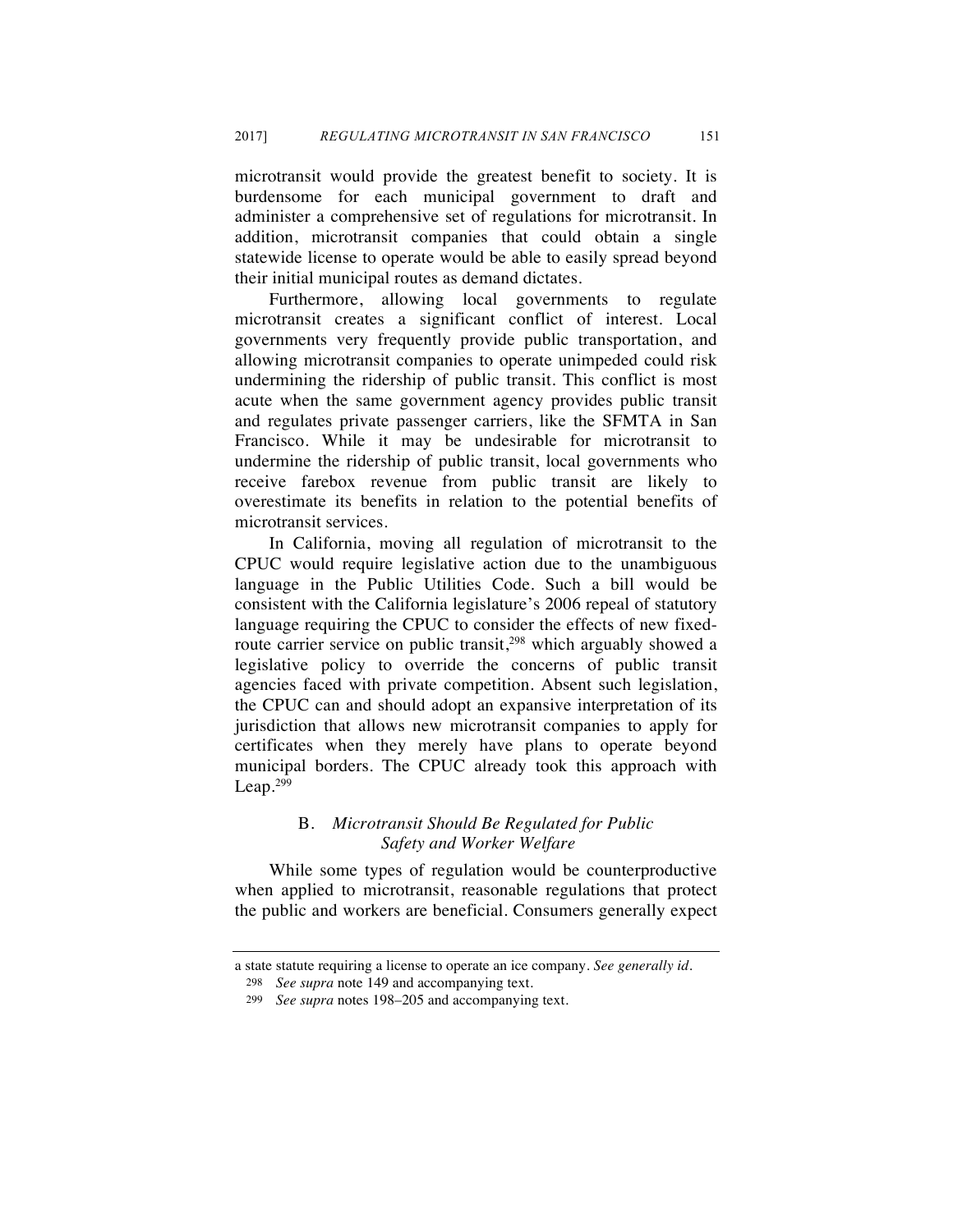transportation services they use to be reasonably safe, and to carry insurance to protect against accidents. Consumers lack the time and resources to research the safety of each transportation service they use, so they cannot select a transportation service that matches their particular preferences for safety and value. This problem of asymmetrical information justifies regulating microtransit vehicles and drivers for safety.300

Among other requirements, California law requires microtransit companies regulated by the CPUC to have programs for preventive maintenance, $301$  follow laws regulating the hours that drivers can work,  $302$  and carry liability insurance.  $303$  Regulated companies must also have drug and alcohol testing programs for their drivers $304$  and receive updates on the driving records of their employees.<sup>305</sup> Regulations of these general areas are probably warranted, although the costs and benefits of each provision should ideally be studied to determine if their benefits exceed their costs.

The optimal level of safety for microtransit is probably the same as for traditional public transit. But if this approach disadvantages microtransit relative to taxis and ridesharing, legislators and regulators should also consider equalizing the levels of safety required for both industries, in order to allow microtransit to compete effectively with its competitors that cause greater congestion and emissions.

In addition, regulations to protect the welfare of workers can be beneficial, because they address unequal bargaining power between microtransit companies and their employees. For example, California law requires microtransit companies regulated by the CPUC to hold worker's compensation insurance.<sup>306</sup> As with public safety regulation, these regulations are probably warranted. Legislators and regulators should also consider equalizing worker protections between microtransit companies, taxi companies, and

<sup>300</sup> *Cf.* Wyman, *supra* note 291, at 49–50 (arguing for consumer-oriented safety regulation of taxis and ridersharing companies).

<sup>301</sup> *See* CAL. PUB. UTIL. CODE §§ 1032(b)(1)(C), 5374(a)(1)(C).

<sup>302</sup> *See* CAL. PUB. UTIL. CODE §§ 1032(b)(1)(B), 5374(a)(1)(B).

<sup>303</sup> *See* CAL. PUB. UTIL. CODE §§ 1040, 5391. *See also* Cal. P.U.C. General Orders 101-E (insurance requirements for fixed-route carriers), 115-A (insurance requirements for charter carriers).

<sup>304</sup> *See* CAL. PUB. UTIL. CODE §§ 1032.1, 5374(a)(1)(I).

<sup>305</sup> *See* CAL. PUB. UTIL. CODE §§ 1032(b)(1)(D), 5374(a)(1)(D).

<sup>306</sup> *See* CAL. PUB. UTIL. CODE §§ 1032(b)(1)(G), 5374(a)(1)(G).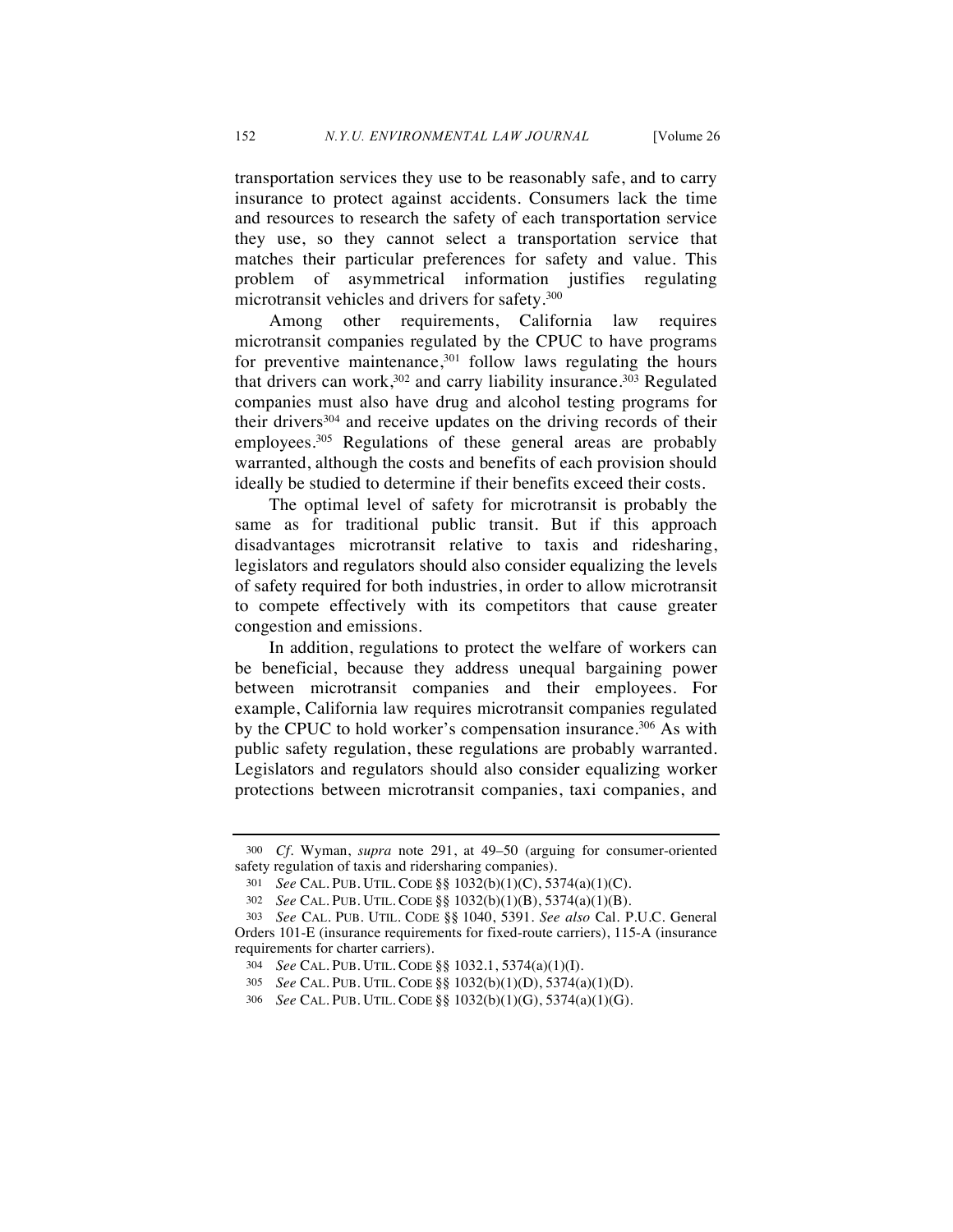ridesharing companies. Chariot's drivers have voted to join the Teamsters Union, which will provide additional protections and bargaining power to Chariot's employees.<sup>307</sup>

### C. *Fare and Entry Regulation of Microtransit Is Harmful*

In contrast to regulations that protect public safety and workers' welfare, the regulation of microtransit companies' fares and the entry of new microtransit companies is counterproductive, and states should not regulate these aspects of microtransit. Microtransit companies are not natural monopolies, but face stiff competition from subsidized public transit agencies with strong advantages. In addition, to the extent that microtransit can substitute for private automobiles, taxis, and ridesharing vehicles, microtransit can provide major benefits by reducing vehicle emissions of greenhouse gases and other pollutants, and by ameliorating traffic congestion.

It is generally beneficial for the government to regulate the prices of the goods and services provided by monopolies, because the market power of monopolies allows them to charge higher prices than would occur in a free market, leading to a loss of social welfare. However, there is much less value and much greater risk in regulating the prices of goods and services provided in a competitive market. Because most jurisdictions in the United States are served by public transportation agencies, especially urban jurisdictions that could provide a more attractive market to microtransit, microtransit companies face tough competition.

Public transit agencies, which are subsidized through tax revenues, can offer services at prices far below cost. For example, Muni only covers 35 percent of its costs through the fares paid by passengers.308 This is virtually the same as the national average for transit agencies.309 This makes competition very difficult for

<sup>307</sup> *See* Riley McDermid, *Teamsters Unionize S.F. Jitney Bus Company Chariot*, S.F. BUS. TIMES (May 3, 2017), http://www.bizjournals.com/san francisco/news/2017/05/03/teamsters-chariot.html.

<sup>308</sup> *See* STANDARD & POOR'S, MARY ELLEN E. WRIEDT, SAN FRANCISCO MUNICIPAL TRANSPORTATION AGENCY, CALIFORNIA 5 (2016), https://www. sfmta.com/sites/default/files/pdfs/2016/CA%20San%20Francisco%20Muni%20 Trans%20Agy\_Rationale\_777631.pdf. This combines the revenues and costs of SFMTA's transit and parking services—figures for SFMTA transit alone were unavailable.

<sup>309</sup> *See* NAT'L TRANSIT DATABASE, 2015 NATIONAL TRANSIT SUMMARY AND TRENDS 13 (2016), https://www.transit.dot.gov/sites/fta.dot.gov/files/docs/2015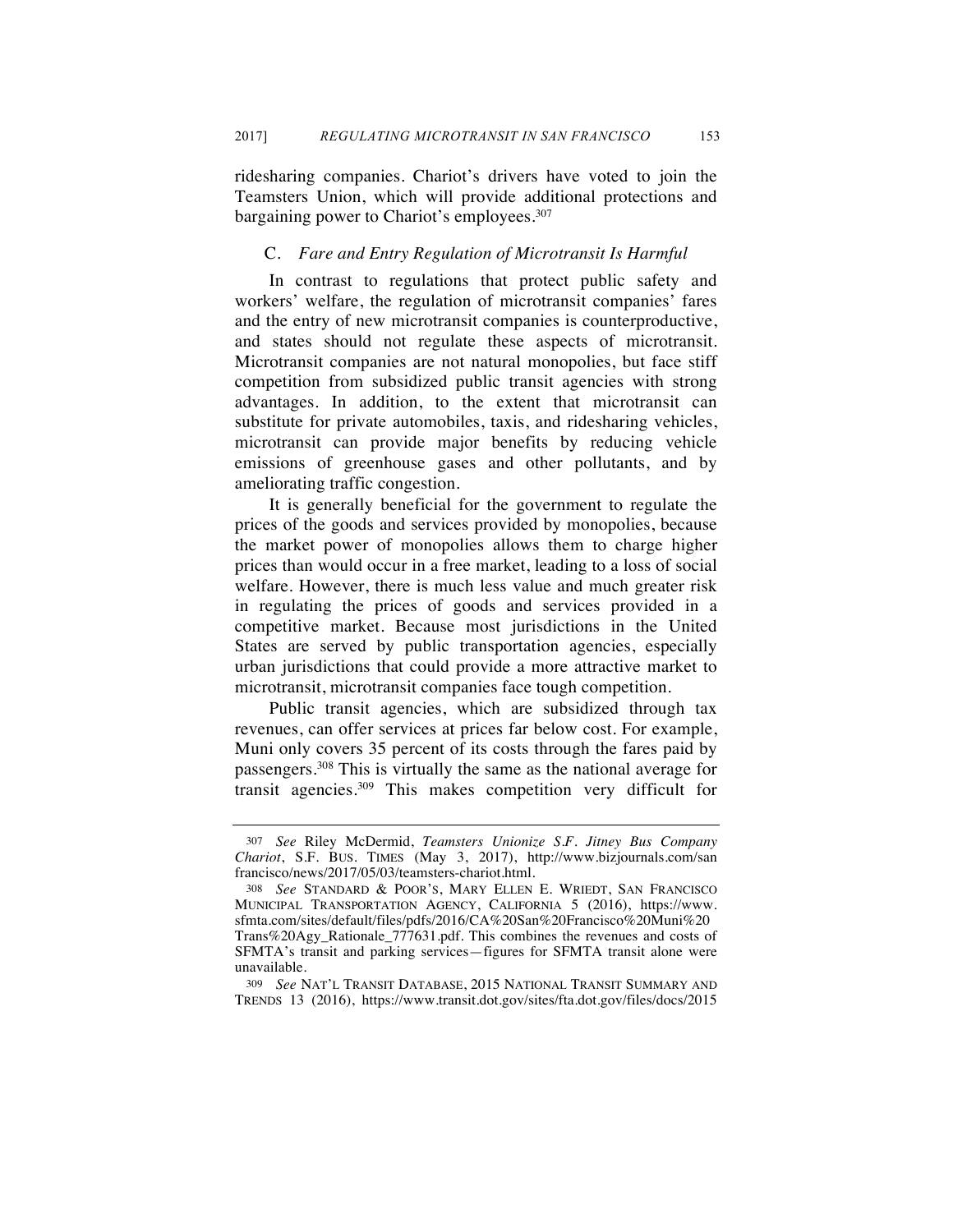private companies, which need to both cover their costs through fares and produce a profit for their investors. In April 2017, the microtransit company Bridj ceased operations. It had begun operating in June 2014 and offered services in Boston, Kansas City, and Washington, D.C.310 Aside from Chariot, Bridj had appeared to be one of the few success stories of the microtransit industry, but its demise shows the difficulty of making a profit as a microtransit company.311

In addition, if microtransit agencies demonstrate the feasibility of a new route (or express service along an existing route), little prevents the public transit agency from copying the microtransit company's success and taking its riders. For example, after Leap's and Chariot's arrival in the Marina in San Francisco, the SFMTA made improvements to the 30X bus line, which runs express from the Marina to downtown, by adding longer buses $312$ and eliminating stops.<sup>313</sup> AC Transit's expansion of late-night service after Night School attracted media buzz is another example of this phenomenon.314 Furthermore, existing public transit agencies benefit from name recognition, an existing customer base, and networks of transit routes that generally allow passengers to transfer from one route to another.

Because of the harmful effects of regulating the fares charged by microtransit companies, the California legislature should pass a bill repealing the CPUC's ability to regulate the fares of microtransit companies. In the meantime, the CPUC should

<sup>%20</sup>NTST.pdf.

<sup>310</sup> *See* Scott Kirsner, *Anatomy of the Bridj Collapse: Startup Moved Too Fast*, BOS. GLOBE (May 11, 2017), https://www.bostonglobe.com/business/ 2017/05/11/anatomy-bridj-collapse-startup-moved-too-fast/XJAIYrm3kWQWku UCrmp4AL/story.html.

<sup>311</sup> *See* James Aloisi, *Lessons from the Collapse of Bridj*, COMMONWEALTH MAG. (May 1, 2017), https://commonwealthmagazine.org/transportation/lessonsfrom-the-collapse-of-bridj/; Laura Bliss, *Bridj Is Dead, But Microtransit Isn't*, CITYLAB (May 3, 2017), https://www.citylab.com/transportation/2017/05/bridjis-dead-but-microtransit-isnt/525156/.

<sup>312</sup> *See* Joe Fitzgerald Rodriguez, *Muni Set to Use Longer Buses on Popular 30X-Marina Express*, S.F. EXAMINER (Dec. 21, 2015), http://www.sfexaminer. com/muni-set-to-use-longer-buses-on-popular-30x-marina-express/.

<sup>313</sup> *See 30 Stockton Proposals Approved by MTA Board*, SFMTA, https://www.sfmta.com/news/project-updates/30-stockton-proposals-approvedmta-board (last visited Apr. 30, 2017). The 30 and 30X buses use the same stops along Chestnut Street.

<sup>314</sup> *See supra* notes 238–242 and accompanying text.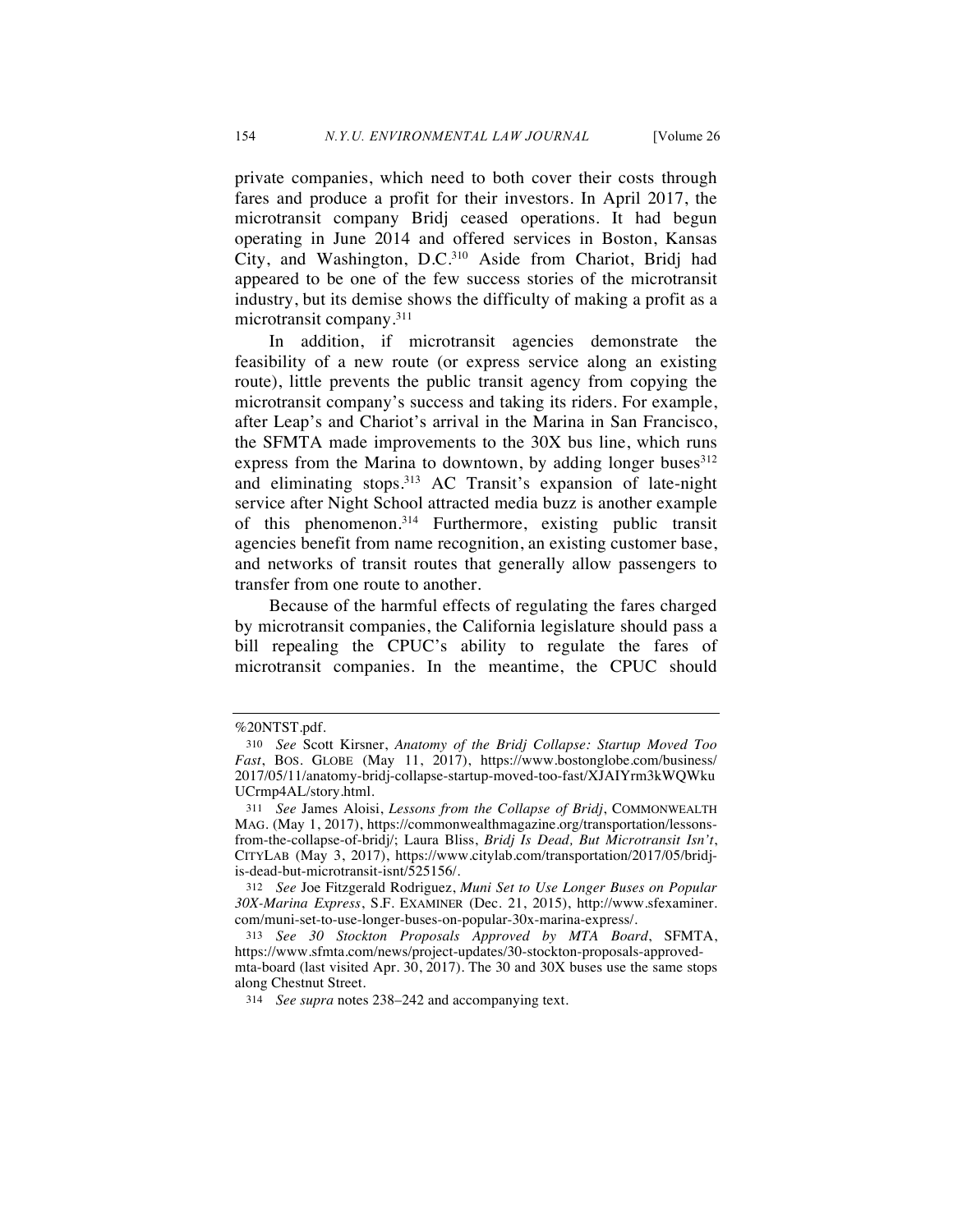continue its policy of approving the fares of microtransit companies that face competition from public and private transit.

It can be beneficial for the government to regulate the entry of new companies into industries that are characterized by natural monopolies, because new companies can lead to a wasteful duplication of infrastructure and investment. But given the ubiquity of public transit agencies and the subsidies they receive, as well as the competition from taxis and ridesharing companies, there is practically no risk that microtransit companies will become monopolies. As a result, states should not regulate the entry of new microtransit companies or limit the number of microtransit vehicles on the road.

Under pre-2007 California law and the CPUC's procedures for fixed-route applications prior to May 2015, the CPUC was empowered to regulate the entry of new microtransit companies.<sup>315</sup> While it might seem harmless to require a microtransit applicant to show that its operation will serve the public interest, in practice this requirement can do significant harm. The vagueness of this mandate makes it hard for a new microtransit company to be sure that it will qualify for a certificate to operate, making it much harder to obtain investor support. In addition, it gives the competitors of microtransit companies an opportunity to oppose the entry of new microtransit companies. Finally, regulators such as the CPUC cannot always be trusted to make decisions based on the best interests of the public—instead, regulators may be captured by established companies that want to avoid competition.

Fortunately, the California legislature has repealed its statutory language requiring microtransit companies regulated as fixed-route carriers to show their operation serves the public interest, and replaced that statutory language with a regulatory system where applicants are evaluated based on certain clear criteria.316 The CPUC's current regulations reflect this statutory change, although it may have benefitted the microtransit industry if the CPUC had been faster to revise its regulations.317 As a result, the CPUC no longer truly regulates the entry of new microtransit companies, but the microtransit industry may benefit from clear and accessible statements by the CPUC emphasizing the

<sup>315</sup> *See supra* notes 137–145 and accompanying text.

<sup>316</sup> *See supra* notes 148–152 and accompanying text.

<sup>317</sup> *See supra* notes 153–156 and accompanying text.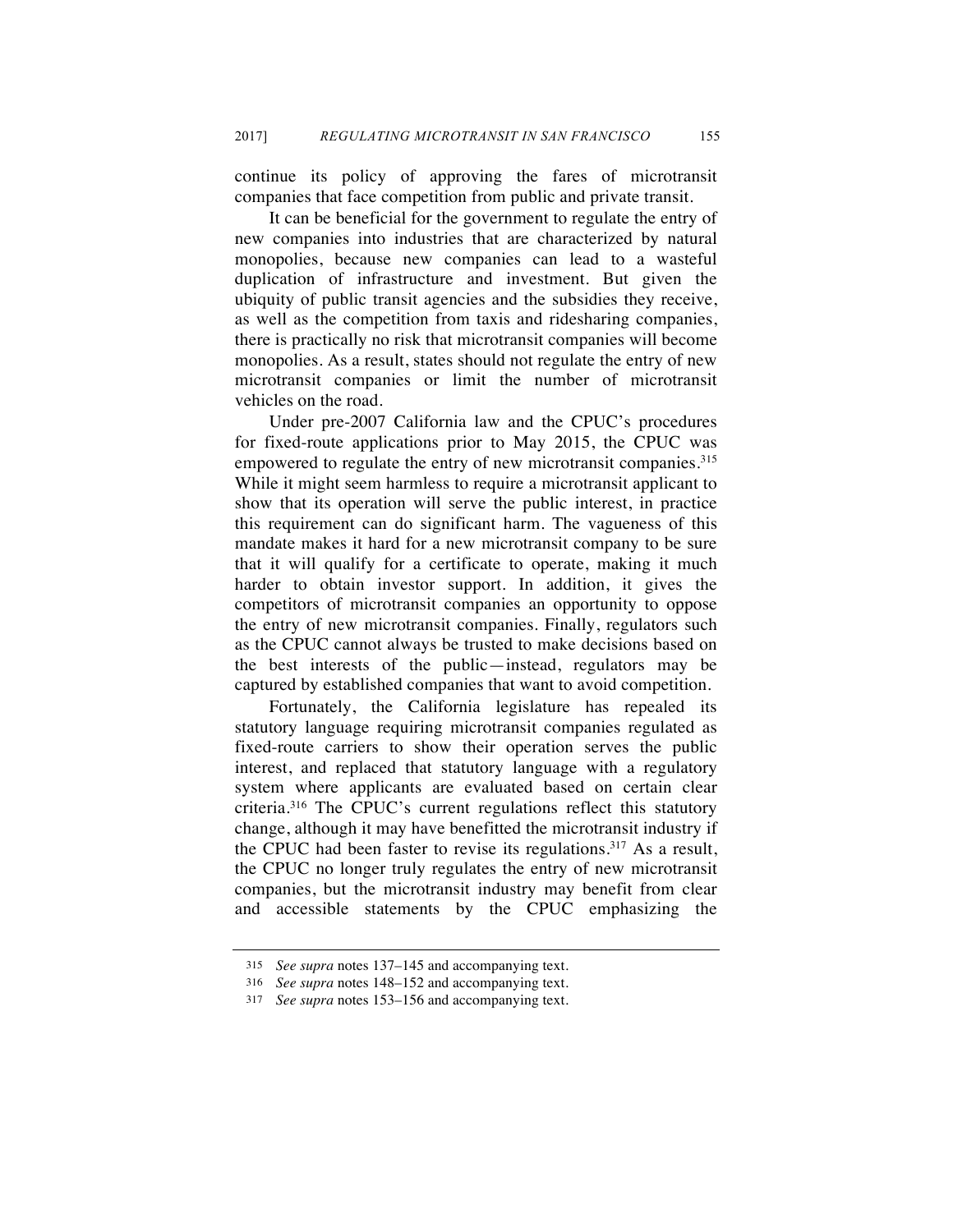constraints on the CPUC's discretion when considering applications for fixed-route carrier operation, both aimed at the industry and at the CPUC's own staff.

One harmful strategy that microtransit companies could adopt would be to copy public transit routes and time their schedules to arrive at stops shortly before public transit vehicles. This scenario, which can lead to wasteful duplication of service with little public benefit, has occurred with jitney operators in New Jersey and Tel Aviv.318 However, as Chariot requires a reservation on a van ahead of time, riders cannot simply choose whatever vehicle (Chariot or public bus) arrives first and Chariot cannot benefit from strategic scheduling.319 To ensure that microtransit companies do not resort to strategic scheduling, regulators or legislators can require microtransit companies to use a reservation-based system in areas that are served by public transit.

Microtransit can serve as a badly-needed alternative to private automobile usage, reducing greenhouse gas emissions from transportation. It is true that microtransit could take riders from existing public transit, which would likely have harmful consequences: increased traffic congestion and higher vehicle emissions. But instead of seeing microtransit as a competitor only to public bus service, regulators should consider that microtransit also competes with less efficient forms of transportation. Ideally, microtransit can serve as the "missing middle" transportation option between high-capacity public transit and personal transportation in automobiles or by bicycle.320

Microtransit may be especially important in harnessing the power of self-driving vehicle technology for environmentally beneficial outcomes. Some researchers argue that self-driving car technology may lead to greater sprawl and traffic congestion unless policies are used to promote greater sharing of vehicles.<sup>321</sup>

<sup>318</sup> *See* Alon Levy, *Chariot vs MUNI: A Transit Compromise*, Bay City Beacon (Oct. 3, 2017), https://www.thebaycitybeacon.com/politics/chariot-vsmuni-a-transit-compromise/article\_de981b46-a895-11e7-8f78-

f3b92e958424.html.

<sup>319</sup> *See* CHARIOT, *supra* note 83 (see answer to the question "Am I guaranteed a seat on a Chariot?").

<sup>320</sup> *See* Lisa Nisenson, *Transportation's Missing Middle*, STRONG TOWNS (Mar. 13, 2015), http://www.strongtowns.org/journal/2015/3/2/transportationsmissing-middle.

<sup>321</sup> *See* LEW FULTON ET AL., THREE REVOLUTIONS IN URBAN TRANSPORTATION 1–4 (2017), https://www.itdp.org/wp-content/uploads/2017/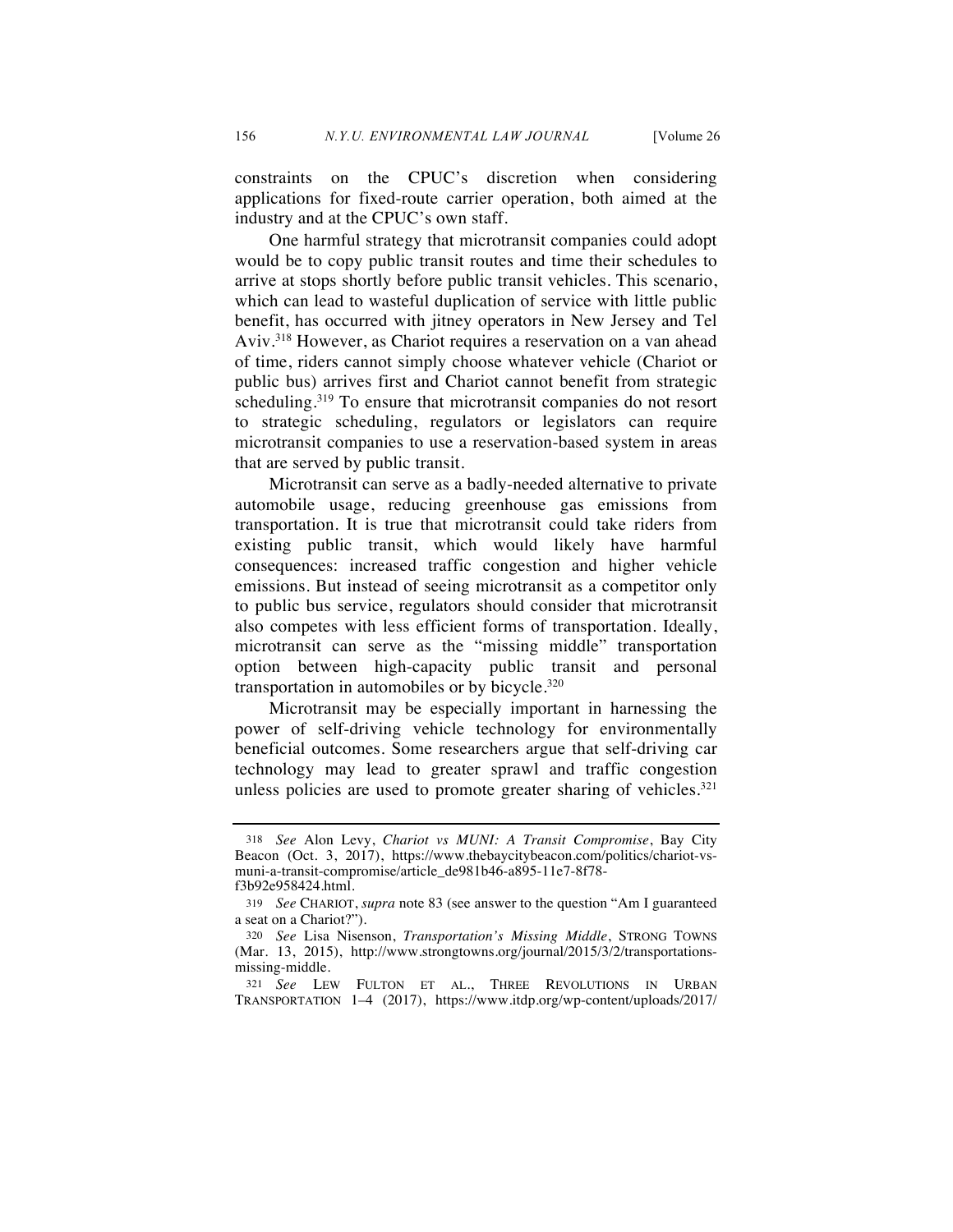Vehicle sharing in combination with self-driving vehicle technology also can greatly reduce greenhouse gas emissions relative to a future without increased vehicle sharing.<sup>322</sup> Microtransit can be an important driver of increased vehicle sharing, as these researchers note.<sup>323</sup> In addition, it may be easier for self-driving vehicles to drive repeatedly over the same familiar route, as fixed-route microtransit does, rather than being used for on-demand trips to varied destinations. A few U.S. cities and many European cities are already experimenting with self-driving technology for buses.324

In terms of environmental impact, microtransit companies' potential vehicle emissions and effects on congestion are hardly unique. Instead of singling out microtransit for special treatment,  $325$ it would be preferable by far to regulate all vehicles equally for their effects on traffic and their emissions.<sup>326</sup> For example, state and local governments can impose congestion charges on all vehicles that enter congested areas, to internalize the externalities of each vehicle's effect on traffic congestion.327 The CPUC expressed a similar view in a 1989 order on the regulation of passenger carriers when it refused to limit the entry of new passenger carriers for airport ground transportation despite congestion concerns, and argued that airports needed to study general traffic management instead.<sup>328</sup> In addition, through pollution fees or cap-and-trade systems, governments can

325 *See* Susan Vaugn, *Regulate Chariot, Charge Fair-Market Value for Use of Government Property*, S.F. Examiner (Oct. 17, 2017), http://www.sf examiner.com/regulate-chariot-charge-fair-market-value-use-government-property/ (arguing that the SFMTA should "charge [Chariot] fair-market value for use of government property, in this case city streets" without suggesting any similar charge for private automobiles or delivery companies).

326 *Cf.* Roger Rudick, *Should San Francisco Regulate Chariot?*, STREETSBLOGSF (Oct. 3, 2017), https://sf.streetsblog.org/2017/10/03/should-sanfrancisco-regulate-chariot/ (suggesting that Uber, Lyft, and private cars create greater problems for transit than Chariot).

327 *See generally* Michael H. Schuitema, Comment, *Road Pricing as a Solution to the Harms of Traffic Congestion*, 34 TRANSP. L.J. 81 (2007).

328 *See In re* Regulation of Passenger Carrier Services, 33 CPUC 2d 5 § VII (1989).

<sup>04/</sup>UCD-ITDP-3R-Report-FINAL.pdf.

<sup>322</sup> *See id.*

<sup>323</sup> *See id.* at 11.

<sup>324</sup> *See* Mark Scott, *The Future of European Transit: Driverless and Utilitarian*, N.Y. TIMES (May 28, 2017), https://www.nytimes.com/2017/05/ 28/technology/the-future-of-european-transit-driverless-and-utilitarian.html.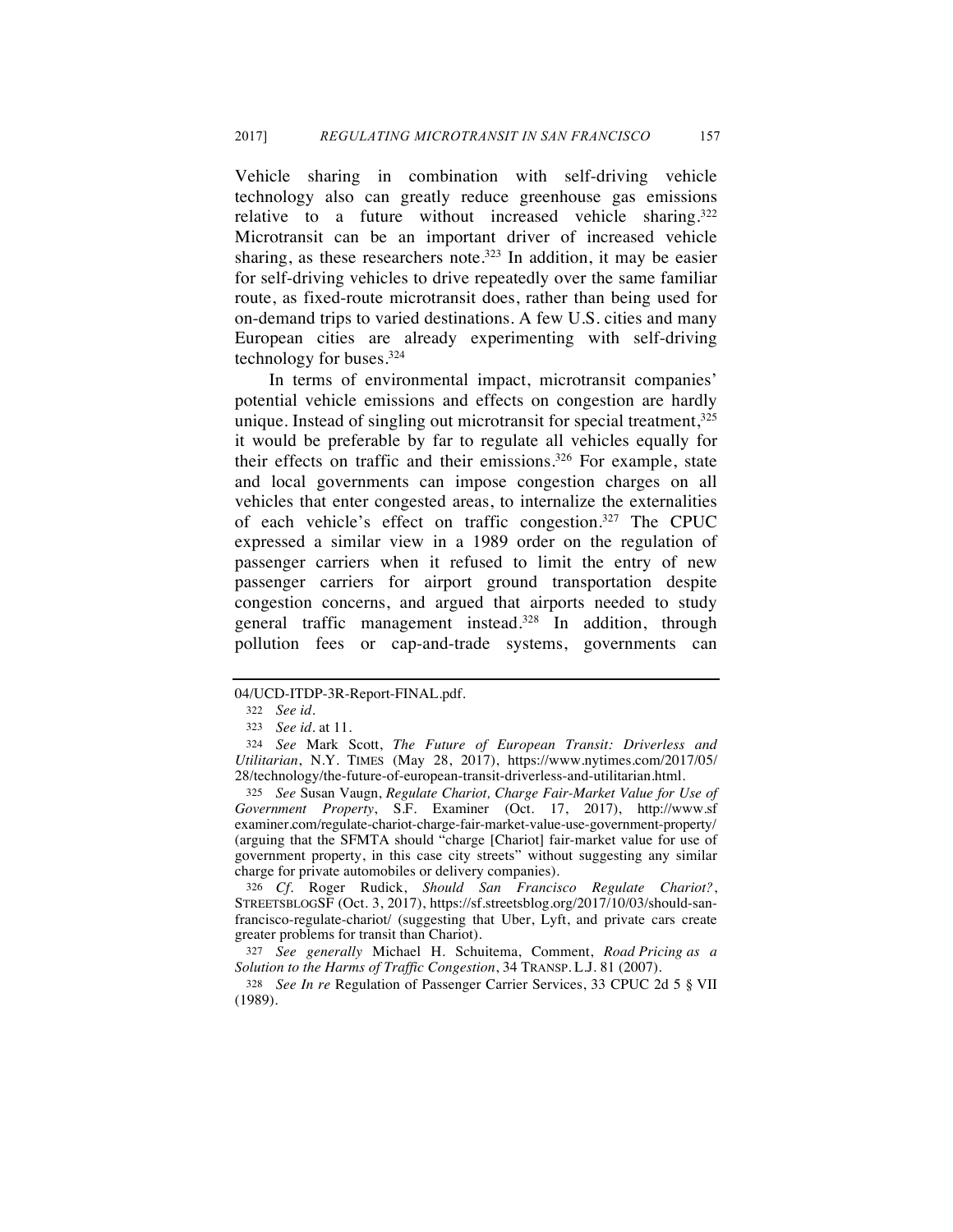internalize the externalities from vehicle emissions. For example, California has a cap-and-trade system for greenhouse gas emissions that includes transportation fuels.<sup>329</sup>

State-imposed congestion charges and pollution fees on vehicles would have the beneficial effect of reducing the price of a microtransit ride (and public transit ride) relative to riding in a private automobile, taxi, or ridesharing vehicle.<sup>330</sup> This would cause more people to ride in microtransit instead of private automobiles, taxis, and ridesharing vehicles, and as a result it would reduce both pollution and congestion relative to the status quo. However, if microtransit is regulated for its effects on congestion and emissions while other vehicles are not, it will have the perverse effect of pushing more people to drive and take taxis and ridesharing vehicles instead of taking microtransit, increasing emissions and congestion.

Finally, when critics of microtransit argue that microtransit will lead to a two-tiered public transportation system, it is hard to ignore that private automobiles already create such a system. Outside of a few metropolitan areas with successful public transit systems, there is already a two-tiered transportation system in which the middle-class and wealthy mostly drive or hire their own cars, while the poor disproportionately use public transit.<sup>331</sup> Even in New York City, which has the highest transit ridership of any major U.S. city,  $332$  car owners tend to be significantly wealthier than people who do not own cars.333 If critics of microtransit are truly concerned about a two-tiered transportation system,

<sup>329</sup> *See* CAL. CODE REGS. tit. 17, §§ 95802(a)(161) (defining "fuel supplier" to include suppliers of transportation fuels), 95812(d)(1) (including fuel suppliers in the cap-and-trade system beginning in 2015). *See also* CAL. AIR RES. BD., OVERVIEW OF ARB EMISSIONS TRADING PROGRAM (2015), https://www.arb. ca.gov/cc/capandtrade/guidance/cap\_trade\_overview.pdf.

<sup>330</sup> Microtransit vehicles would be able to spread the costs of the congestion charge and pollution fees onto more riders. *Cf.* Alex Armlovich, *New York, Pave the Way for Uberized Bus Companies Like Chariot*, N.Y. DAILY NEWS (May 2, 2017), http://www.nydailynews.com/opinion/pave-uberized-bus-companies-chariotbridj-article-1.3130229 (arguing for congestion pricing and allowing companies like Chariot to operate in New York).

<sup>331</sup> *See* Mike Maciag, *Public Transportation's Demographic Divide*, GOVERNING (Feb. 25, 2014), http://www.governing.com/topics/transportationinfrastructure/gov-public-transportation-riders-demographic-divide-for-cities.html.

<sup>332</sup> *See* Freemark, *supra* note 12.

<sup>333</sup> *See* TRI-STATE TRANSPORTATION CAMPAIGN, HOW CAR-FREE IS NYC? (2017), http://blog.tstc.org/wp-content/uploads/2017/04/how-car-free-is-nyc.pdf.